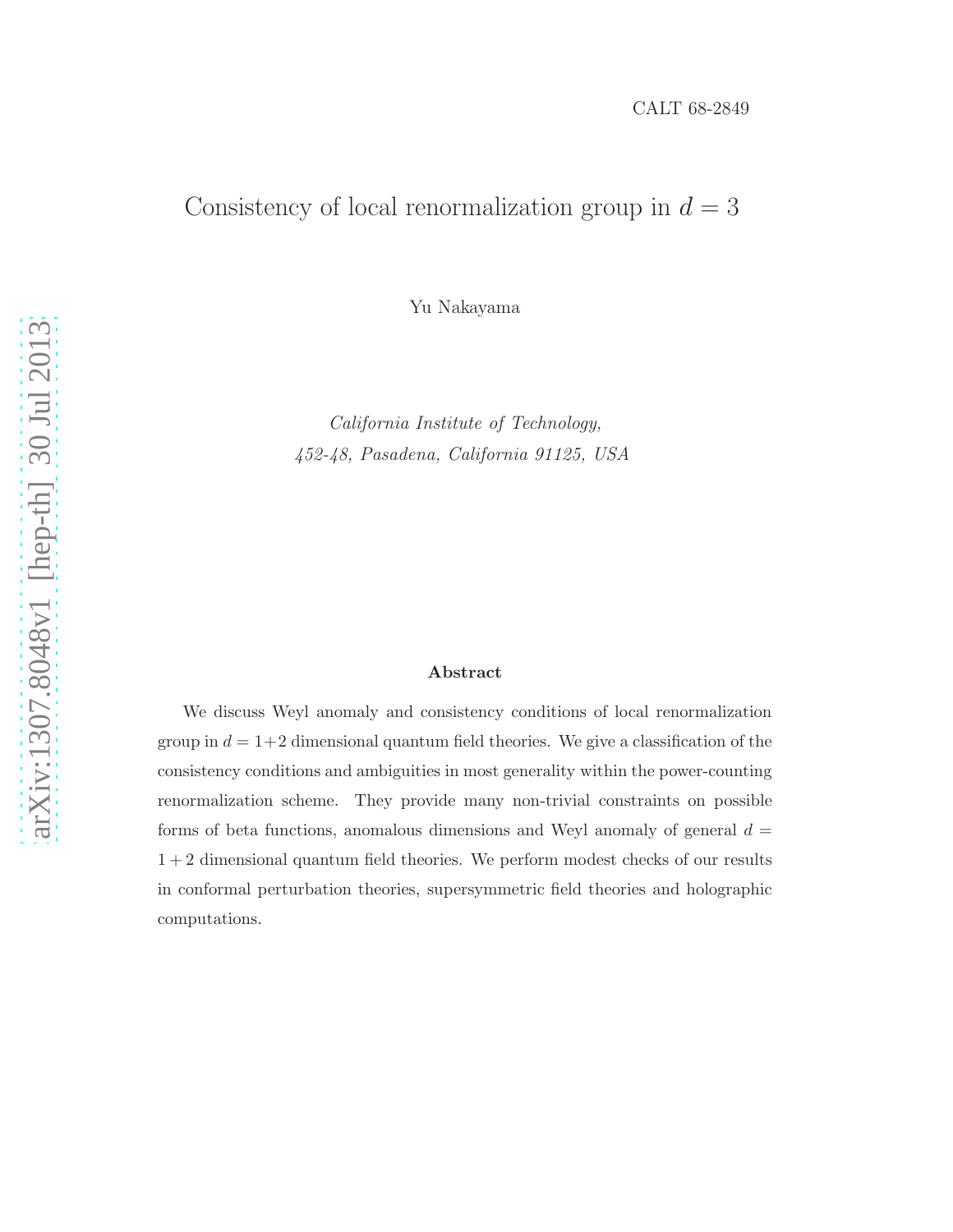## 1 Introduction

Studies of quantum field theories in curved space-time were originally developed in the context of gravitational physics, such as the probe in black hole geometry and the evolution in cosmology. However, in recent years, it has been understood that physics of the quantum field theories in curved space-time uncovers far richer structures even if we are ultimately interested in the properties in the flat space-time limit.

In particular, the renormalization group with the space-time dependent cut-off (a.k.a local renormalization group) in the curved space-time and its relation to Weyl anomaly has been playing a significant role in revealing beautiful natures of the landscape of quantum field theories that are connected by the renormalization group flow  $[1][2]$  $[1][2]$ . It is hard to imagine that the recent progress in our understanding of monotonicity of the renormalization group flow  $\lceil 3 \rceil \lceil 4 \rceil$  and the possible equivalence between scale invariance and conformal invariance at the end point of the renormalization group flow  $[5][6][7]$  $[5][6][7]$  $[5][6][7]$  were possible without such a formulation that heavily relies on the curved space-time (see e.g. [\[8\]](#page-38-2) for a review).<sup>[1](#page-1-0)</sup>

Moreover, the applicability of the local renormalization group seems to be a foundation of the holographic interpretation of the quantum field theories. While it may be natural to introduce the extra radial direction in holography as the one corresponding to the global renormalization group scale transformation, it is a very particular response of the dual quantum field theories to the local renormalization group that guarantees the full diffeomorphism invariance of the holographic bulk description that treats the field theory directions and the renormalization group direction equally [\[11\]](#page-38-3)[\[12\]](#page-38-4). For instance, the invariance under the special conformal transformation rather than the merely scaling transformation plays a crucial role in establishing AdS/CFT correspondence with the full space-time diffeomorphism (rather than foliation preserving diffeomorphism) in the bulk  $|13|$ .

The aim of this paper is to understand the implication of the local renormalization group and Weyl anomaly in  $1+2$  dimensional space-time. It is typically presumed that the Weyl anomaly only exists in even space-time dimension (see e.g. [\[14\]](#page-38-6) for a the historical review of the gravitational contribution to the Weyl anomaly), and it might not be very

<span id="page-1-0"></span> $\overline{1}$  To avoid seemingly pathological counterexamples [\[9\]](#page-38-7)[\[10\]](#page-38-8), we will assume that our theories can be coupled to gravity with no anomaly in the conservation of the well-defined energy-momentum tensor.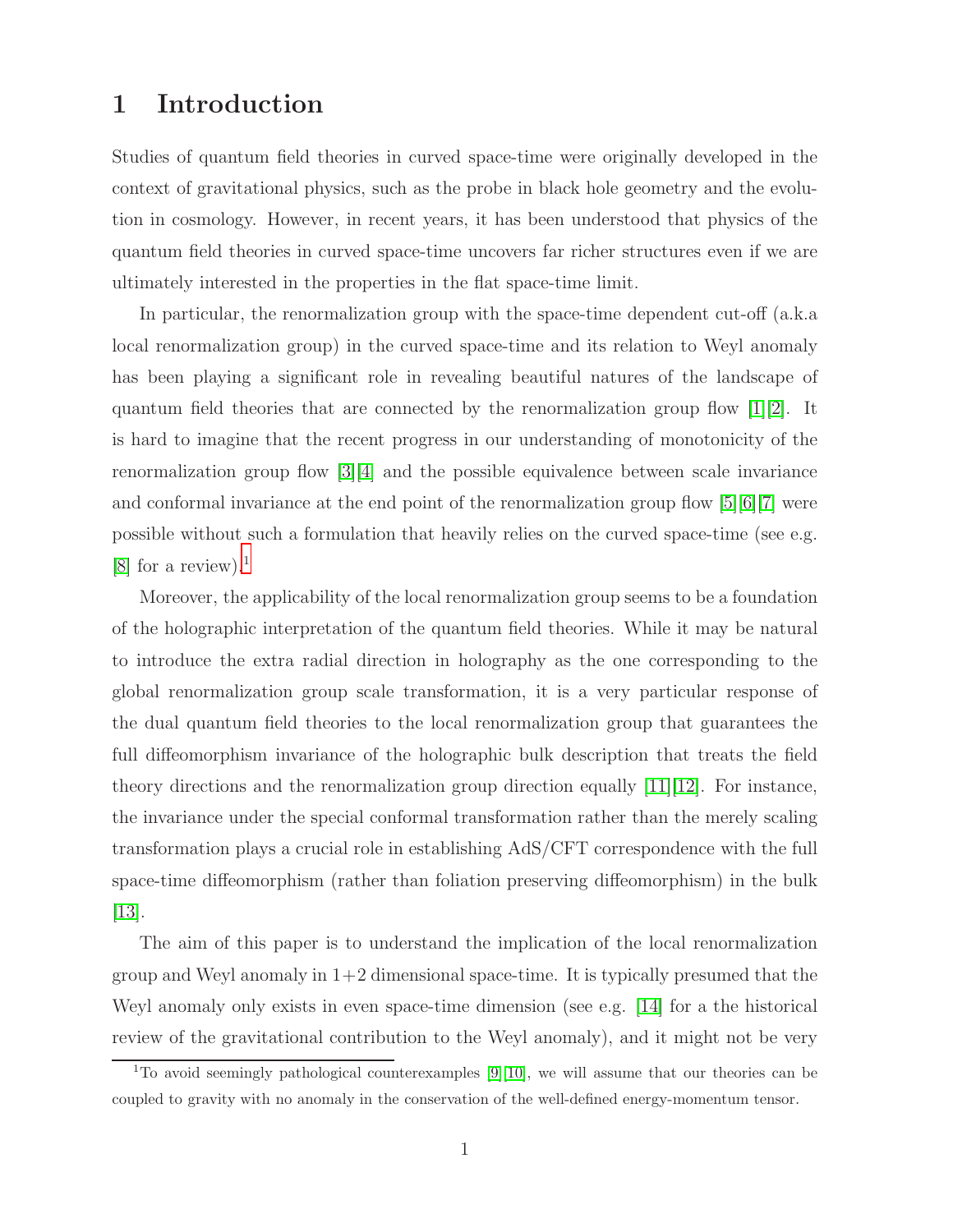useful to consider the local renormalization group in odd space-time dimensions. We show this is not the case. By scrutinising the local renormalization group and its consistency conditions in  $d = 1 + 2$  dimension, we derive various hidden structures in renormalization group. For instance, we show that beta functions cannot be arbitrary: it must be transverse to various tensors appearing in the Weyl anomaly in  $d = 1 + 2$  dimension. We give a classification of the consistency conditions and ambiguities in most generality within the power-counting renormalization scheme. We argue that they provide many non-trivial constraints on possible forms of beta functions and anomalous dimensions of general  $d = 1 + 2$  dimensional quantum field theories.

While our main focus is in  $d = 1 + 2$  dimension, we hope our systematic approach to the local renormalization group analysis will give comprehensive understanding of this subject in the other dimensions, too. Indeed, we stress that our systematic classification of consistency conditions and ambiguities in local renormalization group will be applicable in any other dimensions with little modifications while the actual expressions may differ in even and odd dimensions. In particular we hope that our discussions on the relatively less known ambiguities in renormalization group will clarify some of the confusions we have encountered in the study of relations between scale invariance and conformal invariance.

The organization of the paper is as follows. In section [2,](#page-3-0) we begin with the analysis of local renormalization group in the situation where there is no dimensionful coupling constants. Essential features of the local renormalization group in  $d = 1 + 2$  dimension will be explained there. Theoretically, we can skip section [2](#page-3-0) and go directly to section [3,](#page-14-0) in which we analyse the local renormalization group in most generality within the powercounting renormalization scheme, but we hope that section [2](#page-3-0) will be pedagogical enough to capture the logic by avoiding too many terms. In section [4,](#page-23-0) we give some modest checks of our results in conformal perturbation theories, supersymmetric field theories and holographic computations. In section [5,](#page-33-0) we conclude with some future perspectives.

We have two appendices. In appendix [A,](#page-34-0) we discuss a possible generalization of the local renormalization group analysis with cosmological constant. In appendix [B](#page-36-0) we collect our conventions and some useful formulae.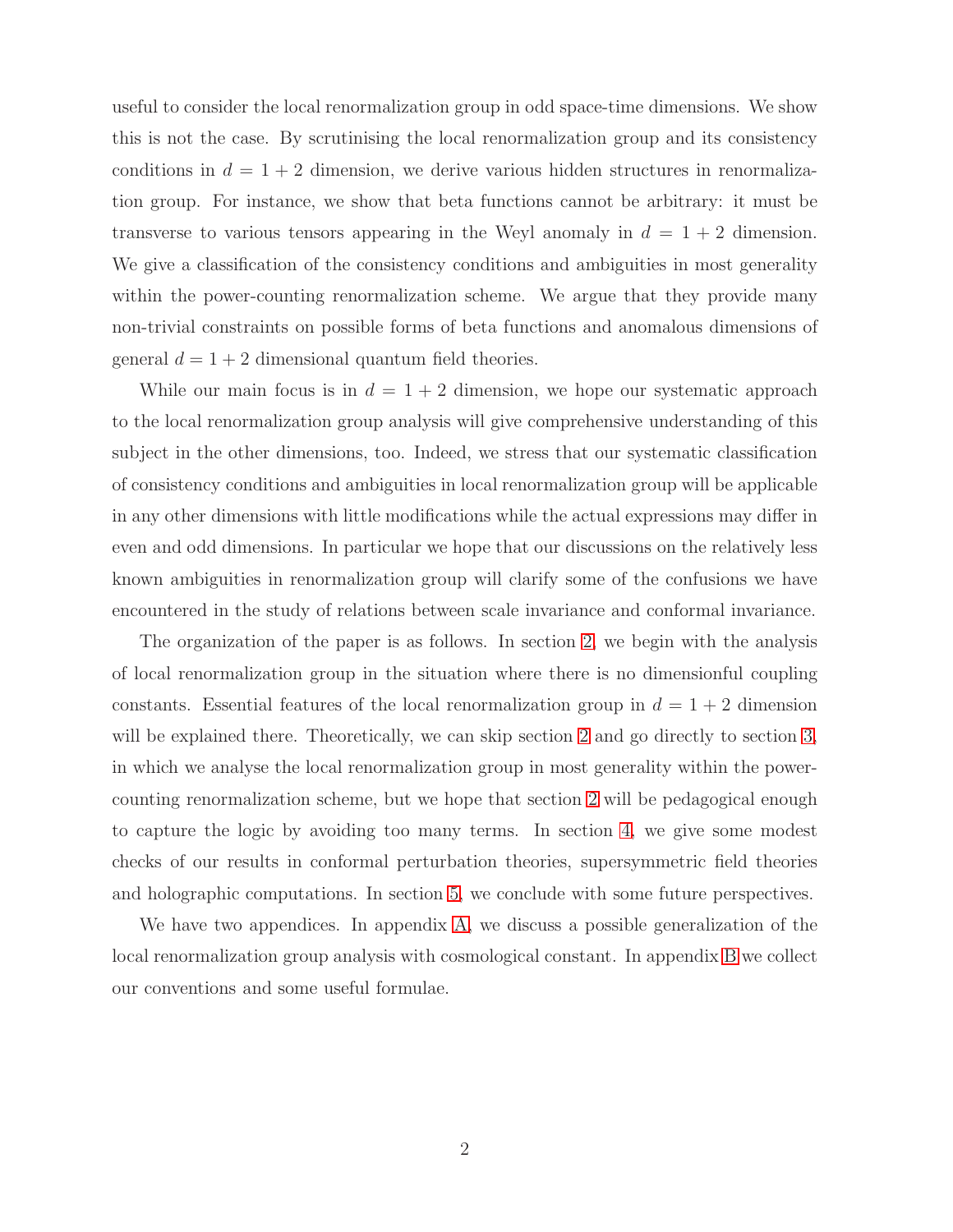# <span id="page-3-0"></span>2 Local renormalization group and consistency conditions without mass parameters

Let us consider a  $(1 + 2)$  dimensional relativistic quantum field theory originally defined in the flat space-time. In most of the part of this paper, we are implicit about the Wick rotation and work in the Euclidean signature. The study of the local renormalization group gives non-trivial constraints on possible renormalization group flow. The starting point of the local renormalization group is to construct the generating functional for correlation functions (i.e. Schwinger vacuum energy functional [\[15\]](#page-38-9)) by promoting coupling constants  $g^I$  to space-time dependent background fields  $g^I(x)$ .

$$
e^{W[g^I(x)]} = \int \mathcal{D}X e^{-S_0[X] - \int dx^3 g^I(x)O_I(x) + \mathcal{O}(g^2)}, \qquad (1)
$$

where  $O_I(x)$  are all the (primary) operators in the theory (we will also discuss various tensorial operators below).[2](#page-3-1)

The  $\mathcal{O}(g^2)$  higher order terms in the definition of the renormalized Schwinger functional contain some arbitrariness related to contact terms and scheme dependence, which we will dwell on later. However, at this point, we should mention that there are two types of important background fields whose structure of the contact terms may be constrained by requiring the relevant Ward-Takahashi identities. The first one is the background metric  $\gamma_{\mu\nu}(x) = \eta_{\mu\nu} + h_{\mu\nu}(x) + \cdots$  (here  $\eta_{\mu\nu}$  is the flat space-time metric) that naturally couples with the energy-momentum tensor as  $h_{\mu\nu}T^{\mu\nu} + O(h^2)$ . The arbitrariness for the coupling to the background metric is reduced by requiring that the vacuum energy functional  $W[\gamma_{\mu\nu}(x), g^I(x)]$  is diffeomorphism invariant with respect to the background metric  $ds^2 = \gamma_{\mu\nu}(x)dx^{\mu}dx^{\nu}$ . Still, it does not fix the arbitrariness entirely because there are higher curvature corrections such as the  $\xi R\phi^2$  term in scalar field theories with R being the Ricci scalar which cannot be fixed without further assumptions (e.g. Weyl invariance or supersymmetry). We could also add the local counterterms constructed out

<span id="page-3-1"></span><sup>&</sup>lt;sup>2</sup>There is a small caveat here. If  $O_I(x)$  (rather than its space-time integral) is not well-defined, the promotion of the coupling constants to background fields may not be possible. A famous example is the Chern-Simons interaction. At the same-time, in such situations, there is a topological obstruction so that the renormalization of such coupling constants are very much constrained (e.g. only 1-loop shift in Chern-Simons theory). We can simply treat such coupling constants as external fixed parameters in the following argument. In particular there is no associated Weyl anomaly.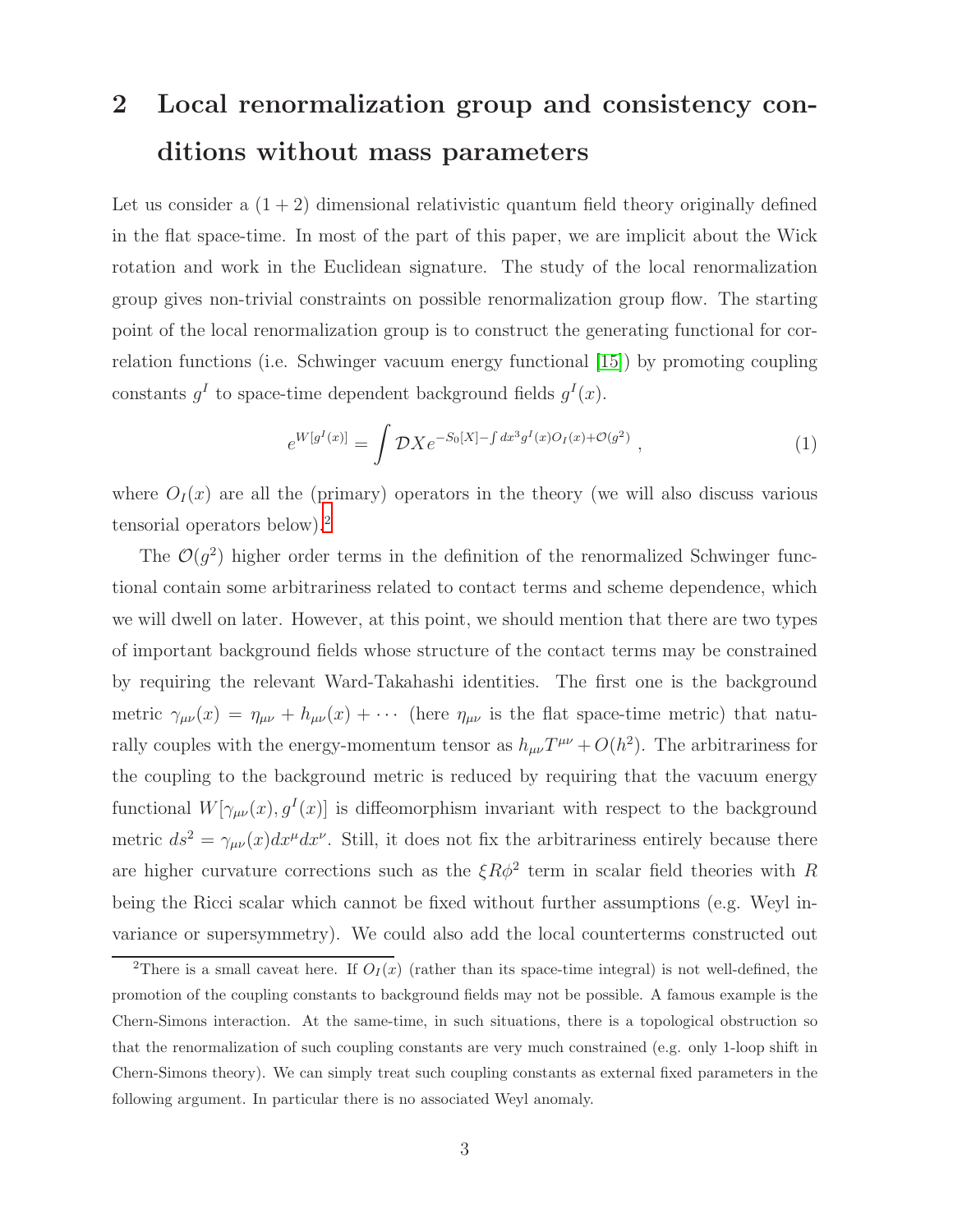of metric which is diffeomorphism invariant.

The second important example is the background vector fields  $a_{\mu}(x)$  that couple to not-necessarily-conserved vector operators  $J^{\mu}(x)$ . Generically, the vector operators  $J^{\mu}$ are not conserved due to the source terms  $g<sup>I</sup>(x)O<sub>I</sub>(x)$  in the interaction. In order to systematically implement the broken Ward-Takahashi identities for the vector operators  $J^{\mu}$ , it is convenient to introduce the compensated gauge transformations for the source of the violation such as  $g^I(x)$  so that the vacuum energy functional  $W[\gamma_{\mu\nu}(x), g^I(x), a_{\mu}(x)]$ is invariant under the compensated gauge transformation:

<span id="page-4-1"></span>
$$
\delta a_{\mu}(x) = D_{\mu} w(x)
$$
  
\n
$$
\delta g^{I}(x) = -(wg)^{I}(x) .
$$
\n(2)

Here we assume that the "free part" of the action  $S_0[X]$  has the symmetry  $\mathcal G$  and the background gauge fields  $a_{\mu}(x)$  lies in the corresponding Lie algebra g. The coupling constants  $g^I(x)$  form a certain representation under  $\mathcal{G}$ . We will denote the covariant derivative  $D_{\mu} = \partial_{\mu} + a_{\mu}$  and the field strength  $f_{\mu\nu} = \partial_{\mu}a_{\nu} - \partial_{\nu}a_{\mu} + [a_{\mu}, a_{\nu}]$  as usual in the matrix notation. When the covariant derivative acts on tensors, they must contain the additional space-time connection. This compensated gauge invariance plays a significant role in understanding the importance of operator identities in the local renormalization group analysis [\[1\]](#page-37-0)[\[2\]](#page-37-1).

The crucial assumption in the following is that the Schwinger vacuum energy functional is finitely renormalized (renormalizability assumption). Theoretically this assumption is a great advantage because varying the renormalized Schwinger functional automatically takes into account the renormalization of the composite operators.[3](#page-4-0) The renormalization group equation for this Schwinger functional, whose study is the main goal of this paper, is known as the local renormalization group equation [\[1\]](#page-37-0) because we perform the space-time dependent change of coupling constants as well as renormalization scale. This has a huge advantage in discussing the conformal invariance (rather than merely scale invariance) because it directly provides the response to the non-constant Weyl transformation.

<span id="page-4-0"></span><sup>&</sup>lt;sup>3</sup>This is a chicken or egg problem in the actual computation because we have to renormalize the infinite set of operators with derivatives to construct the renormalized vacuum energy functional after all. However, the general structure of the renormalization group flow is more transparently seen in just declaring its existence.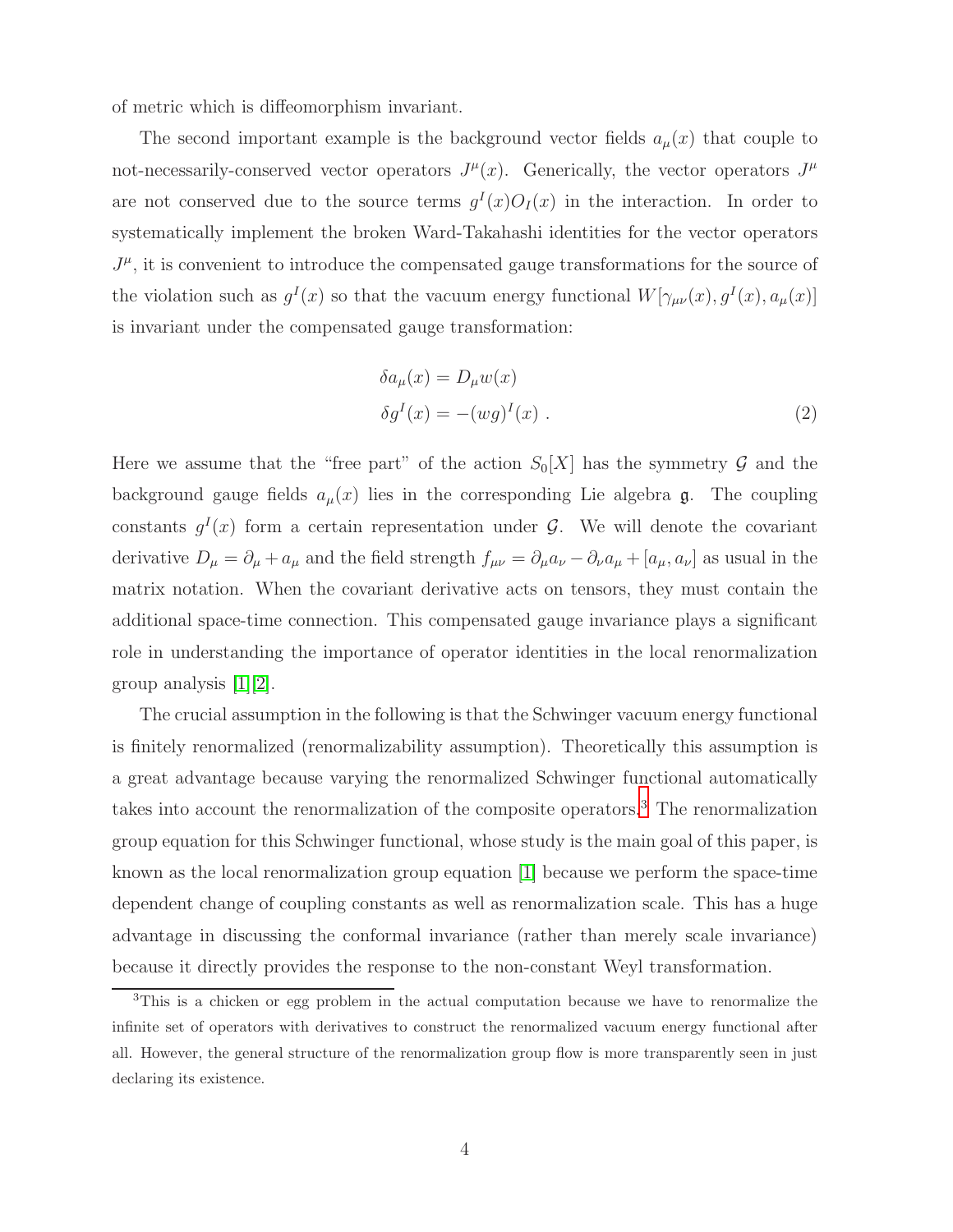Throughout this section, we concentrate on the so-called massless renormalization group flow in which we have no dimensionful coupling constants. Without any dimensionful coupling constant at hand, the local renormalization group operator can be expressed as

$$
\Delta_{\sigma} = \int d^{3}x \sqrt{|\gamma|} \left( 2\sigma \gamma_{\mu\nu} \frac{\delta}{\delta \gamma_{\mu\nu}} + \sigma \beta^{I} \frac{\delta}{\delta g^{I}} + \left( \sigma \rho_{I} D_{\mu} g^{I} - (\partial_{\mu} \sigma) v \right) \cdot \frac{\delta}{\delta a_{\mu}} \right) . \tag{3}
$$

In the subsequent sections, we will study further generalizations with dimensionful coupling constants. The assumption of the renormalizability is equivalent to the claim that the Schwinger functional is annihilated by  $\Delta_{\sigma}$  up to the Weyl anomaly that is a local functional of the renormalized sources.

The each term in  $\Delta_{\sigma}$  has a simple interpretation. The first term  $2\sigma\gamma_{\mu\nu}\frac{\delta}{\delta\gamma_{\nu}}$  $\frac{\delta}{\delta\gamma_{\mu\nu}}$  generates nothing but the Weyl rescaling of the metric by the Weyl factor  $\sigma(x)$ :  $\delta_{\sigma} \gamma_{\mu\nu}(x) =$  $2\sigma(x)\gamma_{\mu\nu}(x)$ . The renormalization of the coupling constants introduce additional running of the coupling constants under the change of the local scale transformation:  $\beta^I$  is the scalar beta function for the corresponding operator  $O<sub>I</sub>$  which is necessary to cancel the divergence appearing in the coupling constant renormalization for  $g^I$ . Less familiar terms  $\rho_I$ and  $v$  are related to the renormalization group running for the vector background source  $a_{\mu}$ . We emphasize that once the coupling constant  $g^{I}(x)$  is space-time dependent, we have extra divergence in relation to vector operators that must be cancelled by renormalizing the background vector fields  $a_{\mu}$ . Even in the flat space-time limit, such effects are actually visible as the renormalization of the composite vector operators.

The invariance of the Schwinger functional under the local renormalization group (up to anomaly) corresponds to the trace identity

$$
T^{\mu}_{\ \mu} = \beta^{I}O_{I} + (\rho_{I}D_{\mu}g^{I}) \cdot J^{\mu} + D_{\mu}(v \cdot J^{\mu}) + A_{\text{anomaly}} \tag{4}
$$

from the definition of the renormalized composite operators:

<span id="page-5-0"></span>
$$
2\frac{\delta}{\delta\gamma^{\mu\nu}(x)}W = -\langle T_{\mu\nu}(x)\rangle
$$
  
\n
$$
\frac{\delta}{\delta g^{I}(x)}W = -\langle O_{I}(x)\rangle
$$
  
\n
$$
\frac{\delta}{\delta a_{\mu}(x)}W = -\langle J^{\mu}(x)\rangle.
$$
\n(5)

These relations are typically known as the Schwinger (quantum) action principle [\[15\]](#page-38-9). In our local renormalization group approach, it simply gives the definition of the renormalized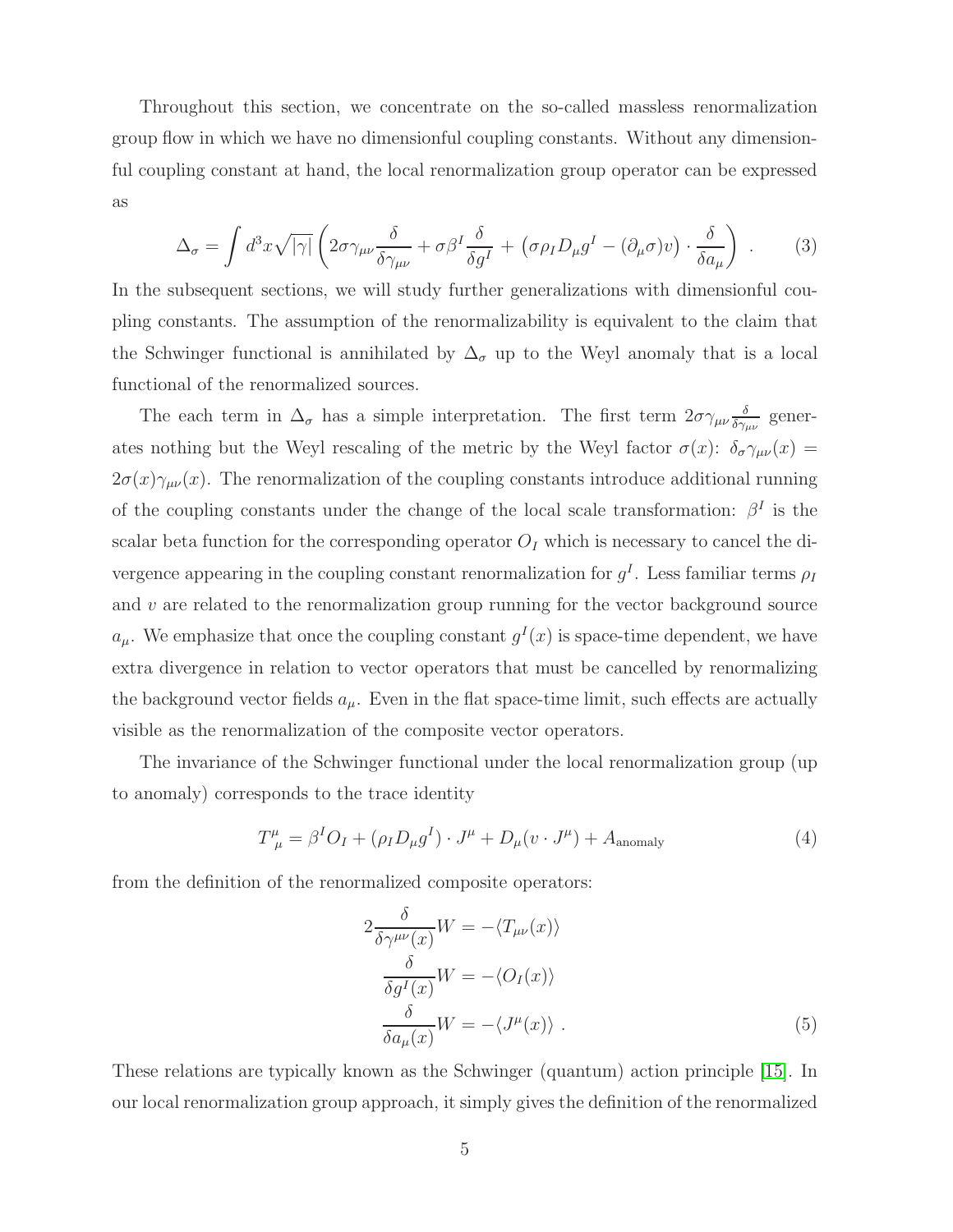composite operators. The last term  $A_{\text{anomaly}}$  in [\(4\)](#page-5-0) is a c-number that depends on the space-time dependent coupling constants or background fields, usually known as Weyl anomaly (or trace anomaly) that we will discuss below.

As we will discuss in more detail in section [2.2,](#page-10-0) the Schwinger functional must be invariant under the compensated gauge transformation [\(2\)](#page-4-1):

$$
\Delta_w W[\gamma_{\mu\nu}, g^I, a_\mu] = \int d^3x \sqrt{|\gamma|} \left( D_\mu w \cdot \frac{\delta}{\delta a_\mu} - (wg)^I \frac{\delta}{\delta g^I} \right) W[\gamma_{\mu\nu}, g^I, a_\mu] = 0 \tag{6}
$$

for any Lie algebra element  $w \in \mathfrak{g}$  that generates the compensated symmetry  $\mathcal{G}$ , so the local renormalization group operator can be equivalently rewritten as

$$
\Delta_{\sigma} = \int d^3x \sqrt{|\gamma|} \left( 2\sigma \gamma_{\mu\nu} \frac{\delta}{\delta \gamma_{\mu\nu}} + \sigma B^I \frac{\delta}{\delta g^I} + \left( \sigma \hat{\rho}_I D_\mu g^I \right) \cdot \frac{\delta}{\delta a_\mu} \right) , \qquad (7)
$$

when we act on the gauge invariant  $W[\gamma_{\mu\nu}, g^I, a_\mu]$ , where

<span id="page-6-3"></span><span id="page-6-1"></span>
$$
BI = \betaI - (vg)I
$$
  

$$
\hat{\rho}_I = \rho_I + \partial_I v .
$$
 (8)

In the language of the trace identity, rewriting here corresponds to the use of the operator identity or the equation of motion<sup>[4](#page-6-0)</sup>

<span id="page-6-2"></span>
$$
v \cdot D_{\mu}J^{\mu} = -(vg)^{I}O_{I}
$$
\n(9)

so that we have the equivalent expression [\[1\]](#page-37-0)

$$
T^{\mu}_{\ \mu} = B^{I}O_{I} + (\hat{\rho}_{I}D_{\mu}g^{I}) \cdot J^{\mu} + A_{\text{anomaly}} \ . \tag{10}
$$

Although the physics does not change with the gauge (for the background fields) which we choose, we will mostly stick to the conventional choice [\(7\)](#page-6-1) and [\(10\)](#page-6-2) in the following. This choice has a great advantage in the flat space-time limit because  $B<sup>I</sup> = 0$  directly

<span id="page-6-0"></span><sup>4</sup>This equation may seem to assume implicitly that the tree level equations motion are the same as the renormalized ones. Depending on the renormalization scheme, it may not be the case and it is possible to have corrections such that  $(wg)^{I}$  is effectively replaced by  $(Xwg)^{I}$ , where  $X = 1+O(g^{I})$  now contains the higher order corrections. Similar ambiguities appear in section [2.2](#page-10-0) (Class 2 ambiguity). Such a possibility is unavoidable in  $d = 1 + 3$  dimension due to possible gauge anomaly in the right hand side of [\(6\)](#page-6-3). We do not expect the gauge anomaly in  $d = 1 + 3$  dimension, but we may have (fractional) Chern-Simons counterterms we will discuss later. In any case, after rewriting it as in [\(7\)](#page-6-1) with whatever renormalized operator identity we have in the theory, there will be no significant difference in the following.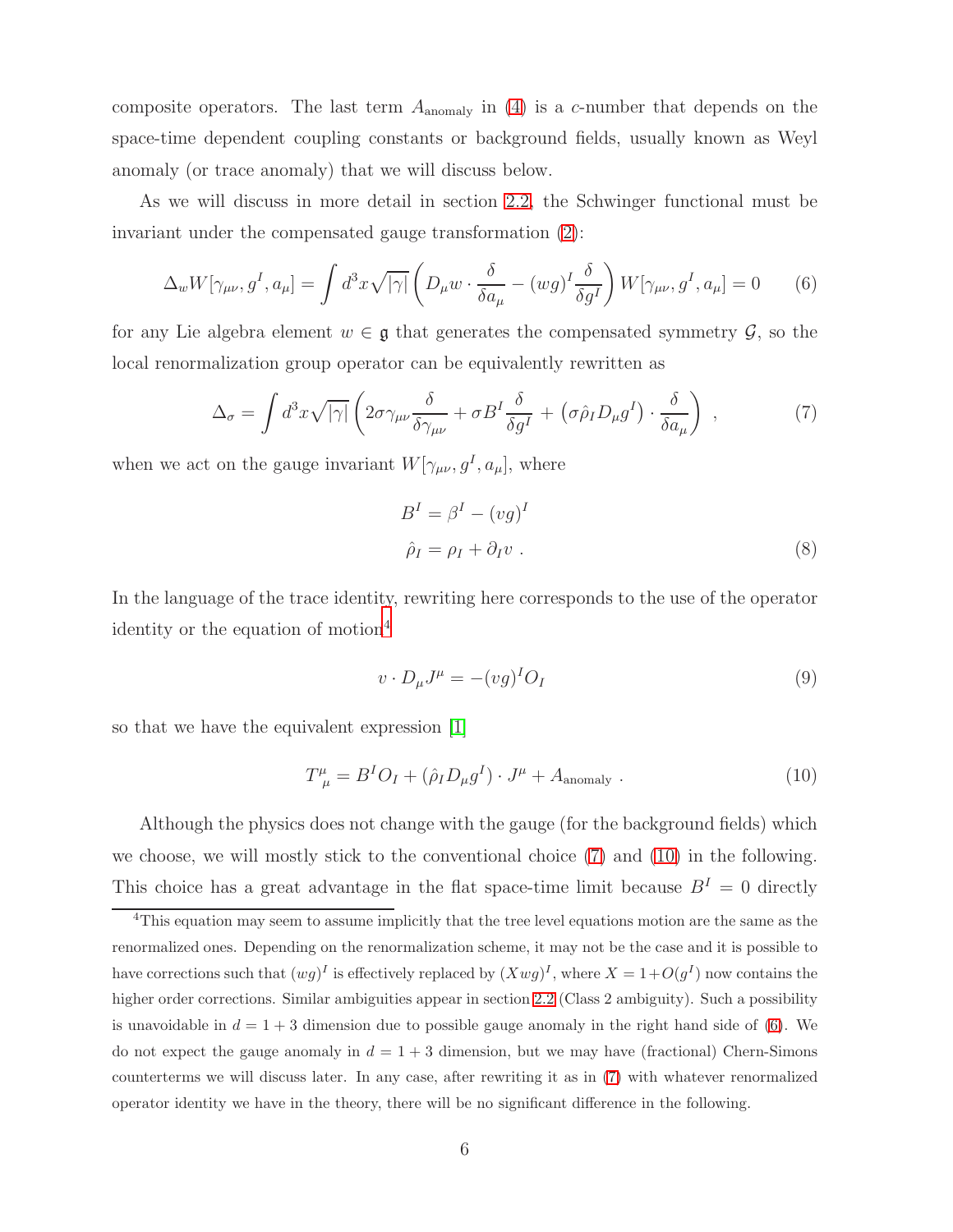implies the conformal invariance (i.e.  $T^{\mu}_{\mu} |_{\gamma_{\mu\nu} = \eta_{\mu\nu}} = 0$ ). If we used the other choice, we would have to keep track of both  $\beta^I$  and v to compute  $B^I = \beta^I - (vg)^I$  in order to discuss the conformal invariance. For this reason, it is most convenient [\[2\]](#page-37-1)[\[5\]](#page-37-4) to define the renormalization group equation for the running background source fields by

$$
\frac{dg^{I}}{d\sigma} = B^{I}
$$
  
\n
$$
\frac{da_{\mu}}{d\sigma} = \hat{\rho}_{I} D_{\mu} g^{I} .
$$
\n(11)

Again, we could evolve the coupling constants in whatever gauge we like (i.e.  $\frac{dq^{I}}{d\sigma} = \beta^{I}$ ), and the physics does not change. However, the conformal invariance at the fixed point would be disguised.

In the flat space-time limit, the physical meaning of these equations can be summarized as the (massless) Callan-Symanzik equation or Gell-Mann Low equation:

$$
\left(\frac{\partial}{\partial \log \mu} + \beta^I \frac{\partial}{\partial g^I}\right) W[\gamma_{\mu\nu}(x) = \eta_{\mu\nu}, g^I(x) = g^I, a_\mu(x) = 0] = 0,
$$
\n(12)

where  $\mu$  is the space-time independent renormalization scale. Here the generator of the constant scaling transformation by the metric is replaced by the change of the renormalization scale  $\mu$  from the dimensional counting. Note that (A) the contribution from the source term anomaly  $A_{\text{anomaly}}$  is gone, and (B) the total divergence terms  $D^{\mu}J_{\mu}$  in the trace identity do not contribute (at least except for possible contact terms) so that one can replace  $B<sup>I</sup>$  with  $\beta<sup>I</sup>$ , which makes it harder to keep track of these terms in the flat space-time renormalization [\[5\]](#page-37-4).<sup>[5](#page-7-0)</sup>

In  $d = 1 + 2$ , without any mass parameter, the allowed structure of the Weyl anomaly is limited from the power-counting renormalization scheme that we assume. Up to total derivatives, we have the anomalous Weyl variation

<span id="page-7-2"></span>
$$
A_{\sigma} = \Delta_{\sigma} W|_{\text{anomaly}}
$$
  
= 
$$
\int d^{3}x \sqrt{|\gamma|} \sigma \left( \epsilon^{\mu\nu\rho} C_{IJK} D_{\mu} g^{I} D_{\nu} g^{J} D_{\rho} g^{K} + \epsilon^{\mu\nu\rho} f_{\mu\nu} \cdot C_{I} \cdot D_{\rho} g^{I} \right) .
$$
 (13)

Here  $C_{IJK}$  maps  $(R_I \otimes R_J \otimes R_K) \to \mathbf{R}$ , and  $C_I$  maps  $(\text{adj} \otimes R_I) \to \mathbf{R}$  under the compensated symmetry group  $G$ . Equivalently, we have the trace anomaly from the

<span id="page-7-0"></span><sup>&</sup>lt;sup>5</sup>Note that due to the contact terms, we do have to keep track of the wave-function renormalization factor and equation of motion terms if we compute the higher point (integrated) correlation functions. These contact terms will be different when we use  $\beta^I$  functions than when we use  $B^I$  functions.

<span id="page-7-1"></span><sup>&</sup>lt;sup>6</sup>We always choose  $C_{IJK}$  to be antisymmetric with respect to permutations of  $IJK: C_{IJK} = C_{[IJK]}$ . See appendix [B](#page-36-0) for our convention of antisymmetric symbol.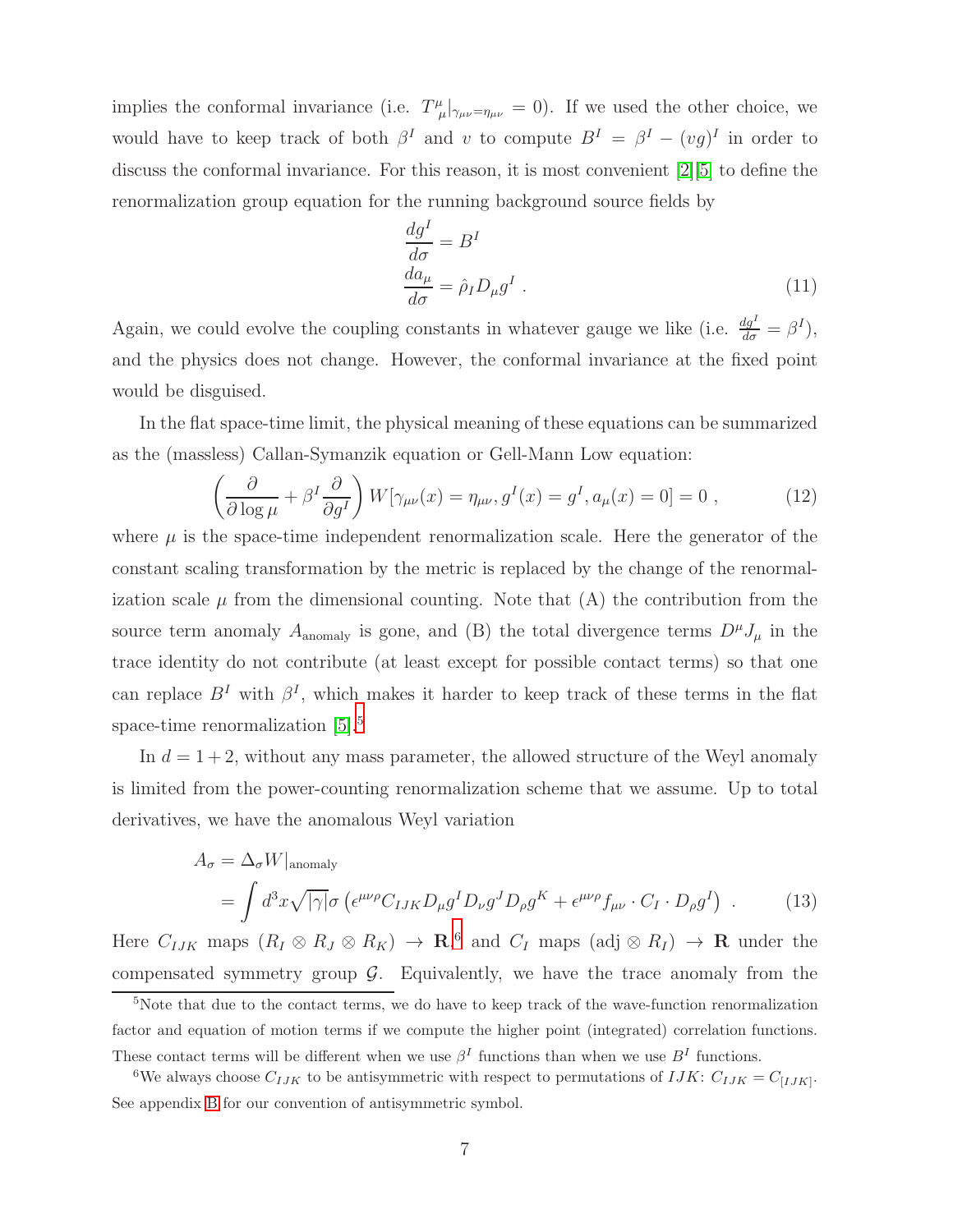space-time dependent coupling constants:

<span id="page-8-1"></span>
$$
T^{\mu}_{\ \mu}|_{\text{anomaly}} = A_{\text{anomaly}} = -\epsilon^{\mu\nu\rho} C_{IJK} D_{\mu} g^I D_{\nu} g^J D_{\rho} g^K - \epsilon^{\mu\nu\rho} f_{\mu\nu} \cdot C_I \cdot D_{\rho} g^I \ . \tag{14}
$$

Note that CP must be broken due to the appearance of the Levi-Civita tensor  $\epsilon^{\mu\nu\rho}$  to obtain this non-trivial trace anomaly. We also notice that for a constant scale transformation (i.e.  $\partial_{\mu}\sigma = 0$ ), we have the equivalence relations  $C_{IJK} \sim C_{IJK} + \partial_{[I}\Lambda_{JK]}$  and  $C_I \sim C_I + \partial_I \Lambda$  thanks to possible integration by part. Thus, the constant scale anomaly is weaker than the Weyl anomaly in such a situation (see e.g. [\[13\]](#page-38-5) for a similar argument in relation to holography).

### <span id="page-8-0"></span>2.1 Consistency condition

So far, we have introduced various beta functions and anomalous Weyl variations for space-time dependent sources. The important observation is that there exist non-trivial consistency conditions they must satisfy. In this subsection, we discuss such consistency conditions in a systematic way.

We first propose that there are two distinct classes of consistency conditions from the integrability of the local renormalization group.

- Class 1 consistency condition: Integrability conditions for the local renormalization group transformation operator
- Class 2 consistency condition: Integrability conditions for the Weyl anomaly

Both of them are based on the requirement that the local renormalization group (or Weyl transformation) is Abelian:

$$
[\Delta_{\sigma}, \Delta_{\tilde{\sigma}}] = 0 \tag{15}
$$

This is known as the Wess-Zumino consistency condition [\[1\]](#page-37-0).

Class 1 consistency condition comes from the general property of the local renormalization group operator  $\Delta_{\sigma}$ , and it does not depend on the specific form of the Weyl anomaly. Therefore, Class 1 consistency condition is more or less independent of the space-time dimension d while we focus on the  $d = 1 + 2$  in this paper. The requirement of the commutation relation

$$
[\Delta_{\sigma}, \Delta_{\tilde{\sigma}}]W[\gamma_{\mu\nu}, g^I, a_{\mu}] = 0 \tag{16}
$$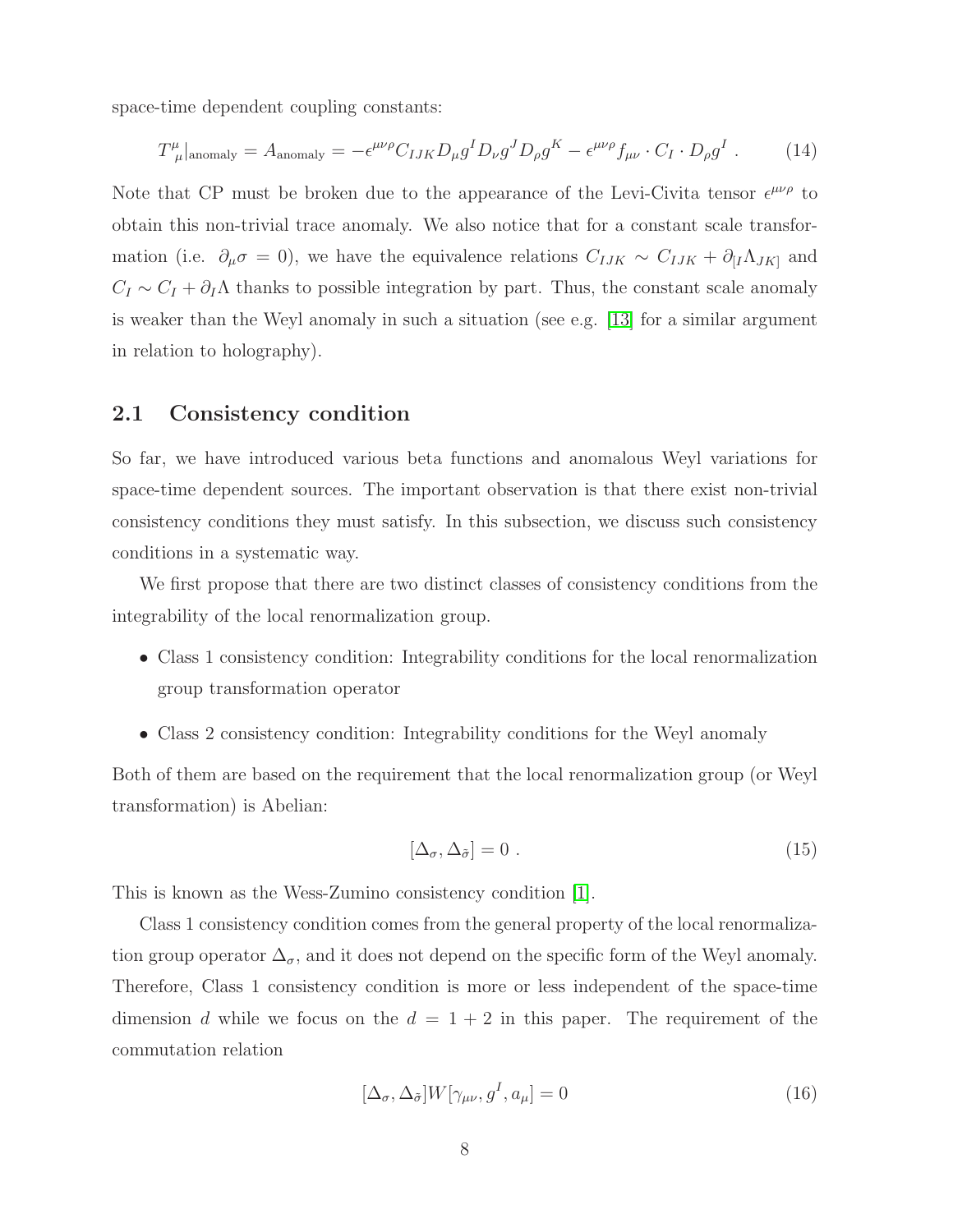on any (local or non-local) functional  $W[\gamma_{\mu\nu}, g^I, a_\mu]$ , we must demand<sup>[7](#page-9-0)</sup>

$$
-\int d^3x \sqrt{|\gamma|} (\sigma \partial_\mu \tilde{\sigma} - \tilde{\sigma} \partial_\mu \sigma) B^I \hat{\rho}_I \cdot \frac{\delta}{\delta a_\mu} = 0 , \qquad (17)
$$

or

<span id="page-9-1"></span>
$$
B^I \hat{\rho}_I = 0 \tag{18}
$$

which shows a transversal condition of the beta functions. Note that this condition is same as the one we found in  $d = 1 + 3$  dimension [\[1\]](#page-37-0), which played an important role in deriving perturbative strong a-theorem with non-trivial vector operators.

On the other hand, Class 2 consistency condition comes from the anomalous terms  $A_{\text{anomaly}}$  (or its integrated form  $A_{\sigma}$ ) in the local renormalization group transformation, and therefore the following conditions are unique to  $d = 1 + 2$  dimension. The Wess-Zumino consistency condition on the anomalous variation demands

$$
\Delta_{\tilde{\sigma}} A_{\sigma} = \Delta_{\sigma} A_{\tilde{\sigma}} \tag{19}
$$

by recalling the definition of the anomaly  $A_{\sigma} = \Delta_{\sigma} W$ . By substituting the available form of the anomaly [\(13\)](#page-7-2), and using the variational formula

$$
\Delta_{\sigma} D_{\mu} g^{I} = \partial_{\mu} \sigma B^{I} + \sigma (\partial_{J} B^{I} + (\hat{\rho}_{J} g)^{I}) D_{\mu} g^{J}
$$
  
\n
$$
\Delta_{\sigma} f_{\mu\nu} = \sigma ((f_{\mu\nu} g)^{I} \hat{\rho}_{I} + (\partial_{I} \hat{\rho}_{J} - \partial_{J} \hat{\rho}_{I}) D_{\mu} g^{I} D_{\nu} g^{J})
$$
  
\n
$$
+ \partial_{\mu} \sigma \hat{\rho}_{I} D_{\nu} g^{I} - \partial_{\nu} \sigma \hat{\rho}_{I} D_{\mu} g^{I} , \qquad (20)
$$

we obtain the consistency condition from terms proportional to  $D_{\mu}g^{I}D_{\nu}g^{J}$  and  $f_{\mu\nu}$  as

<span id="page-9-2"></span>
$$
3B^{I}C_{IJK} + \hat{\rho}_{J}C_{K} - \hat{\rho}_{K}C_{J} = 0
$$
  

$$
B^{I}C_{I} = 0.
$$
 (21)

Note that contracting the first equation with  $B<sup>J</sup>$  requires the second equation from Class 1 consistency condition  $B^I \hat{\rho}_I = 0$ . Again, the consistency conditions require that the beta

<span id="page-9-0"></span><sup>&</sup>lt;sup>7</sup>More precisely, the integrability condition must be only true for the functional  $W[\gamma_{\mu\nu}, g^I, a_\mu]$  that is consistent with the local renormalization group so at this stage it may not be necessarily true for arbitrary functionals. As we will discuss, however, we can always add local counterterms on  $W[\gamma_{\mu\nu}, g^I, a_\mu]$ , so the following requirement that can be obtained from the action on the local functional is certainly necessary for our purpose.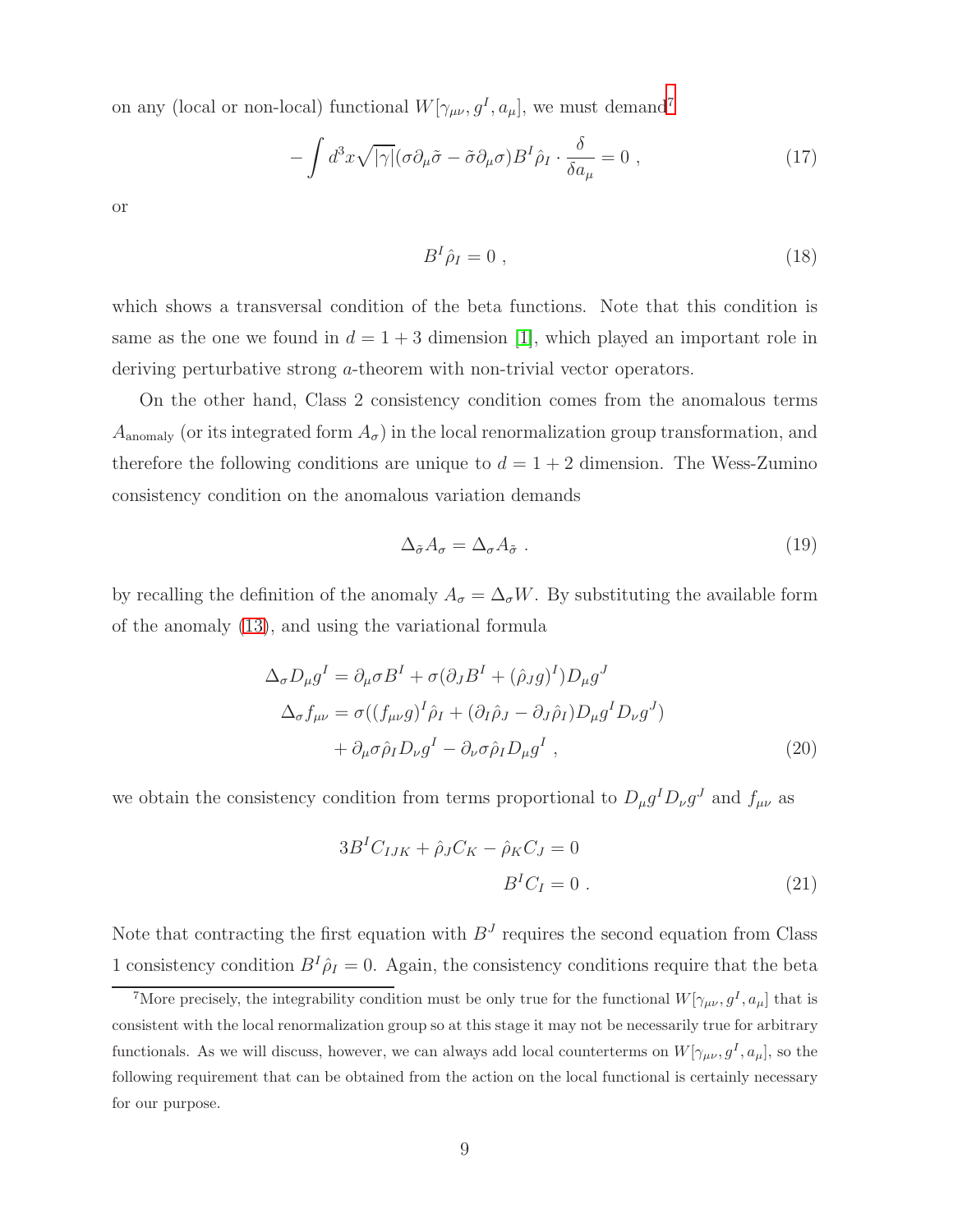functions must satisfy certain transversality conditions. With the same logic, Osborn [\[1\]](#page-37-0) derived Class 2 consistency conditions for the Weyl anomaly in  $d = 1 + 1$  and  $d = 1 + 3$ dimension, among which he obtained

<span id="page-10-1"></span>
$$
B^I \partial_I \tilde{A} = -g_{IJ} B^I B^J \tag{22}
$$

with a certain "metric"  $g_{IJ}$  and a potential function  $\tilde{A}$  on the coupling constant space. This equation provided a foundation of the perturbative proof [\[1\]](#page-37-0) of c-theorem [\[16\]](#page-38-10) in  $d = 1 + 1$  and a-theorem [\[17\]](#page-38-11)[\[3\]](#page-37-2) in  $d = 1 + 3$ , where  $\tilde{A}$  is identified as the interpolating a-function along the renormalization group flow. Our results do not directly give the analogous monotonicity results in  $d = 1 + 2$  dimension, but they still show non-trivial constraints on the renormalization group.

## <span id="page-10-0"></span>2.2 Ambiguity

The renormalization group has intrinsic ambiguities typically known as scheme dependence. The use of the local renormalization group leads to a classification of such ambiguities in a systematic manner. A well-known scheme dependence (e.g. various subtraction scheme in dimensional regularization) is understood as a particular subclass (Class 2) of the ambiguities we will discuss in this subsection. Broader classes of ambiguities play a significant role in understanding composite operator renormalization and the operator mixing such as energy-momentum tensor.

We have three distinct classes of ambiguities in local renormalization group.

- Class 1 ambiguity: Gauge (or equations of motion) ambiguity
- Class 2 ambiguity: Scheme ambiguity
- Class 3 ambiguity: Local counterterm ambiguity

We have already mentioned Class 1 ambiguity at the beginning of this section in order to introduce the concept of gauge invariant flow of coupling constants by  $B<sup>I</sup>$  functions rather than ambiguous beta functions  $\beta^I$  that depends on the gauge we choose. Here, we recapitulate Class 1 ambiguities in more detail. Due to invariance under the compensating gauge transformation for the coupling constants, the Schwinger functional  $W[\gamma_{\mu\nu}, g^I, a_\mu]$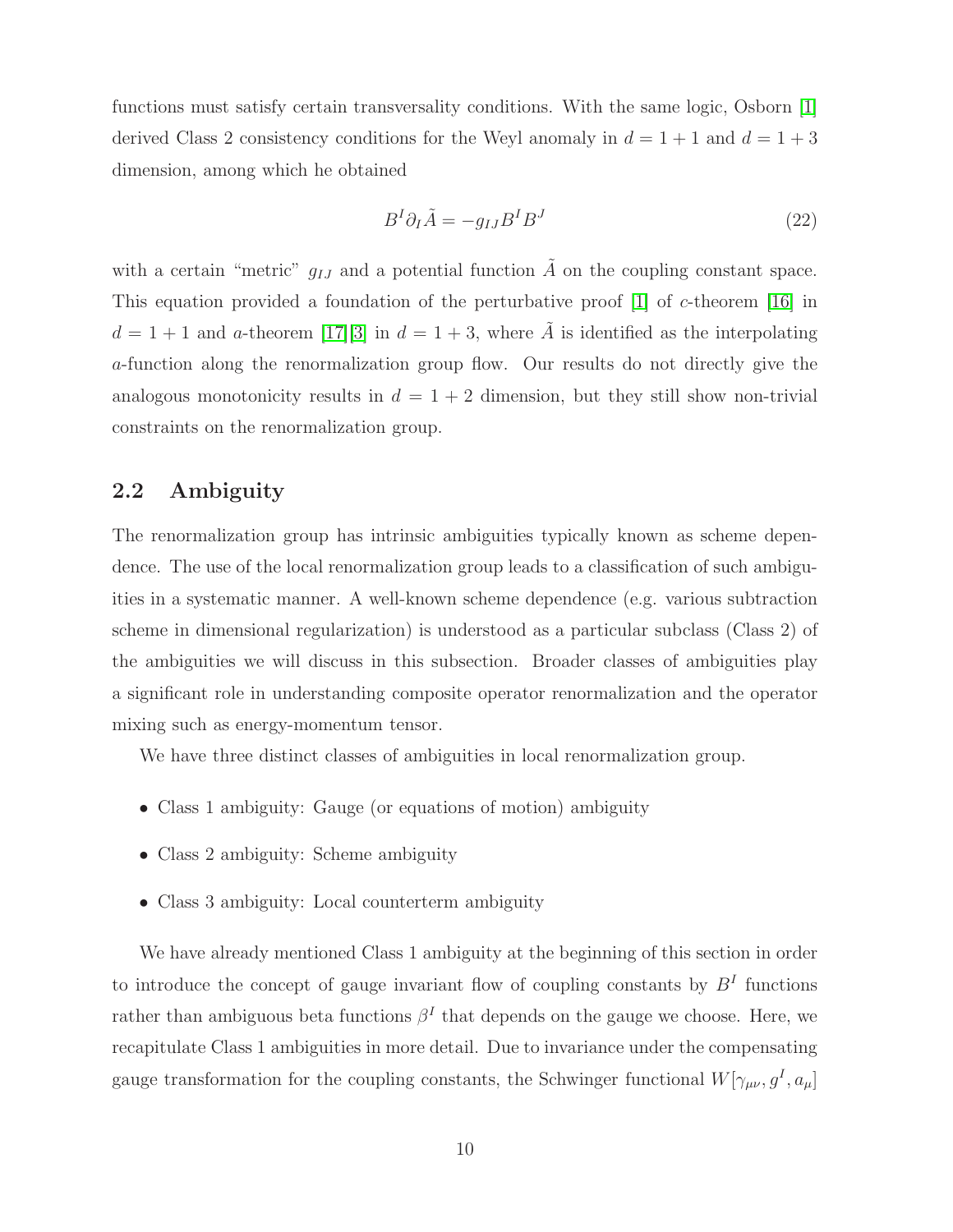is constructed so that it is invariant under the gauge transformation

$$
\Delta_w W[\gamma_{\mu\nu}, g^I, a_\mu] = \int d^3x \sqrt{|\gamma|} \left( D_\mu w \cdot \frac{\delta}{\delta a_\mu} - (wg)^I \frac{\delta}{\delta g^I} \right) W[\gamma_{\mu\nu}, g^I, a_\mu] = 0 \tag{23}
$$

and correspondingly, the form of the Weyl anomaly is ambiguous up to the terms that vanish by [\(23\)](#page-11-0). In the trace identity, we have seen that the gauge transformation is related to the use of the operator identity

<span id="page-11-0"></span>
$$
w \cdot D_{\mu}J^{\mu} = -(wg)^{I}O_{I} . \qquad (24)
$$

We call it gauge ambiguity because it is the gauge transformation on the space-time dependent source terms. In [\[13\]](#page-38-5), it was discussed that it corresponds to a certain gauge transformation in  $d+1$  dimensional space-time in holography. As we mentioned before, this gauge freedom causes the ambiguities in the definition of beta functions because the choice of the gauge affects the evolution of the scalar coupling constants  $g<sup>I</sup>$ . This ambiguity in defining beta functions in flat space-time is cancelled if we use the gauge invariant  $B<sup>I</sup>$  function rather than the  $\beta<sup>I</sup>$  function in the renormalization group equation [\[1\]](#page-37-0). Moreover, vanishing of the  $B<sup>I</sup>$  function is directly related to the Weyl invariance of the theory. In this paper, we mainly focus on the gauge in which the flow of coupling constants is generated by the  $B<sup>I</sup>$  function although the physics does not change by the choice of gauge.

Class 2 ambiguity is given by the scheme dependence in the renormalization group. Certainly there is an ambiguity in the parameterization of the coupling constant space, given a "classical action". The parameterization depends on the renormalization scheme we choose. A well known example is the reparametrization of the scalar coupling constant  $g^I \to \tilde{g}^I(g)$ . It induces the general coordinate transformation in coupling constant space. Under such reparametrization, various terms transform in rather obvious manners. For instance,  $B<sup>I</sup>$  and  $\hat{\rho}_I$  transform as a vector and one-form respectively, and the anomaly coefficients  $C_{IJK}$ ,  $C_K$  transform as three-form and one-form. The consistency conditions are manifestly covariant under the reparametrization.[8](#page-11-1)

<span id="page-11-1"></span><sup>&</sup>lt;sup>8</sup>The situation was a little bit more non-trivial in  $d = 1 + 3$  dimension in which some anomaly coefficients do not naturally transform as tensors without further modifications of their definitions [\[1\]](#page-37-0). We will encounter a similar situation in  $d = 1 + 2$  dimension once we introduce the dimensionful coupling constants.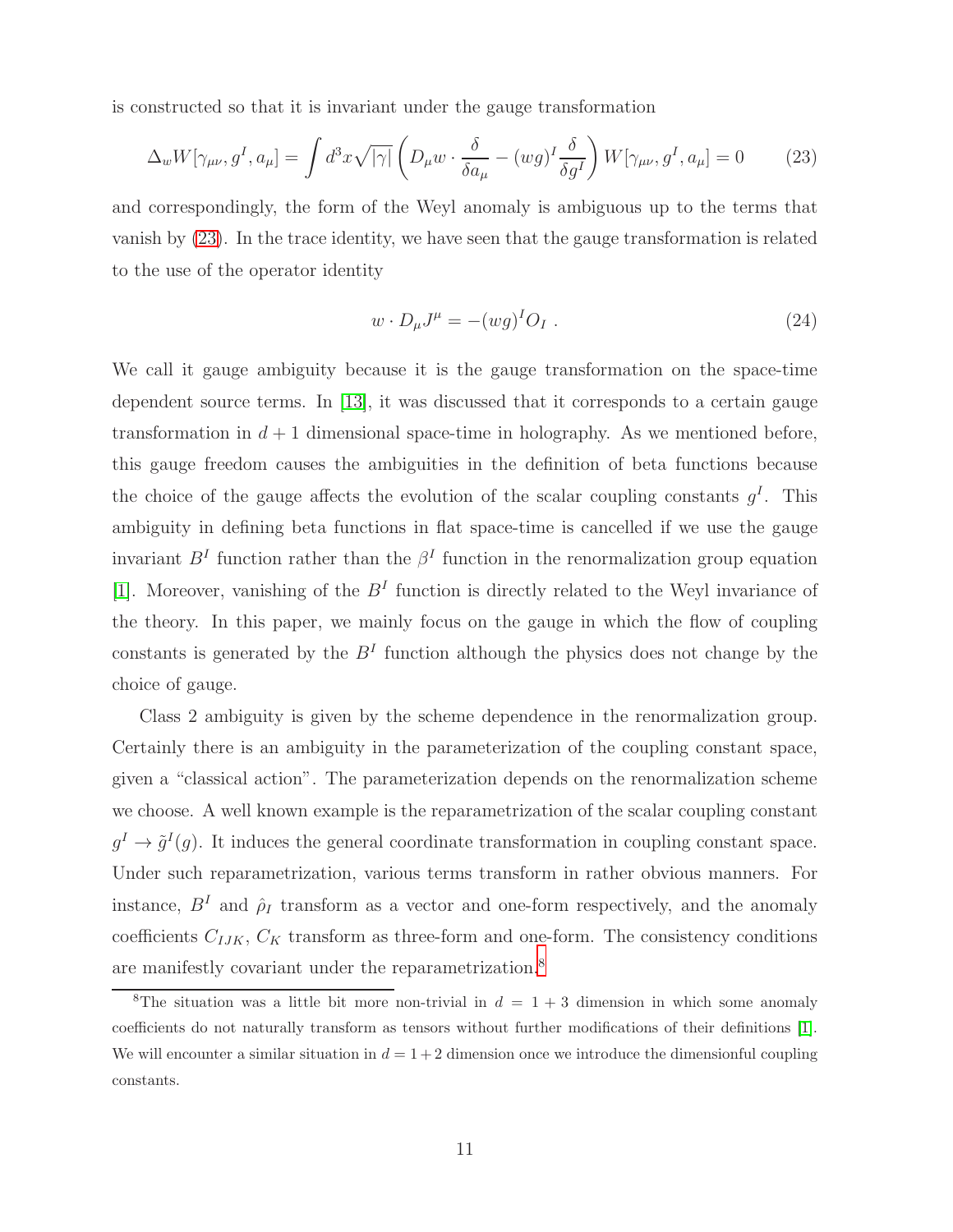In a more abstract way, we can generate the scheme ambiguity by considering the variation

<span id="page-12-3"></span>
$$
\delta \Delta_{\sigma} = [\mathcal{D}, \Delta_{\sigma}]
$$
  
\n
$$
\delta A_{\sigma} = \mathcal{D} A_{\sigma}
$$
\n(25)

with any local functional differential operator  $\mathcal{D}$  [\[2\]](#page-37-1).<sup>[9](#page-12-0)</sup> The above scalar coupling constant reparametrization is generated by choosing

$$
\mathcal{D} = \int d^3x \sqrt{|\gamma|} f^I(g) \frac{\delta}{\delta g^I} \,, \tag{26}
$$

where  $\tilde{g}^I = g^I + f^I(g)$  infinitesimally.

A more non-trivial ambiguity in this class is given by the mixing between  $a_{\mu}$  and  $D_{\mu}g^{I}$ . Choosing

<span id="page-12-4"></span>
$$
\mathcal{D} = \int d^3x \sqrt{|\gamma|} r_I D_\mu g^I \cdot \frac{\delta}{\delta a_\mu} \tag{27}
$$

introduces among other things the shift of the total derivative terms in the trace identity by the amount  $\delta v = r_I B^I$ . This shift forces us to departure from the original gauge we choose (i.e.  $v = 0$ ), so after eliminating this extra v again by Class 1 ambiguity (gauge ambiguity), we can go back to the original gauge with the new parameterization of the local renormalization group:

$$
\delta \hat{\rho}_I = (r_I g)^J \hat{\rho}_J - (\hat{\rho}_I g)^J r_J + (\partial_I r_J - \partial_J r_I) B^J
$$
  

$$
\delta B^I = -B^J (r_J g)^I
$$
 (28)

for the trace identity and

<span id="page-12-1"></span>
$$
\delta C_{IJK} = 3C_{L[JK}(r_{I]}g)^{L} + 2(\partial_{[I}r_{J})C_{K]}
$$

$$
\delta C_{I} = C_{I}(r_{K}g)^{K} + C_{K}(r_{I}g)^{K}
$$
(29)

for the trace anomaly.

A similar, but a different choice

<span id="page-12-2"></span>
$$
\mathcal{D} = \int d^3x \sqrt{|\gamma|} D_{\mu} w \cdot \frac{\delta}{\delta a_{\mu}} \tag{30}
$$

<span id="page-12-0"></span><sup>&</sup>lt;sup>9</sup>Practically, we restrict ourselves in the situation where  $D$  preserves the power-counting and the manifest symmetry group  $\mathcal{G}$ .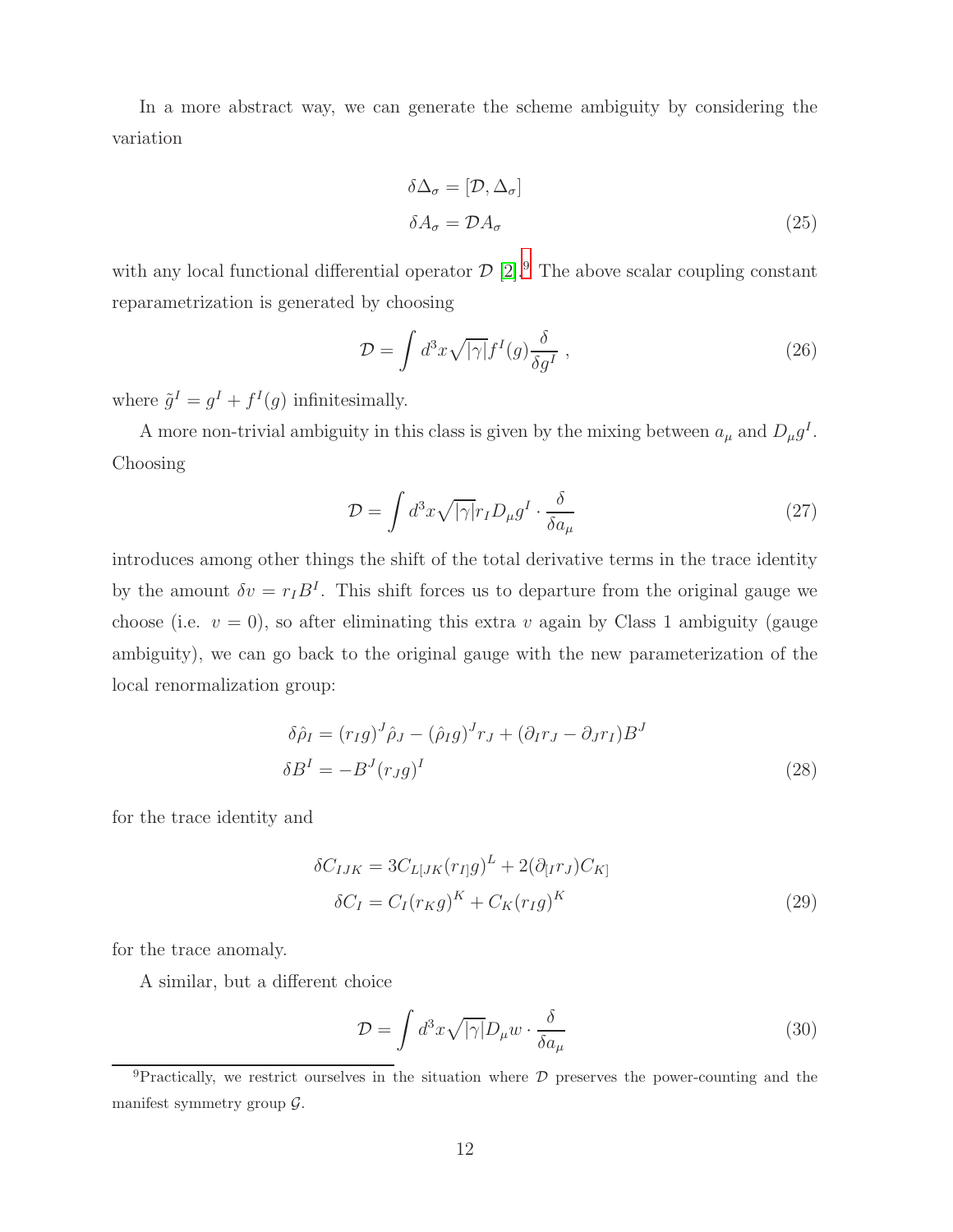would just induce the gauge transformation for the background field  $a_{\mu}$ , so we could compensate it by transforming the coupling constants  $g<sup>I</sup>$  using Class 1 ambiguity or the gauge equivalence [\(23\)](#page-11-0), which leads to a particular choice of the reparametrization of the coupling constants  $g<sup>I</sup>$  discussed above.

We should note that these ambiguities are all compatible with the consistency conditions proposed in section [2.1.](#page-8-0) At this point, probably it is also worthwhile mentioning that the condition for the conformal invariance  $B<sup>I</sup> = 0$  in the flat space-time limit with constant source terms is not affected by Class 2 ambiguities.

Finally, Class 3 ambiguity is concerned with the ambiguity in the trace anomaly itself. It is customary that any anomaly is defined only up to local counterterms because we can always add them by hand in the definition of the Schwinger functional. The Schwinger functional is a generating functional for correlation functions of local operators, and the local counterterms do not change the correlation functions except at coincident points in the flat space-time limit, so we can declare that they are arbitrary as long as there are no other constraints from symmetries. Thus we can generate a class of ambiguities in local renormalization group by adding any local functional of coupling constants to the Schwinger functional.

In our discussions of the Weyl anomaly, Class 3 ambiguity therefore shows that the anomalous Weyl variation is arbitrary up to the terms generated by the local counterterms:

<span id="page-13-0"></span>
$$
\delta A_{\sigma} = \Delta_{\sigma} W_{\text{local}}[\gamma_{\mu\nu}, g^I, a_{\mu}]. \tag{31}
$$

Without any mass parameters, the power-counting demands that the allowed local counterterms are given by

$$
W_{\text{local}}[\gamma_{\mu\nu}, g^I, a_{\mu}] = \int d^3x \sqrt{|\gamma|} \left( \epsilon^{\mu\nu\rho} c_{IJK} D_{\mu} g^I D_{\nu} g^J D_{\rho} g^K + \epsilon^{\mu\nu\rho} f_{\mu\nu} \cdot c_I \cdot D_{\rho} g^I \right) \ . \tag{32}
$$

As before totally antisymmetric  $c_{IJK}$  maps  $(R_I \otimes R_J \otimes R_K) \to \mathbf{R}$ , and  $c_I$  maps (adj  $\otimes$  $R_I$   $\rightarrow$  R under the compensated symmetry group G. After some computation, the local counterterms give the ambiguity in the trace anomaly as

<span id="page-13-1"></span>
$$
\delta C_{IJK} = 4B^L \partial_{[L} c_{IJK]} + 3c_{L[JK} (\hat{\rho}_{I]} g)^L + 2(\hat{\rho}_{[I} \partial_J c_{K]})
$$
  

$$
\delta C_I = -3c_{KJI} B^K g^J + B^K (\partial_K c_I - \partial_I c_K) .
$$
 (33)

There is a further possible local counterterm given by Chern-Simons terms for the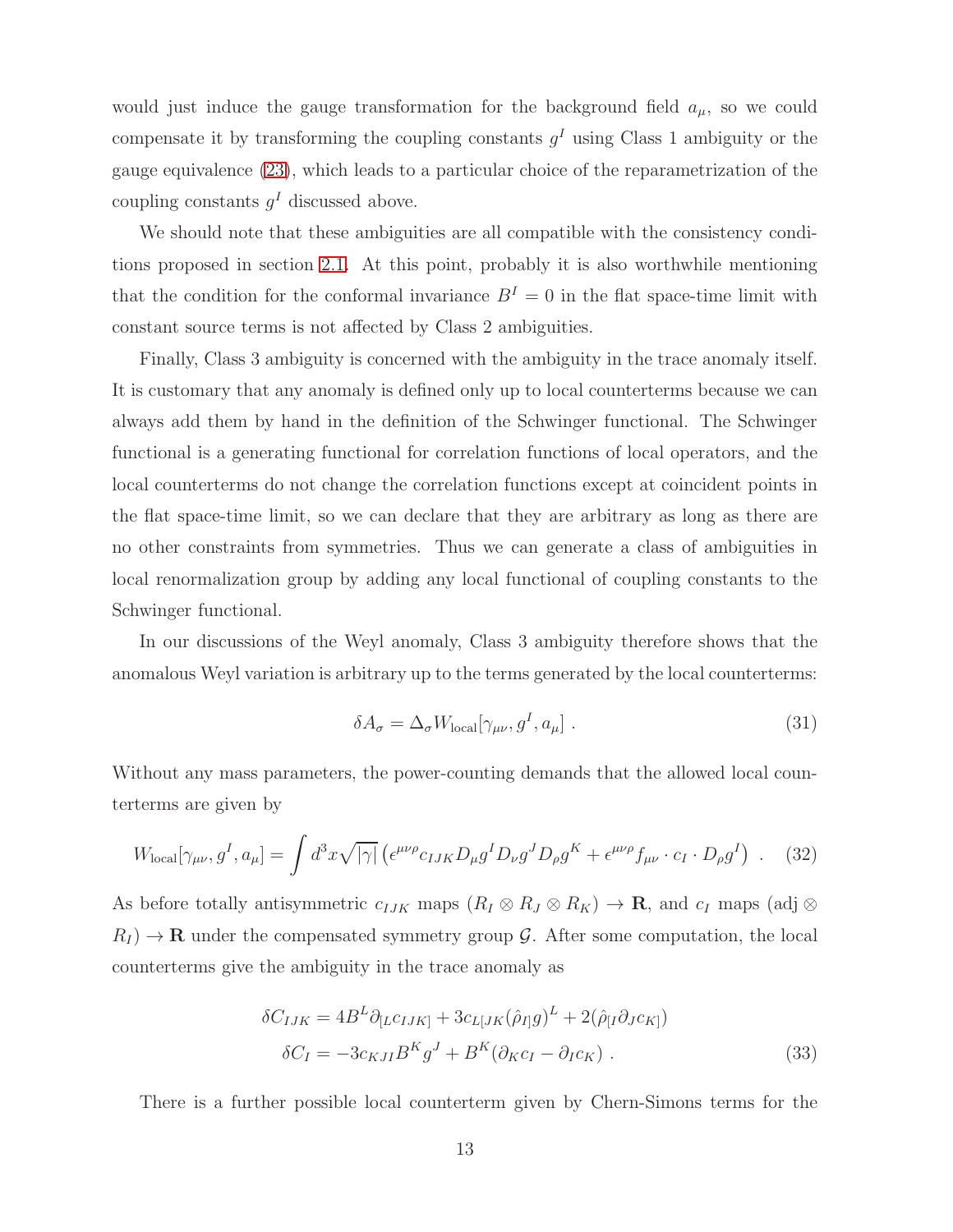background field  $a_\mu$ :

$$
W_{\text{local}}[\gamma_{\mu\nu}, g^I, a_{\mu}] = \frac{k_{cs}}{4\pi} \int d^3x \sqrt{|\gamma|} \epsilon^{\mu\nu\rho} \text{Tr} \left( \partial_{\mu} a_{\nu} a_{\rho} - \frac{2}{3} a_{\mu} a_{\nu} a_{\rho} \right) . \tag{34}
$$

The induced ambiguity in the trace anomaly is

<span id="page-14-2"></span>
$$
\delta C_I = \frac{k_{cs}}{4\pi} \hat{\rho}_I \ . \tag{35}
$$

Furthermore we could have added the gravitational Chern-Simons term to the Schwinger functional as a local counterterm, but it would not contribute to the trace anomaly we are interested in. The importance of Chern-Simons local counterterms in  $1 + 2$  dimen-sional quantum field theories has been discussed in the literature [\[18\]](#page-38-12)[\[19\]](#page-38-13)[\[20\]](#page-38-14). Once  $k_{cs}$  is quantized from the requirement of the invariance under the large gauge transformation, the ambiguity we discuss here is also quantized. Since Class 3 ambiguities are generated by the variation of the local functional, it is trivial to see that they satisfy the consistency conditions discussed in section [2.1.](#page-8-0)

# <span id="page-14-0"></span>3 Local renormalization group and consistency conditions in most general cases

In this section, we consider the most general forms of the local renormalization group in  $d = 1 + 2$  dimension within the power-counting renormalization scheme by adding dimensionful coupling constants to the massless case discussed in section  $2^{10}$  $2^{10}$  $2^{10}$ . Since the lower dimensional operators (with no additional derivatives) do not mix with the higher dimensional operators in power-counting renormalization scheme, the inclusion of the dimensionful coupling constants do not alter the massless renormalization group flow in the perturbative search for the conformal fixed point. However, the following discussions may be important in understanding the effect of the composite operator renormalization such as the energy-momentum tensor and mass operators even within the massless renormalization group flow, which have some practical applications such as conformal sequestering and conformal technicolor models.

<span id="page-14-1"></span><sup>&</sup>lt;sup>10</sup>Since it does not introduce any interesting new aspects, in this section we will not consider the renormalization of the cosmological constant, which is the source of the identity operator. We present further details on the cosmological constant in appendix A.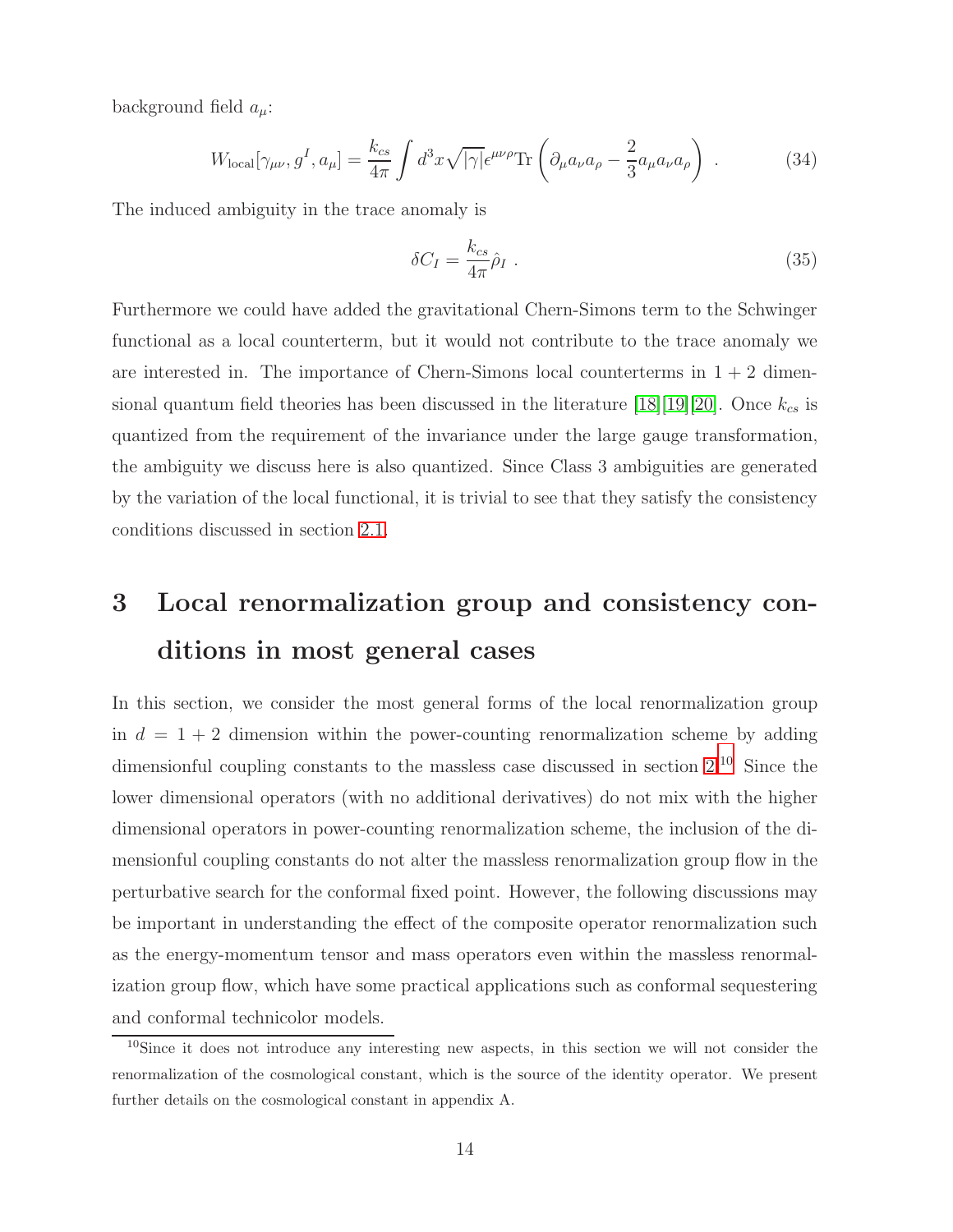We introduce the additional "mass terms"  $m^{\alpha}O_{\alpha}^{(m)}$  with mass dimension 2 (e.g. fermion mass terms or scalar quartic interactions) and  $M^{i}O_i^{(M)}$  with mass dimension 1 (e.g. scalar mass terms). Local renormalization group demands that the sources  $m^{\alpha}$  and  $M^{i}$  must be space-time dependent. We suppress the indices  $\alpha$  and i, which are in certain representations of compensated symmetry group  $\mathcal{G}$ , in the following to make the notation lighter. The local renormalization group operator is modified with additional terms

<span id="page-15-0"></span>
$$
\Delta_{\sigma,m} = -\int d^3x \sqrt{|\gamma|} \sigma (1 - \gamma_{(m)}) m \cdot \frac{\delta}{\delta m} \tag{36}
$$

and

$$
\Delta_{\sigma,M} = -\int d^3x \sqrt{|\gamma|} \left( \sigma(2 - \gamma_{(M)})M + \frac{1}{4}\sigma R\eta + \sigma \delta_I (D^2 g^I) + \sigma \epsilon_{IJ} (D^\mu g^I D_\mu g^J) \right.\left. + 2\partial_\mu \sigma (\theta_I D^\mu g^I) + (D^2 \sigma)\tau + \sigma m \cdot \kappa \cdot m \right) \cdot \frac{\delta}{\delta M} \right) \tag{37}
$$

from the simple power-counting. Hereafter  $\cdot$  implies the summation over  $\alpha$  and i induced by the inner product of the symmetry group. With these additional contributions, the total local renormalization group operator is now modified as

$$
\Delta_{\sigma} = \int d^{3}x \sqrt{|\gamma|} \left( 2\sigma \gamma_{\mu\nu} \frac{\delta}{\delta \gamma_{\mu\nu}} + \sigma \beta^{I} \frac{\delta}{\delta g^{I}} + \left( \sigma \rho_{I} D_{\mu} g^{I} - (\partial_{\mu} \sigma) v \right) \cdot \frac{\delta}{\delta a_{\mu}} \right) + \Delta_{\sigma, m} + \Delta_{\sigma, M} . \tag{38}
$$

They correspond to the additional terms in the trace identity

$$
T^{\mu}_{\ \mu}|_{M,m} = (\gamma_{(m)} - 1)m \cdot O^{(m)} + (\gamma_{(M)} - 2)M \cdot O^{(M)} - \frac{1}{4}R\eta \cdot O^{(M)} - D^2(\tau \cdot O^{(M)})
$$

$$
- \delta_I(D^2g^I) \cdot O^{(M)} - \epsilon_{IJ}(D^{\mu}g^ID_{\mu}g^J) \cdot O^{(M)}
$$

$$
+ 2D_{\mu}(\theta_I D^{\mu}g^I \cdot O^{(M)}) - m \cdot \kappa \cdot m \cdot O^{(M)}
$$
(39)

with the Schwinger action principle:

$$
\frac{\delta}{\delta m(x)} W = -\langle O^{(m)}(x) \rangle
$$
  

$$
\frac{\delta}{\delta M(x)} W = -\langle O^{(M)}(x) \rangle .
$$
 (40)

At this point, it is instructive to understand the meaning of some coefficients in the trace identity as the operator mixing under the massless renormalization group. From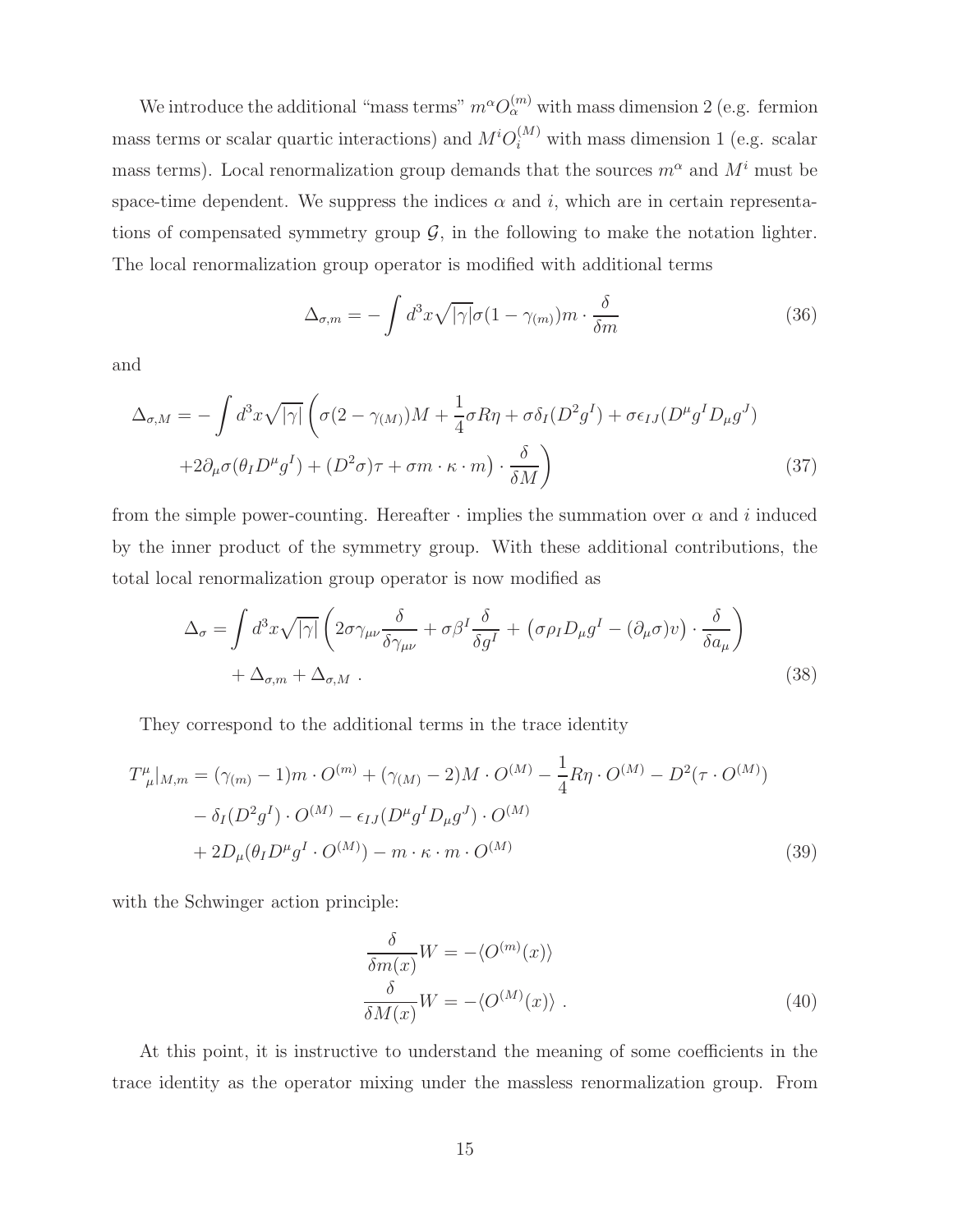the local renormalization group equation combined with the power-counting, we obtain the operator mixing in the flat space-time limit with constant coupling constants [\[1\]](#page-37-0):

<span id="page-16-1"></span>
$$
\frac{d}{d \log \mu} \begin{pmatrix} T^{\mu}_{\mu} \\ O^{(M)} \\ O_I \end{pmatrix} = \begin{pmatrix} 0 & \eta \Box & 0 \\ 0 & -\gamma_{(M)} & 0 \\ 0 & \delta_I \Box & -\gamma_I^J \end{pmatrix} \begin{pmatrix} T^{\mu}_{\mu} \\ O^{(M)} \\ O_J \end{pmatrix} . \tag{41}
$$

Here  $\gamma_{(M)}$  is interpreted as the mass anomalous dimension matrix for operators  $O^{(M)}$ , and  $\gamma_I^J = \partial_I B^J + (\hat{\rho}_I g)^J$  as the anomalous dimension matrix for dimension 3 scalar operators  $O_I$ .<sup>[11](#page-16-0)</sup> Similarly,  $\delta_I$  terms are interpreted as the mixing between  $O_I$  and  $\square O^{(M)}$ under renormalization. We will see that the renormalization of the curvature coupling term  $\eta$  can be related to the other terms as a consequence of the consistency conditions. Physically, this  $\eta$  term is the main source of the renormalization of the energy-momentum tensor as

<span id="page-16-3"></span><span id="page-16-2"></span>
$$
\frac{d}{d\log\mu}T_{\mu\nu} = -\frac{1}{2}(\partial_{\mu}\partial_{\nu} - \Box \eta_{\mu\nu})\eta O^{(M)}\tag{42}
$$

and it may play an important role in cosmology. Note that the right hand side is automatically conserved irrespective of the nature of  $O^{(M)}$ , and it is consistent with the conservation of the renormalized energy-momentum tensor at every energy scale. We also note that the global energy and momenta are not renormalized despite the renormalization of the energy-momentum tensor.

With the presence of the dimensionful coupling constants, the anomalous Weyl variation of the Schwinger functional acquires new terms

$$
A_{\sigma;M,m} =
$$
\n
$$
\int d^{3}x \sqrt{|\gamma|} \left( \sigma(M \cdot \beta \cdot m - \frac{1}{4}RI \cdot m + J_{I}(D^{2}g^{I}) \cdot m + K_{IJ}(D_{\mu}g^{I}D^{\mu}g^{J}) \cdot m + Sm^{3}) - 2\partial_{\mu}\sigma(L_{I}D^{\mu}g^{I} \cdot m) + (D^{2}\sigma)k \cdot m \right) ,
$$
\n(43)

where we assume  $K_{IJ} = K_{(IJ)}$  is symmetric, and  $Sm^3$  is a shorthand notation for

<span id="page-16-0"></span><sup>&</sup>lt;sup>11</sup>The gauge rotation by  $\rho_I$  is necessary from Class 1 ambiguity. The combination is what appears in the modified Lie derivative  $(46)$  introduced in [\[1\]](#page-37-0)[\[2\]](#page-37-1), and we will see how this gives the expected result in supersymmetric field theories in section [4.2.](#page-26-0)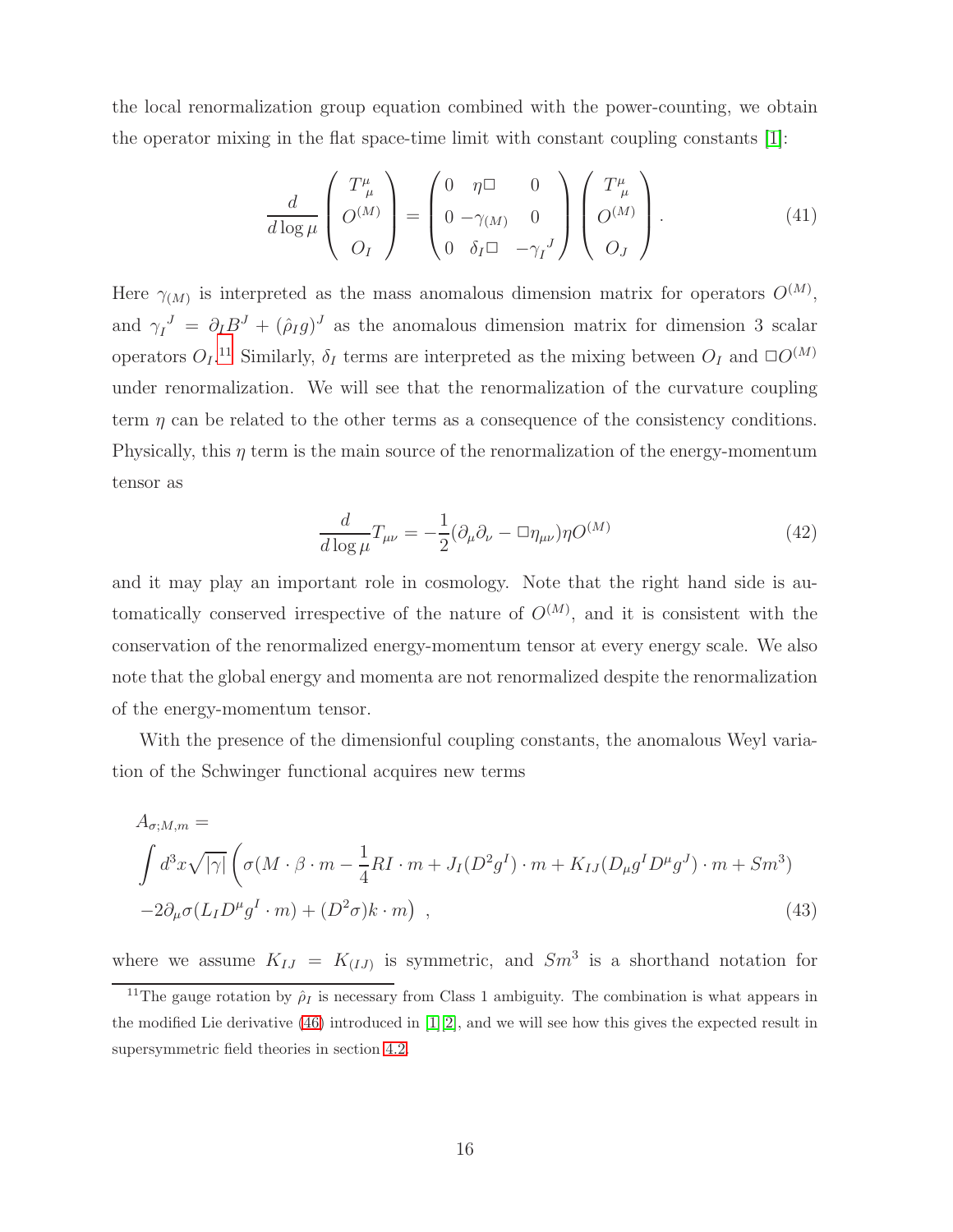$S_{\alpha\beta\gamma}m^{\alpha}m^{\beta}m^{\gamma}$ . They correspond to the additional terms in the trace anomaly

$$
A_{\text{anomaly};M,m} = -M \cdot \beta \cdot m + \frac{1}{4}RI \cdot m - J_I(D^2g^I) \cdot m - K_{IJ}(D_\mu g^ID^\mu g^J) \cdot m - Sm^3
$$

$$
-2D_\mu (L_I D^\mu g^I \cdot m) - D^2(k \cdot m) \,. \tag{44}
$$

Note that unlike the situation in section [2,](#page-3-0) the trace anomaly may not vanish even in the flat space-time limit with constant sources. This is because the power-counting allows that the cosmological constant is renormalized when the mass parameters are present. At the conformal fixed point, some of these terms are computed in [\[21\]](#page-38-15).

#### <span id="page-17-3"></span>3.1 Consistency condition

We can repeat the same analysis for the consistency conditions of local renormalization group with additional mass parameters. As discussed in section [2.1,](#page-8-0) there are two distinct classes of consistency conditions from the integrability condition  $[\Delta_{\sigma}, \Delta_{\tilde{\sigma}}] = 0$  of the local renormalization group operator.

Class 1 consistency condition (Integrability conditions for the local renormalization group transformation operator) is obtained by requiring  $[\Delta_{\sigma}, \Delta_{\tilde{\sigma}}] = 0$  as a differential operator acting on arbitrary functional  $W[\gamma_{\mu\nu}, g^I, a_\mu, m, M]$ . With the additional dimensionful parameters, in addition to the previous constraint [\(18\)](#page-9-1), we must require (see appendix [B](#page-36-0) for Weyl variations)

$$
\eta = \delta_I B^I - (B^I \partial_I \tau - \gamma_{(M)}) \tau
$$

$$
\delta_I + 2(\partial_I B^J + \frac{1}{2}(\hat{\rho}_I g)^J) \delta_J + 2\epsilon_{IJ} B^J = 2(\tilde{\mathcal{L}}_{B,\hat{\rho}} - \gamma_{(M)}) \theta_I .
$$
(45)

Here the modified Lie derivative [\[1\]](#page-37-0)[\[2\]](#page-37-1)

<span id="page-17-1"></span><span id="page-17-0"></span>
$$
\tilde{\mathcal{L}}_{B,\hat{\rho}}\theta_I = B^J \partial_J \theta_I + (\partial_I B^J + (\hat{\rho}_I g)^J)\theta_J = B^J \partial_J \theta_I + \gamma_I^J \theta_J \tag{46}
$$

for the 1-form is introduced (we will use the similar definition for the other tensors). Note that the first equation [\(45\)](#page-17-1) determines  $\eta$  from the other parameters in the trace anomaly.[12](#page-17-2) The necessity of the first equation can be also seen from the consistency of

<span id="page-17-2"></span><sup>&</sup>lt;sup>12</sup>The  $\eta$  term in the trace anomaly is a genuine geometric obstruction for the Weyl transformation in  $(1 + 2)$  dimension, but as we will discuss, we can make it vanish at conformal fixed point by choosing the judicious counterterms.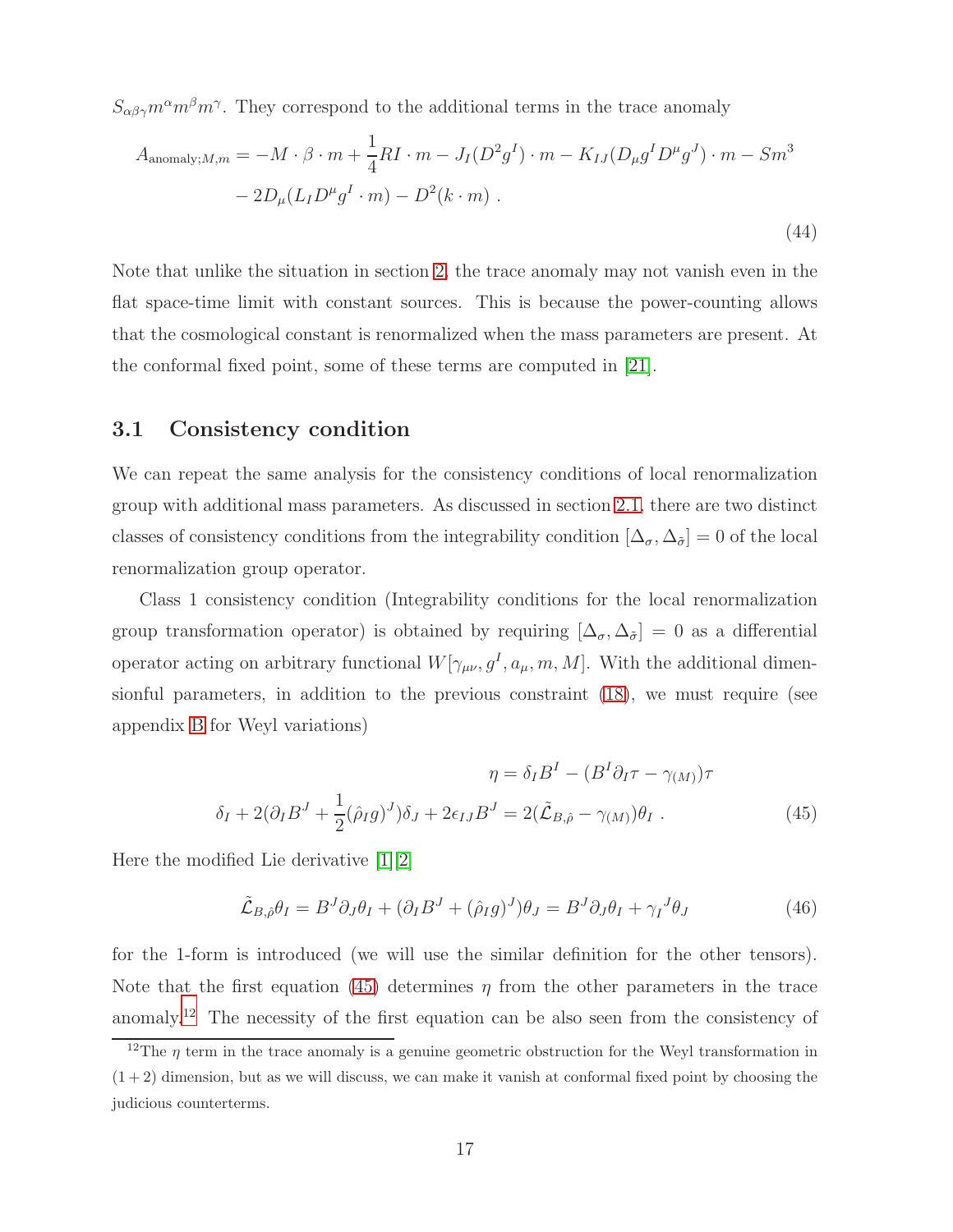the trace identity

$$
T^{\mu}_{\ \mu} = B^I O_I - \tau \cdot \Box O^{(M)} \ . \tag{47}
$$

under the massless renormalization group with the composite operator renormalization [\(41\)](#page-16-1) in the flat space-time limit with constant sources.

We emphasize again that Class 1 consistency condition is rather universal and the structure is not very much different from the one that appeared in  $d = 1 + 3$  [\[1\]](#page-37-0)[\[2\]](#page-37-1) with mass parameters. We can also understand the universality from the above argument that the consistency condition is a consequence of the trace identity and the composite operator renormalization.

Instead, Class 2 consistency conditions (Integrability conditions for the Weyl anomaly) deal with the anomalous variation and the subsequent conditions will be unique to  $d =$  $1 + 2$  dimension. By demanding

<span id="page-18-0"></span>
$$
\Delta_{\tilde{\sigma}} A_{\sigma} = \Delta_{\sigma} A_{\tilde{\sigma}} \tag{48}
$$

in the new terms in Weyl anomaly [\(43\)](#page-16-2), we obtain the new constraint:

$$
I + BI JI - \tau \beta = BI \partial_I k + \gamma_{(m)} k
$$
  

$$
\frac{1}{2} JI + (\partial_I BJ + \frac{1}{2} (\hat{\rho}_I g)J) JJ + KIJ BJ + \tilde{\mathcal{L}}_{B,\hat{\rho}} LI + \gamma_{(m)} LI = \theta_I \beta
$$
(49)

in addition to [\(21\)](#page-9-2). Unlike in  $d = 1 + 3$  discussed in [\[1\]](#page-37-0)[\[2\]](#page-37-1), the consistency conditions [\(21\)](#page-9-2) for the beta functions for dimensionless coupling constants are not modified by the presence of the dimensionful coupling constants.

## 3.2 Ambiguity

The ambiguities in massless renormalization group discussed in section [2.2](#page-10-0) can be extended to the most generic renormalization group with the dimensionful parameters. We have three distinct classes of ambiguities.

Class 1 ambiguities (Gauge ambiguity) appear due to the gauge invariance of the Schwinger functional  $W[\gamma_{\mu\nu}, g^I, a_\mu, m, M]$ . The gauge invariance must be extended to include the dimensionful operators:

$$
\Delta_w = \int d^3x \sqrt{|\gamma|} \left( D_\mu w \cdot \frac{\delta}{\delta a_\mu} - (wg)^I \frac{\delta}{\delta g^I} - (wM) \cdot \frac{\delta}{\delta M} - (wm) \cdot \frac{\delta}{\delta m} \right) = 0 , \quad (50)
$$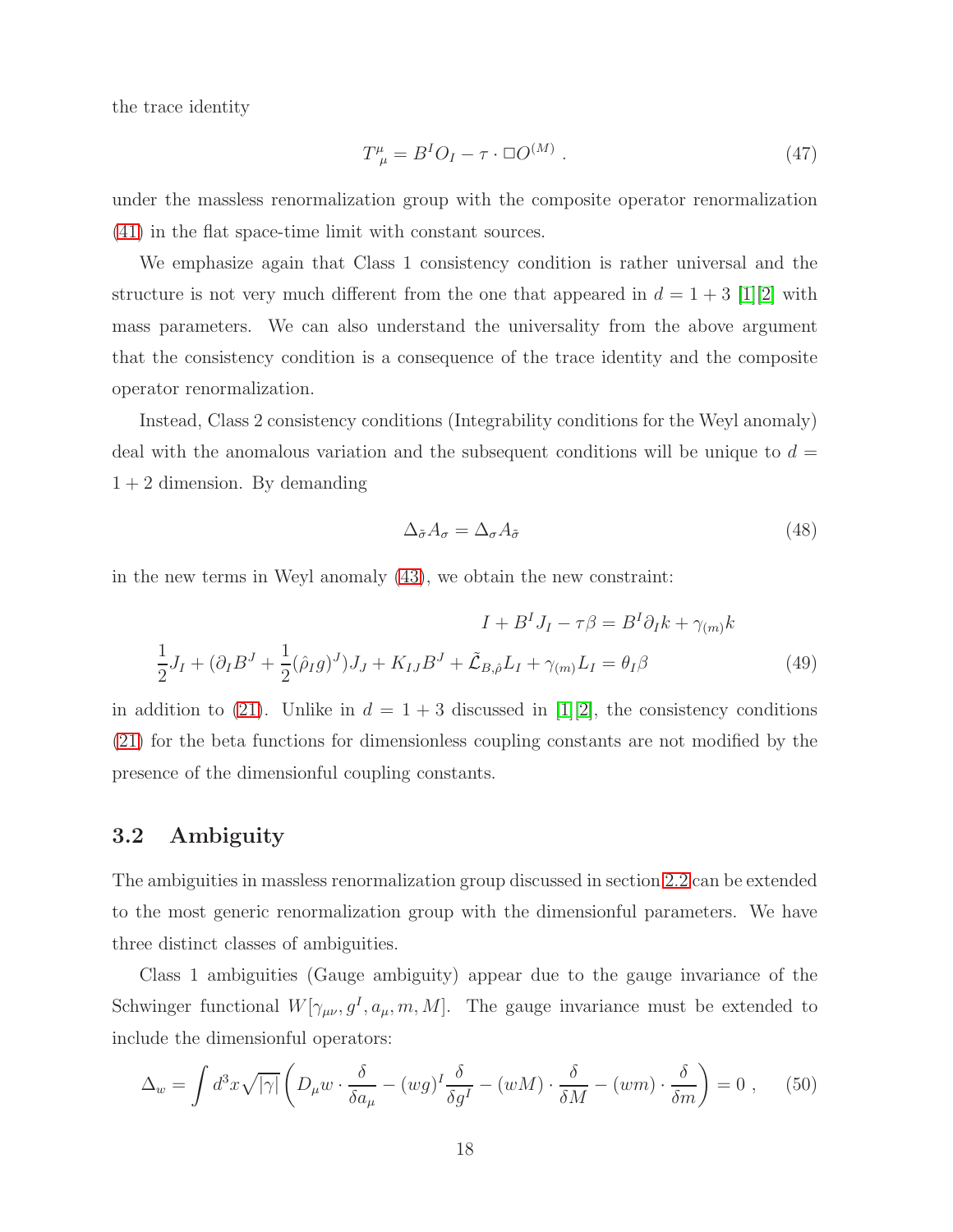which corresponds to the operator identity

$$
w \cdot D_{\mu}J^{\mu} = -(wg)^{I}O_{I} - (wM) \cdot O^{(M)} - (wm) \cdot O^{(m)}.
$$
 (51)

By using this ambiguity, we can always remove the total derivative term  $D_{\mu}(v \cdot J^{\mu})$  in the trace identity with  $\beta^I \to B^I = \beta^I - (vg)^I$  and so on.<sup>[13](#page-19-0)</sup> In section [3.1,](#page-17-3) it was assumed that this gauge ambiguity is fixed by requiring there is no  $w \cdot D_{\mu}J^{\mu}$  term in the trace anomaly. This is the most convenient gauge choice because vanishing of  $B<sup>I</sup>$  function together with vanishing of dimensionful parameters (e.g.  $M$  and  $m$ ) will imply the Weyl invariance of the theory up on the improvement of the energy-momentum tensor that we will discuss in a moment.

Class 2 ambiguities (Scheme ambiguity) are related to the scheme choice of the local renormalization group. The simplest example is the reparametrization  $g^I \to \tilde{g}^I(g^J)$  of the dimensionless scalar coupling constants, which is usually associated with the choice of the renormalization schemes. Most of the consistency equations are manifestly covariant under such reparametrization, but some consistency equations (e.g. second lines of [\(45\)](#page-17-1) and [\(49\)](#page-18-0)) are not manifestly covariant because ordinary derivatives with respect to I appears rather than covariant derivatives or Lie derivatives. However, some coefficients such as  $\epsilon_{IJ}$  and  $K_{IJ}$  transforms non-covariantly due to  $D^2g^I$  terms in [\(37\)](#page-15-0) and [\(43\)](#page-16-2) so that the consistency conditions are actually covariant as they should be.

More generally, we can generate the scheme ambiguity by considering the variation

$$
\delta \Delta_{\sigma} = [\mathcal{D}, \Delta_{\sigma}]
$$
  
\n
$$
\delta A_{\sigma} = \mathcal{D} A_{\sigma}
$$
\n(52)

with any local functional differential operator  $\mathcal{D}$ . The above mentioned reparametrization ambiguity is induced by

$$
\mathcal{D} = \int d^3x \sqrt{|\gamma|} \left( f_g^I \frac{\delta}{\delta g^I} + f_m m \cdot \frac{\delta}{\delta m} + (f_M M + m f_{Mm} m) \cdot \frac{\delta}{\delta M} \right) \ . \tag{53}
$$

We have included the additionally possible reparametrization of mass parameters  $\delta m =$  $f_m m$  and  $\delta M = f_M M + m f_{Mm} m$ . In addition, we have other Class 2 ambiguities for the mixing between  $D_{\mu}g^{I}$  and  $a_{\mu}$  as

$$
\mathcal{D} = \int d^3x \sqrt{|\gamma|} r_I D_\mu g^I \frac{\delta}{\delta a_\mu} \,, \tag{54}
$$

<span id="page-19-0"></span><sup>&</sup>lt;sup>13</sup> In principle this equation could contain additional terms  $(w\alpha_R)RO^M + (w\alpha_d)D^2O^M$ .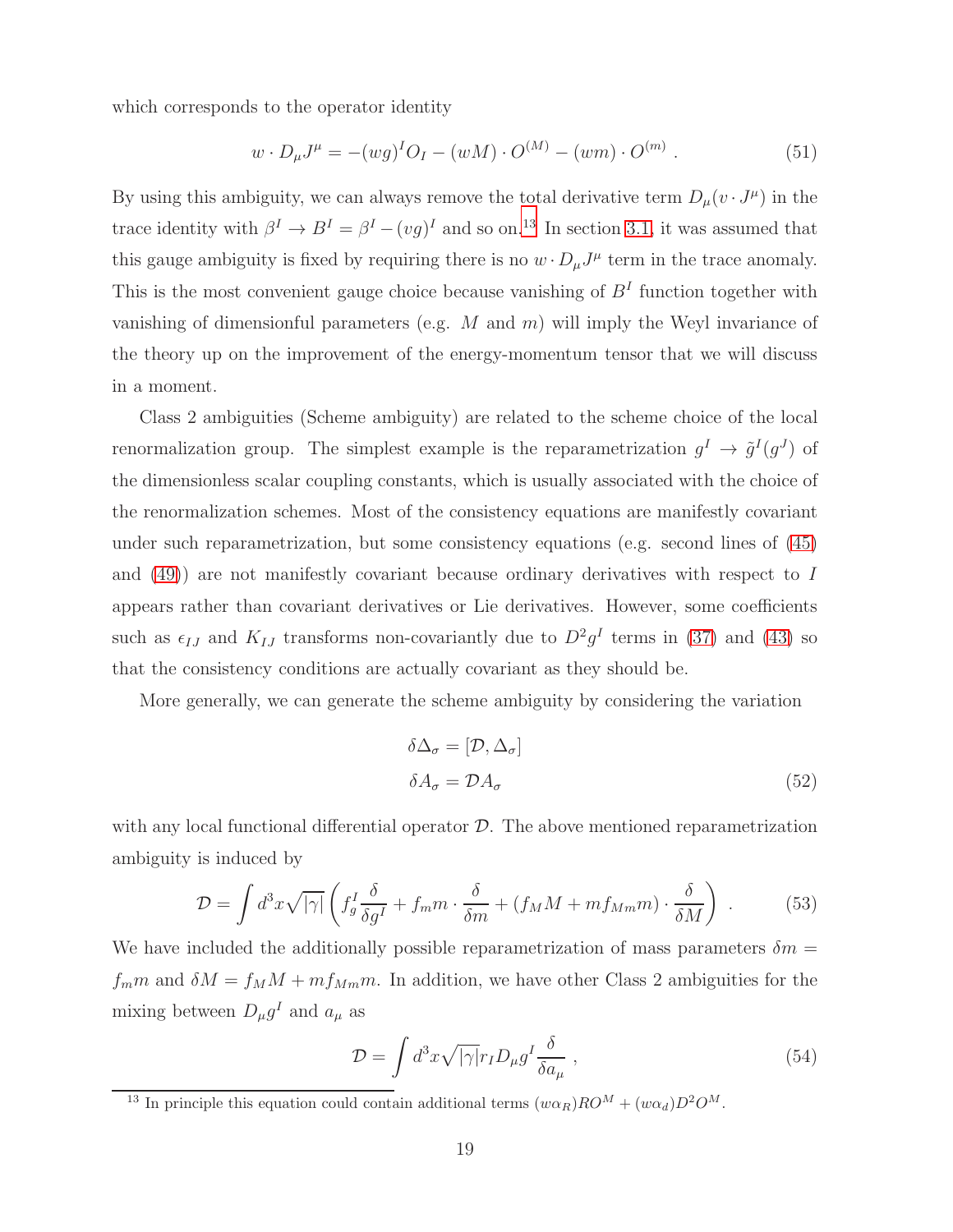which, in addition to  $(28)$  we have already obtained in the massless case, induces

$$
\delta \delta_I = (r_I g)^J \delta_J
$$
  
\n
$$
\delta \theta_I = (r_I g)^J \theta_J
$$
  
\n
$$
\delta \epsilon_{IJ} = (r_I g)^K \epsilon_{KJ} + (r_J g)^K \epsilon_{IK} + (\partial_{(I} r_{J)} g)^K \delta_K + 2 \delta_K (r_{(I})^K_{J)}.
$$
\n(55)

In the last line, explicit matrix notation of  $(r_I)^K_J = r_I^a (T_a)^K_J$  is used. At the same time, the trace anomaly is modified, in addition to [\(29\)](#page-12-2), as

$$
\delta K_{IJ} = (r_{I}g)^{K} K_{KJ} + (r_{J}g)^{K} K_{IK} + (\partial_{(I}r_{J)}g)^{K} J_{K} + 2J_{K}(r_{(I})^{K})
$$
  
\n
$$
\delta L_{I} = (r_{I}g)^{J} L_{J}
$$
  
\n
$$
\delta J_{I} = (r_{I}g)^{J} J_{J}. \tag{56}
$$

Furthermore, we have extra Class 2 ambiguity for the mixing between  $R, D^2g^I$  and  $D_{\mu}g^{I}D^{\mu}g^{J}$  with

$$
\mathcal{D} = \int d^3x \sqrt{|\gamma|} \left( \frac{1}{4}Rh + (D^2 g^I) d_I + (D_\mu g^I D^\mu g^J) e_{IJ} \right) \cdot \frac{\delta}{\delta M} , \qquad (57)
$$

where we assume  $e_{IJ} = e_{(IJ)}$  is symmetric. Under this scheme change associated with the field redefinition, we obtain

$$
\delta \eta = (B^I \partial_I h - \gamma_M)h)
$$
  
\n
$$
\delta \tau = -h + d_I B^I
$$
  
\n
$$
\delta \theta_I = \frac{1}{2} d_I + \left(\partial_I B^J + \frac{1}{2} (\hat{\rho}_I g)^J\right) d_J + e_{IJ} B^J
$$
  
\n
$$
\delta \delta_I = (\tilde{\mathcal{L}}_{B,\hat{\rho}} - \gamma_M) d_I
$$
  
\n
$$
\delta \epsilon_{IJ} = (\tilde{\mathcal{L}}_{B,\hat{\rho}} - \gamma_M) e_{IJ} + (\partial_I \partial_J B^K + (\partial_{(I} (\hat{\rho}_J)) g)^K) d_K + 2 d_K (\hat{\rho}_{(I})_{J}^K)
$$
\n(58)

as well as the change in the trace anomaly

$$
\delta I = -4h\beta
$$
  
\n
$$
\delta J_I = \beta d_I
$$
  
\n
$$
\delta K_{IJ} = \beta e_{IJ} .
$$
\n(59)

In particular, one may always set  $\tau = \theta_I = 0$  by using the ambiguity. We note that  $\tau = 0$ choice is nothing but the improvement of the energy-momentum tensor so that the  $\square O^{(M)}$ term is absent in the trace anomaly in the flat space-time as we will discuss shortly.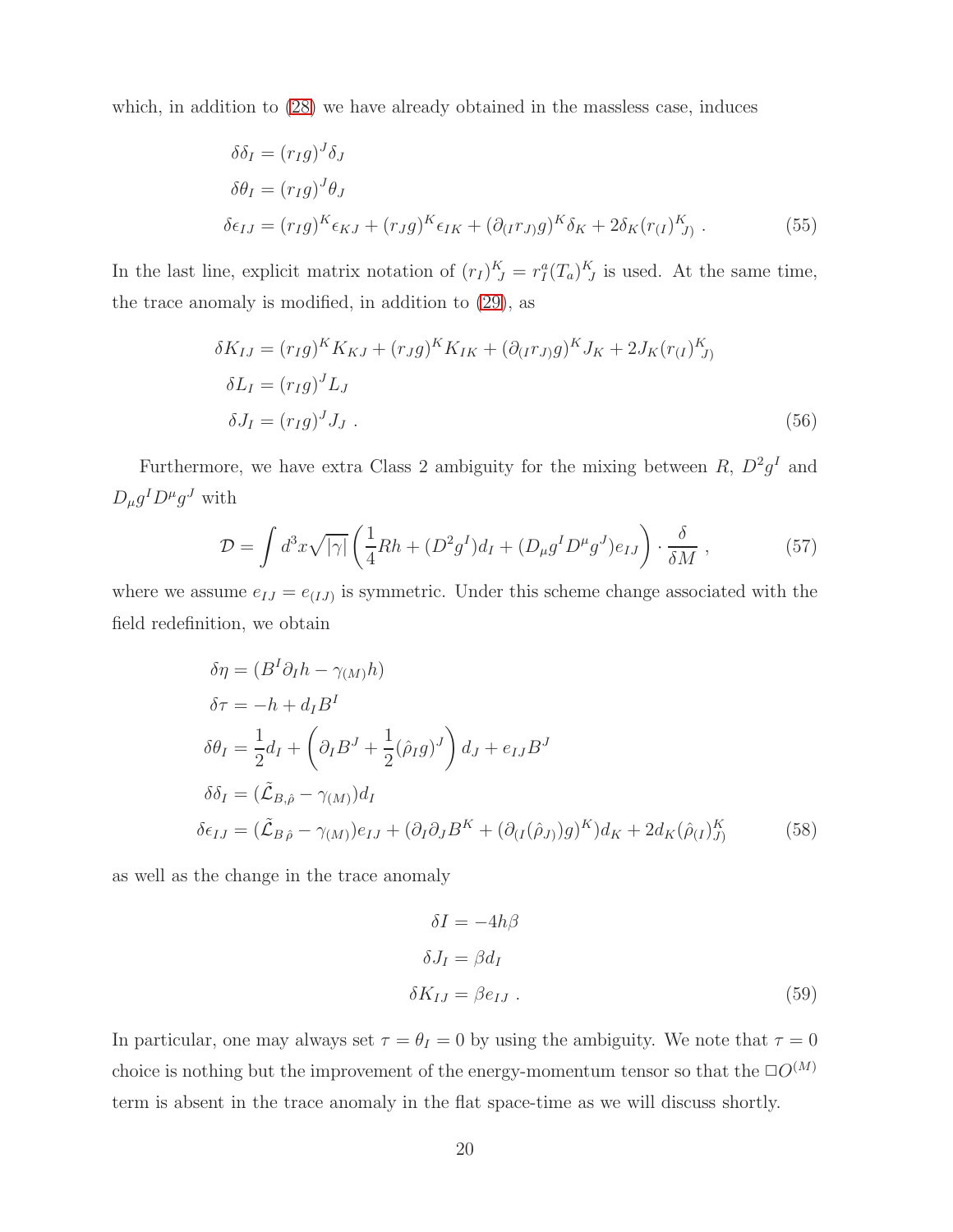Finally Class 3 ambiguities (Counterterm ambiguity) are induced by the local counterterms in the Schwinger functional. With the presence of the dimensionful coupling constants, the new local counterterms we could add in addition to [\(32\)](#page-13-0) are

$$
\int d^3x \sqrt{|\gamma|} \left( M \cdot \mathcal{B}_{Mm} \cdot m - \frac{1}{4} R \mathcal{I} \cdot m + \mathcal{J}_I (D^2 g^I) \cdot m + \mathcal{K}_{IJ} (D_\mu g^I D^\mu g^J) \cdot m + \mathcal{S} m^3 \right) ,
$$
\n(60)

where we assume  $\mathcal{K}_{IJ} = \mathcal{K}_{(IJ)}$  is symmetric, and  $\mathcal{S}m^3$  is a shorthand notation for  $S_{\alpha\beta\gamma}m^{\alpha}m^{\beta}m^{\gamma}$  These counterterms induce the modification of the trace anomaly as

<span id="page-21-1"></span>
$$
\delta\beta = B^{K}\partial_{K}\mathcal{B}_{Mm} + \gamma_{(M)}\mathcal{B}_{Mm} + \mathcal{B}_{Mm}\gamma_{(m)}
$$
  
\n
$$
\delta I = \eta \mathcal{B}_{Mm} + \mathcal{I}\gamma_{(m)} + B^{K}\partial_{K}\mathcal{I}
$$
  
\n
$$
\delta J_{I} = -\delta_{I}\mathcal{B}_{Mm} + \tilde{\mathcal{L}}_{B,\hat{\rho}}\mathcal{J}_{I} + \mathcal{J}_{I}\gamma_{(m)}
$$
  
\n
$$
\delta K_{IJ} = \tilde{\mathcal{L}}_{B,\hat{\rho}}\mathcal{K}_{IJ} + \mathcal{K}_{IJ}\gamma_{(m)} - \epsilon_{IJ}\mathcal{B}_{Mm} + (\partial_{I}\partial_{J}B^{K} + (\partial_{(I}(\hat{\rho}_{J)})g)^{K})\mathcal{J}_{K} + 2\mathcal{J}_{K}(\hat{\rho}_{(I})_{J}^{K})
$$
  
\n
$$
\delta S = -\kappa \mathcal{B}_{Mm} + B^{K}\partial_{K}\mathcal{S} + 3\gamma_{(m)}\mathcal{S}
$$
  
\n
$$
\delta L_{I} = \theta_{I}\mathcal{B}_{Mm} - \frac{1}{2}\mathcal{J}_{I} - (\partial_{I}B^{K})\mathcal{J}_{K} - \frac{1}{2}(\hat{\rho}_{I}g)^{K}\mathcal{J}_{K} - \mathcal{K}_{IJ}B^{J}
$$
  
\n
$$
\delta k = -\tau \mathcal{B}_{Mm} - \mathcal{I} + B^{I}\mathcal{J}_{I},
$$
\n(61)

where  $3\gamma_{(m)}\mathcal{S}$  really means  $(\gamma_{(m)}^{\alpha\alpha'} + \gamma_{(m)}^{\beta\beta'} + \gamma_{(m)}^{\gamma\gamma'}$  $\binom{2\gamma}{(m)}\mathcal{S}_{\alpha'\beta'\gamma'}$ . With these ambiguities, we may set  $k = L_I = 0$ .

To conclude this section, let us address some applications of the local renormalization group with mass parameters. In particular, we address some properties of the energymomentum tensor under renormalization.

The first application is concerned with how to construct the renormalization group invariant energy-momentum tensor. For many applications, it is important to understand the renormalization of the energy-momentum tensor and possible improvements. Generally, the energy-momentum tensor in flat space-time is ambiguous under the improvement

<span id="page-21-2"></span>
$$
T_{\mu\nu} \to T_{\mu\nu} + (\partial_{\mu}\partial_{\nu} - \Box \eta_{\mu\nu})L \tag{62}
$$

for any scalar operator  $L^{14}$  $L^{14}$  $L^{14}$  In the local renormalization group with curved space-time background, we have already argued that by using Class 3 ambiguity induced by  $h$ , we

<span id="page-21-0"></span><sup>&</sup>lt;sup>14</sup>More generically spin 2 (or higher) improvement is possible [\[22\]](#page-38-16) (in particular in non-unitary theories) but it is not relevant for our discussions.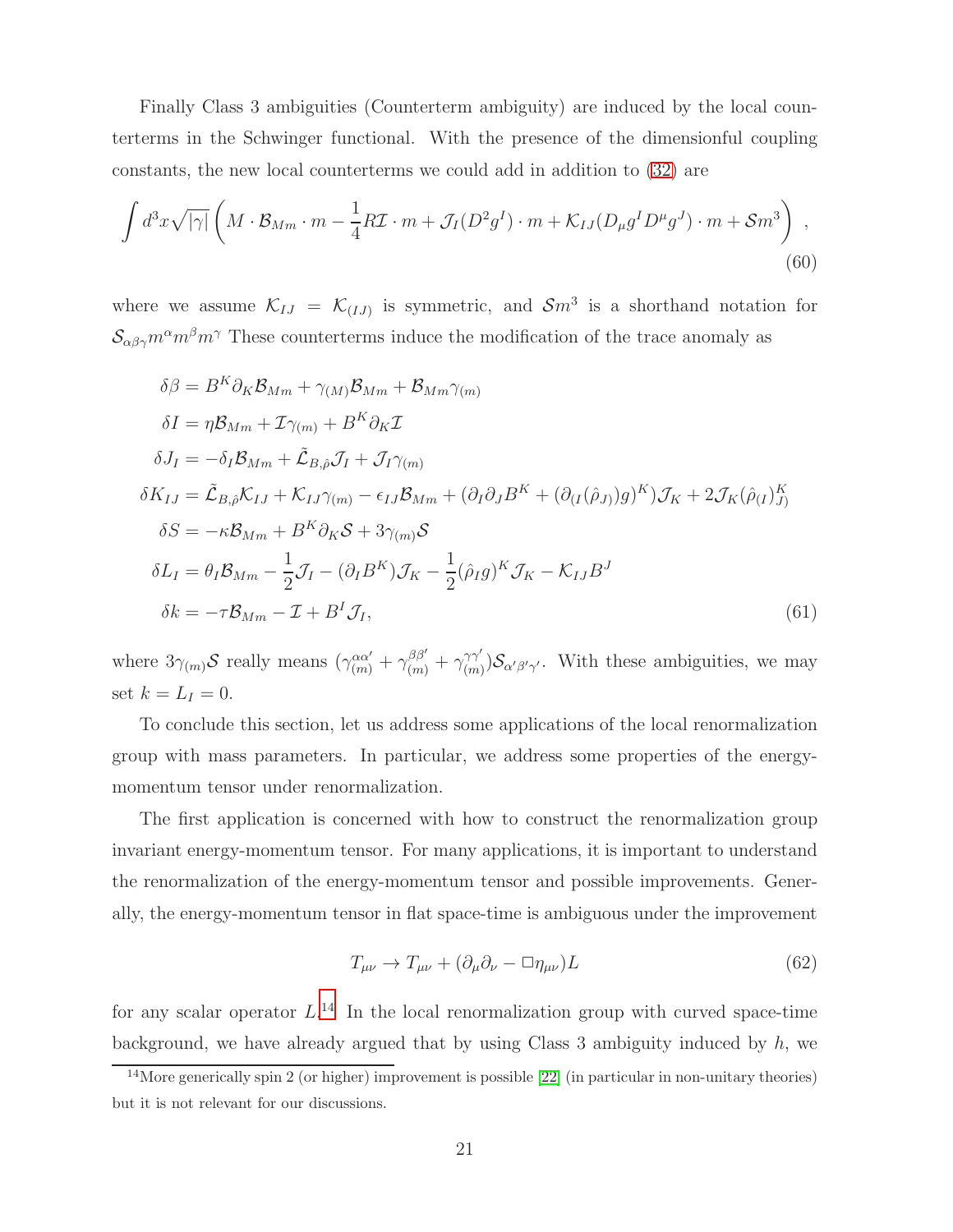can always set  $\tau = 0$ . This convention is know as the Callan-Coleman-Jackiw improved energy-momentum tensor [\[23\]](#page-39-0). One advantage of the choice is that when  $B<sup>I</sup> = 0$  at the fixed point, the theory is manifestly conformal invariant in the flat space-time and we keep the same property during the renormalization by adjusting h at each energy scale. Actually, Class 2 consistency condition [\(45\)](#page-17-1) tells that it is even Weyl invariant in the curved background when  $M = m = 0$  with constant coupling constants at the fixed point because the curvature term in the trace anomaly also vanishes  $\eta = 0$ . This is the energy-momentum tensor implicitly assumed in [\[3\]](#page-37-2).

However, away from the conformal fixed point, this improved energy-momentum tensor may be renormalized according to [\(42\)](#page-16-3) due to the operator mixing. Indeed, Class 2 consistency condition [\(45\)](#page-17-1) tells that this is unavoidable as long as  $\delta^I \neq 0$ . For this reason, it may be sometimes more useful to define the non-renormalized energy-momentum tensor by demanding  $\eta = 0$  rather than  $\tau = 0$ . This is known as Zamolodchikov's canonically scaling energy-momentum tensor  $[16][22]$  $[16][22]$  (see also  $[24]$ ). As argued by Polchinski,<sup>[15](#page-22-0)</sup> this is always possible by adjusting h when  $\gamma_{(M)}$  does not contain any zero eigenvalues, being invertible. Otherwise, due to a potential obstruction to choose  $\eta = 0$ , it is logically possible that the theory is scale invariant, but the energy-momentum tensor is still logarithmically renormalized. When the theory is conformal invariant (i.e.  $B<sup>I</sup> = 0$ ) then such a possibility is unavailable from the consistency conditions (e.g. [\(45\)](#page-17-1)). In any case, away from the fixed point, it is important to understand that the Callan-Coleman-Jackiw improved energymomentum tensor and Zamolodchikov's non-renormalized energy-momentum tensor (if any) may differ.

Another potentially interesting application of the massive local renormalization group analysis is the renormalization of the Einstein-Hilbert term that appears as  $I$  in the trace anomaly. We have already discussed that one can always set  $k = 0$  by using Class 3 ambiguity. If we further use the Callan-Coleman-Jackiw improved energy-momentum tensor (i.e.  $\tau = 0$ ), we see that the Einstein-Hilbert term is not renormalized at the conformal fixed point  $B<sup>I</sup> = 0$ . Alternatively, by using non-zero k, we may be able to set  $I = 0$  and try to keep the non-renormalization of the Einstein-Hilbert term away from the fixed point whenever  $\gamma_{(m)}$  does not contain any zero eigenvalues. Needless to say, regardless of the possibility to obtain the non-renormalized Einstein-Hilbert term

<span id="page-22-0"></span><sup>&</sup>lt;sup>15</sup>There is a typo in eq (18) of [\[22\]](#page-38-16). We would like to thank Z. Komargodski for the related discussion.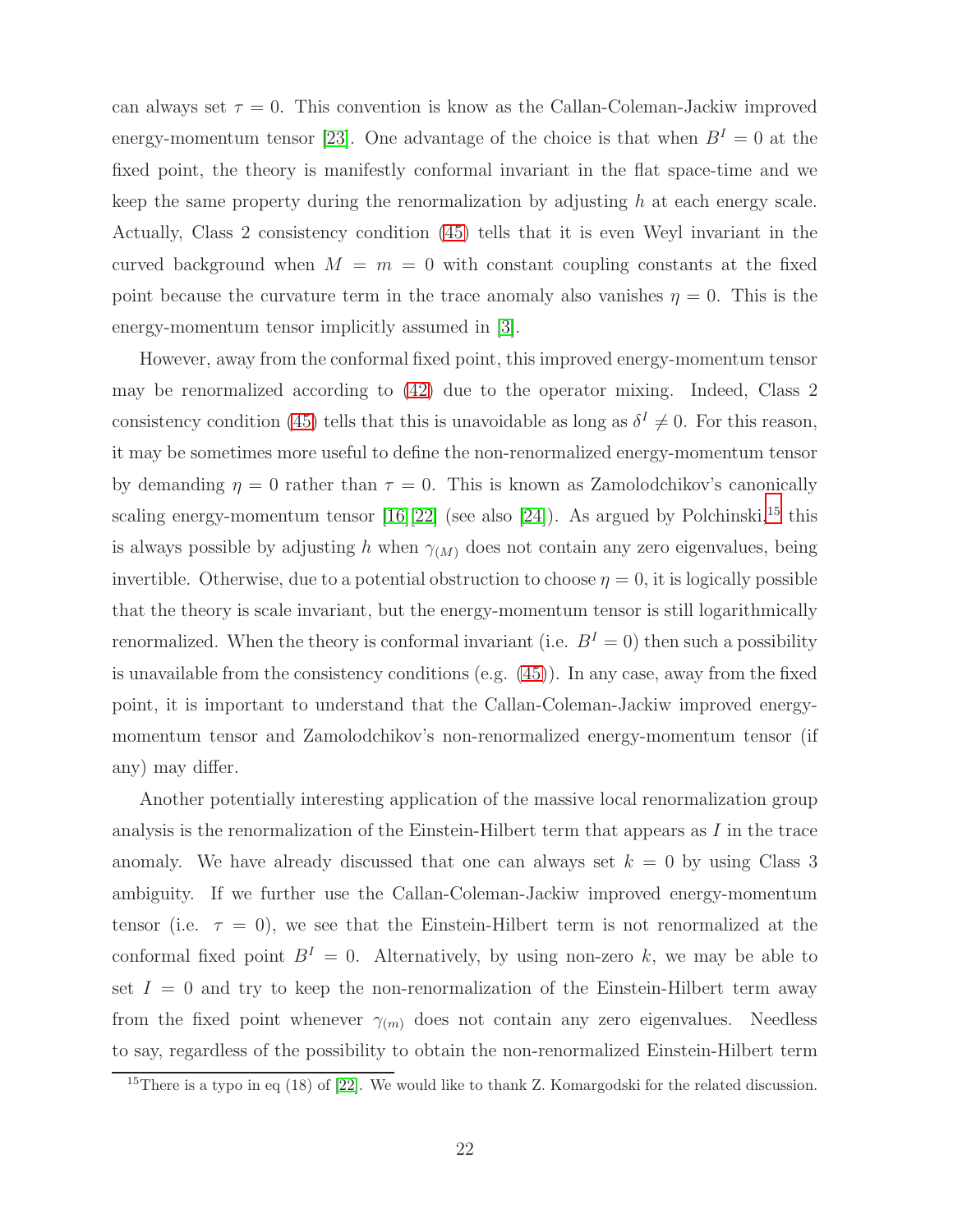<span id="page-23-0"></span>discussed here, the actual value of the Einstein-Hilbert term can be changed in an arbitrary manner (at a given renormalization scale) by adding the local counterterm.

## 4 Checks of consistency conditions

So far, our discussions have been rather formal. In this section, we would like to perform modest checks of our arguments on the local renormalization group in some examples. Of course, our discussions must apply to perturbation theories based on Feynman diagrams in any renormalization scheme, but we would like to show the generality of our results from the other ways to compute beta functions and the trace anomaly in renormalization group.

#### <span id="page-23-2"></span>4.1 Conformal perturbation theory

To begin with, we would like to compute beta functions for vector operators (i.e.  $v$ and  $\rho_I$  in conformal perturbation theory (see also [\[8\]](#page-38-2)). We note that the conventional perturbation theory based on Feynman diagrams is just an example of conformal perturbation theory around a free (massless ultraviolet) fixed point. Here we start with a general conformal field theory and perturb it by adding marginal scalar interactions  $\delta S = \int d^3x g^I(x) O_I(x)$ . In order to facilitate the computation of the vector beta functions, we have introduced the space-time dependent coupling constants  $g<sup>I</sup>(x)$ . At the order we are interested in, the curvature of the space-time is not important.

We assume that the scalar operator  $O_I(x)$  has the canonical normalization

<span id="page-23-1"></span>
$$
\langle O_I(x)O_J(y)\rangle_0 = \frac{\delta_{IJ}}{(x-y)^6}
$$
\n(63)

in the reference conformal field theory at the ultraviolet fixed point. For simplicity we have assumed that the operators  $O_I(x)$  are conformal primaries with dimension  $\Delta_I = 3$  in the reference conformal field theory, but generalizations to a slightly relevant perturbation are possible (within the so-called Zamolodchikov scheme [\[25\]](#page-39-2)).

In order to compute the scalar beta functions as well as vector beta functions, we assume the operator product expansion:

$$
O_I(x)O_J(y) = \frac{C_{IJK}}{(x-y)^3}O_K(y) + \frac{C_{IJ}^a(x-y)_\mu}{(x-y)^5}J_a^\mu(y) + \cdots,
$$
\n(64)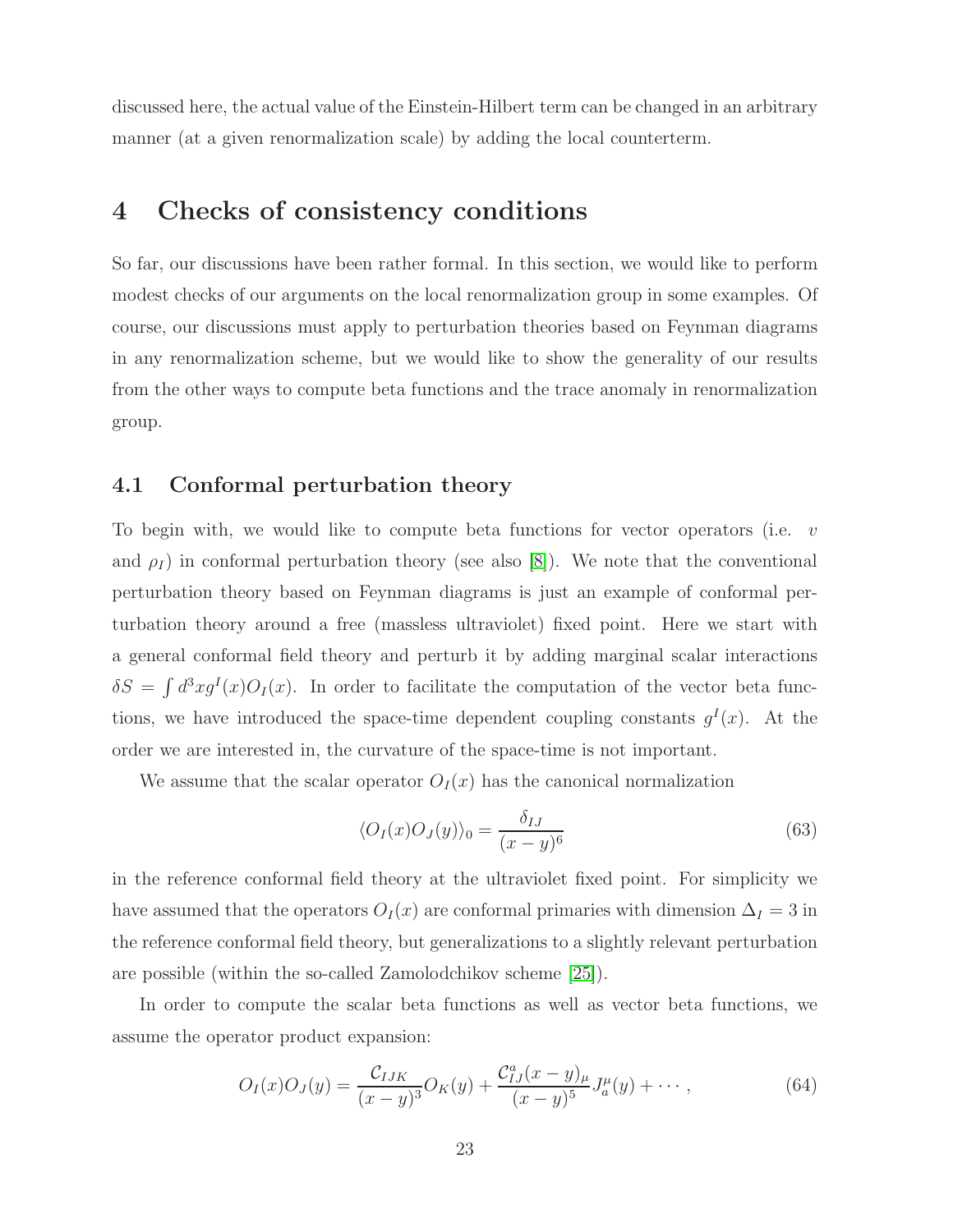where the operator product expansion coefficient  $C_{IJK}$  is totally symmetric and  $C_{IJ}^a$  $-C_{JI}^a$  is a certain representation matrix of the flavor symmetry group (denoted by  $G$  before) generated by  $J_a^{\mu}$ . In the reference conformal field theory, the current  $J_a^{\mu}$  is conserved with conformal dimension  $\Delta_a = 2$ . The appearance of  $\mathcal{C}_{IJ}^a$  in the scalar operator product expansion means that the current conservation is violated by the perturbation  $[26][8]$  $[26][8]$  as

$$
\partial_{\mu}J^{\mu}_{a} = g^{I}\mathcal{C}_{IJ}^{a}O^{J} \tag{65}
$$

At the second order in conformal perturbation theory, we have to evaluate and renormalize the divergent integral in the evaluation of the Schwinger functional

$$
\delta W = \left\langle \int d^3x d^3y g^I(x) O_I(x) g^J(y) O_J(y) \right\rangle_0 \tag{66}
$$

by using the above operator product expansion. The scalar part of the operator product expansion gives a diverging factor

$$
\delta W|_{\text{scalar}} \sim \left\langle 2\pi \int d^3 z \log \mu C_{IJK} g^I(z) g^J(z) O_K(z) \right\rangle_0 , \qquad (67)
$$

which gives the scalar beta function

$$
\beta^I = \frac{dg^I}{d \log \mu} = 2\pi \mathcal{C}_{IJK} g^J g^K + \mathcal{O}(g^3) \tag{68}
$$

Similarly, from the current part of the operator product expansion gives another diverging contribution

$$
\delta W|_{\text{vector}} \sim \left\langle 2\pi \int d^3 z \log \mu g^I(z) \partial_\mu g^J(z) \mathcal{C}_{IJ}^a J_a^\mu(z) \right\rangle_0, \qquad (69)
$$

which results in the renormalization of the background gauge fields  $a_{\mu}$  with

$$
\rho_I^a = 2\pi C_{IJ}^a g^J
$$
  

$$
v = 0.
$$
 (70)

It is possible to change the renormalization prescription so that  $v$  is non-zero by using the equations of motion or gauge transformation of the background source fields [\[8\]](#page-38-2), but it does not affect the following argument because we work on the gauge invariant  $B<sup>I</sup>$ functions and  $\rho_I$  functions.

At the second order in conformal perturbation theory, we therefore conclude

$$
BI = 2\pi C_{IJK} gJ gK
$$
  

$$
\hat{\rho}_I^a = 2\pi C_{IJ}^a gJ
$$
 (71)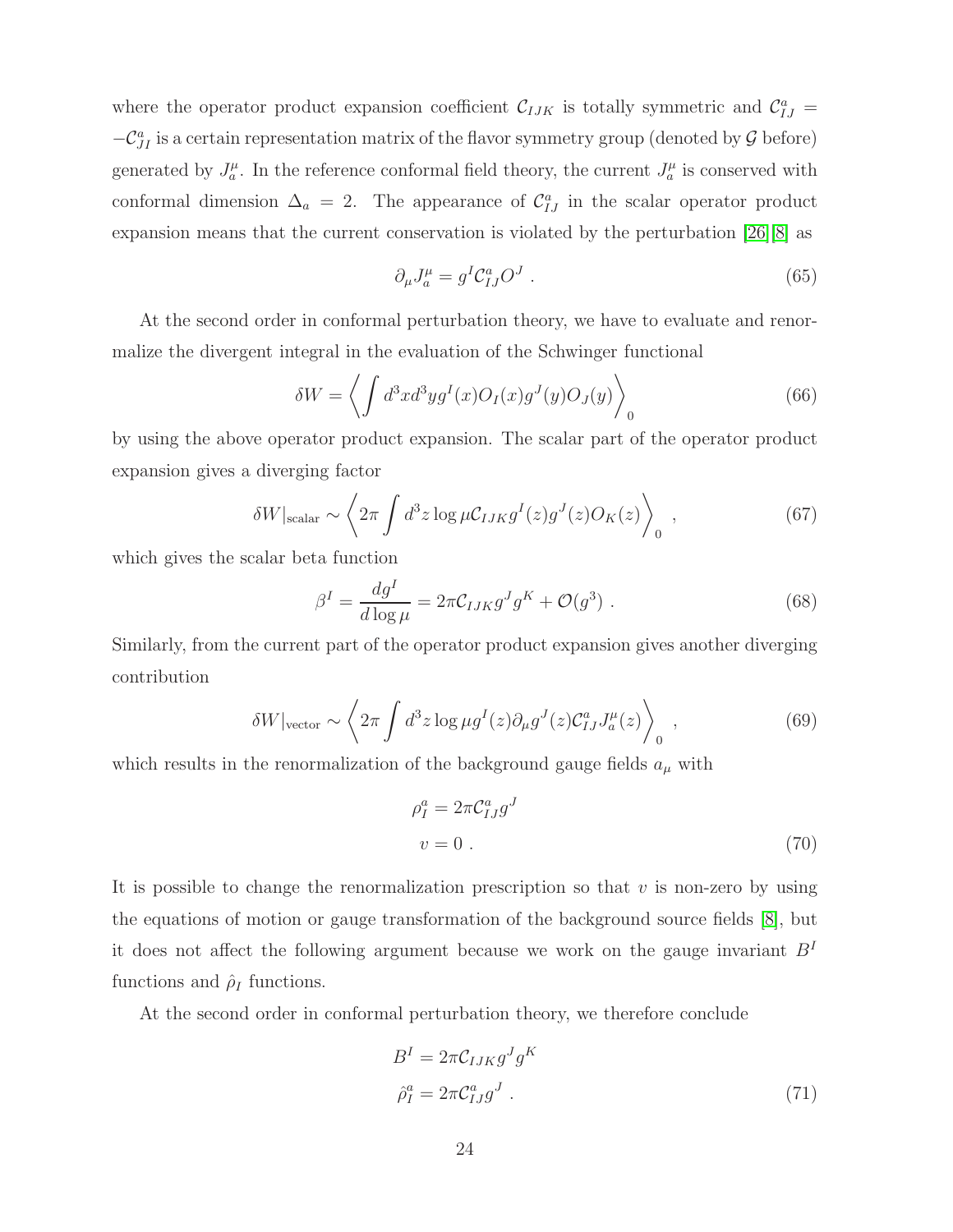As a check of our formal argument in section [2,](#page-3-0) we immediately realize

$$
B^I \hat{\rho}_I^a = 0 \tag{72}
$$

due to the symmetry of  $C_{IJK}$  and anti-symmetry of  $C_{IJ}^a$ . Thus, the transversality condition is satisfied. At a higher order, this becomes more non-trivial because apparently the computation of  $B<sup>I</sup>$  and  $\hat{\rho}_I$  are not immediately related with each other in particular at different orders in perturbations theory (see however the supersymmetric case in section [4.2\)](#page-26-0).

We have a couple of technical remarks about the above computation.

- In the above evaluation of the divergent integral, we had to keep track of (the absence of) the total derivative terms. We used the Polyakov regularization [\[27\]](#page-39-4)  $\lim_{x\to y} \log(x-y)|_{\text{reg}} = \log \sigma(x)$  in order to take into account the position dependent cut-off scale. At the second order in conformal perturbation theory, this is the most natural prescription, but at higher orders, it may be more practical to use the dimensional regularization because the total derivative terms will not affect the bare energy-momentum tensor in  $d = 3 - \epsilon$  dimension, and total derivative terms in counterterms can be discarded safely. A systematic way to compute the higher order vector beta functions in dimensional regularization with minimal subtraction was thoroughly developed in [\[28\]](#page-39-5)[\[2\]](#page-37-1) (see also [\[7\]](#page-38-1)).
- Once we try to evaluate the integral in the dimensional regularization, we have to assign the scaling dimensions of the operators  $O<sup>I</sup>$  (called  $k<sup>I</sup>$  in [\[28\]](#page-39-5) as  $\Delta<sub>I</sub> = 3 - k<sup>I</sup> \epsilon$ ) in  $3 - \epsilon$  dimension. In conventional Lagrangian field theories, these are naturally determined by the wavefunction renormalization of the kinetic operators in  $d = 3-\epsilon$ dimension, but it is not obvious how it works in general conformal perturbation theory without explicit Lagrangian. However, we can check that this ambiguity cancels out in the final computation of the trace of the energy-momentum tensor because the energy-momentum tensor in  $d = 3 - \epsilon$  dimension also contains the additional contributions that are related to  $k^I$  from  $\beta_{d=3-\epsilon}^I = k^I g^I + \beta_{d=3}^I$  and  $T^{\mu}_{\mu} = \beta_{3-\epsilon}^I O_I + \cdots$ which eventually led to the explicit loop counting factor in the dimensional regular-ization formula found in [\[2\]](#page-37-1) (see also [\[7\]](#page-38-1) for the appearance of  $k<sup>I</sup>$  in the computation of  $v$  there). This cancellation is reassuring because the "loop counting" is different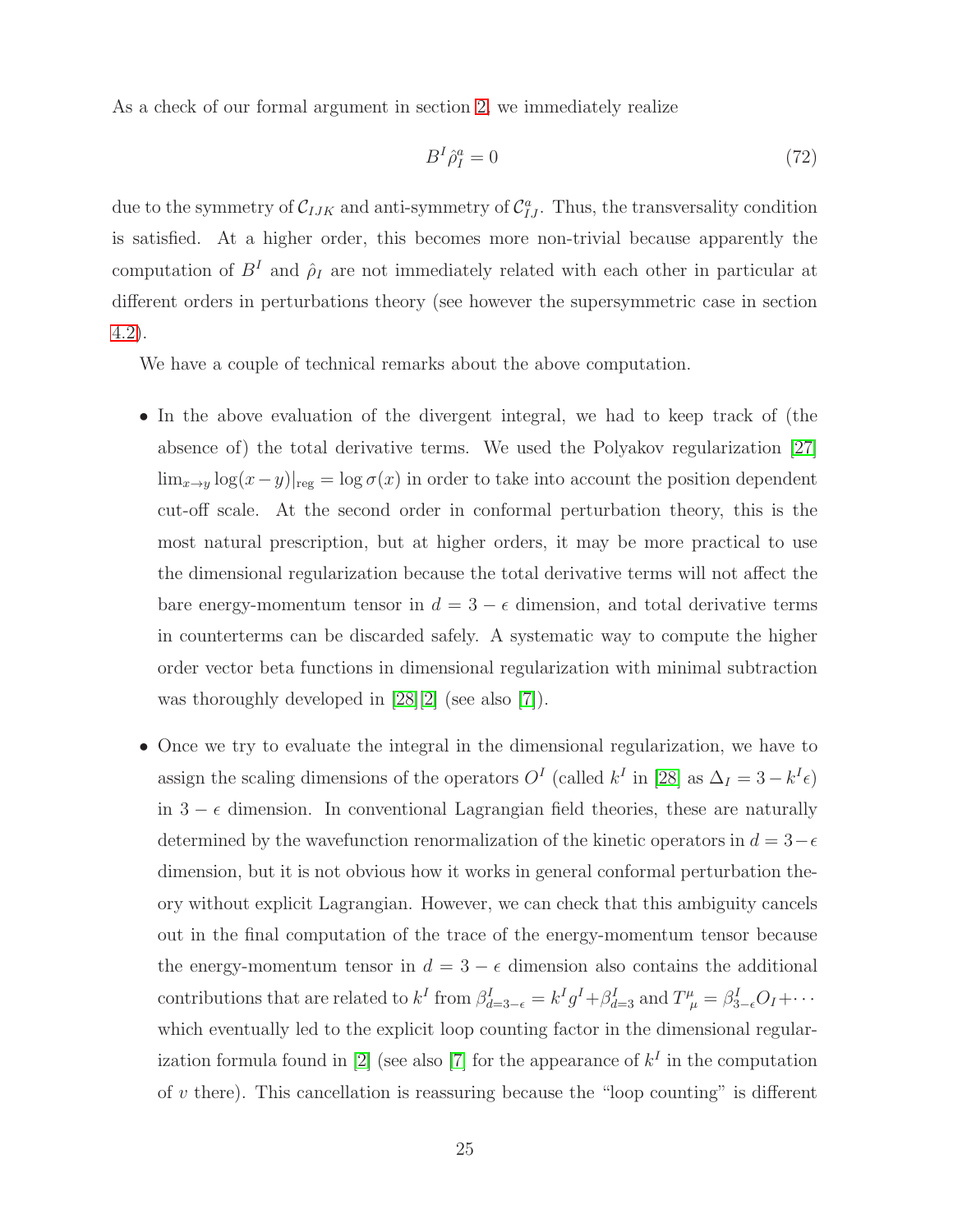from the order of conformal perturbation, and the explicit appearing of the former in the computation of vector beta functions seems mysterious from the conformal perturbation theory viewpoint.

Let us briefly discuss the trace anomaly induced by the space-time dependent coupling constant within the conformal perturbation theory. In principle, it should be computable by evaluating the vacuum energy in conformal perturbation theory and renormalize it. In order to compute the contribution to the term

$$
\epsilon^{\mu\nu\rho} C_{IJK}(g) \partial_{\mu} g^I \partial_{\nu} g^J \partial_{\rho} g^K \tag{73}
$$

in the trace anomaly, for instance, we have to break the CP invariance due to the appearance of  $\epsilon^{\mu\nu\rho}$ . Such breaking is not encoded in the leading order operator product expansion [\(64\)](#page-23-1) nor in the normalization of the two-point function in a manifest manner. In this way, we have to evaluate the vacuum energy at least fourth order in perturbation theory (and probably fifth order to break the CP from the scalar perturbations alone) to obtain non-zero results. Unfortunately, there is no systematic way to evaluate the conformal perturbation theory at that order since we need the full spectrum and operator product expansion to compute the correlation functions, so we would like to defer the actual computation for a future problem.

### <span id="page-26-0"></span>4.2 Supersymmetry

While our discussions so far do not assume supersymmetry, it is possible to check some of our results to all order in perturbation theory if we assume  $\mathcal{N} = 2$  supersymmetry in  $d = 1 + 2$  dimension (we follow the superspace convention of [\[29\]](#page-39-6)). Let us consider the Wess-Zumino model with dimensionless coupling constants

$$
W = Y^{abcd} \Phi_a \Phi_b \Phi_c \Phi_d, \tag{74}
$$

where  $\Phi^a$  ( $a = 1, \dots N$ ) are chiral superfields and the flavor symmetry group  $\mathcal G$  compatible with  $\mathcal{N} = 2$  supersymmetry is  $U(N)$  (in addition to the  $U(1)$  R-symmetry). In order to discuss the local renormalization group with the manifest supersymmetry, we uplift the coupling constants  $Y^{abcd}$  to chiral superfields. The usual argument based on the holomorphy and R-symmetry tells that the divergence to all orders in perturbation theory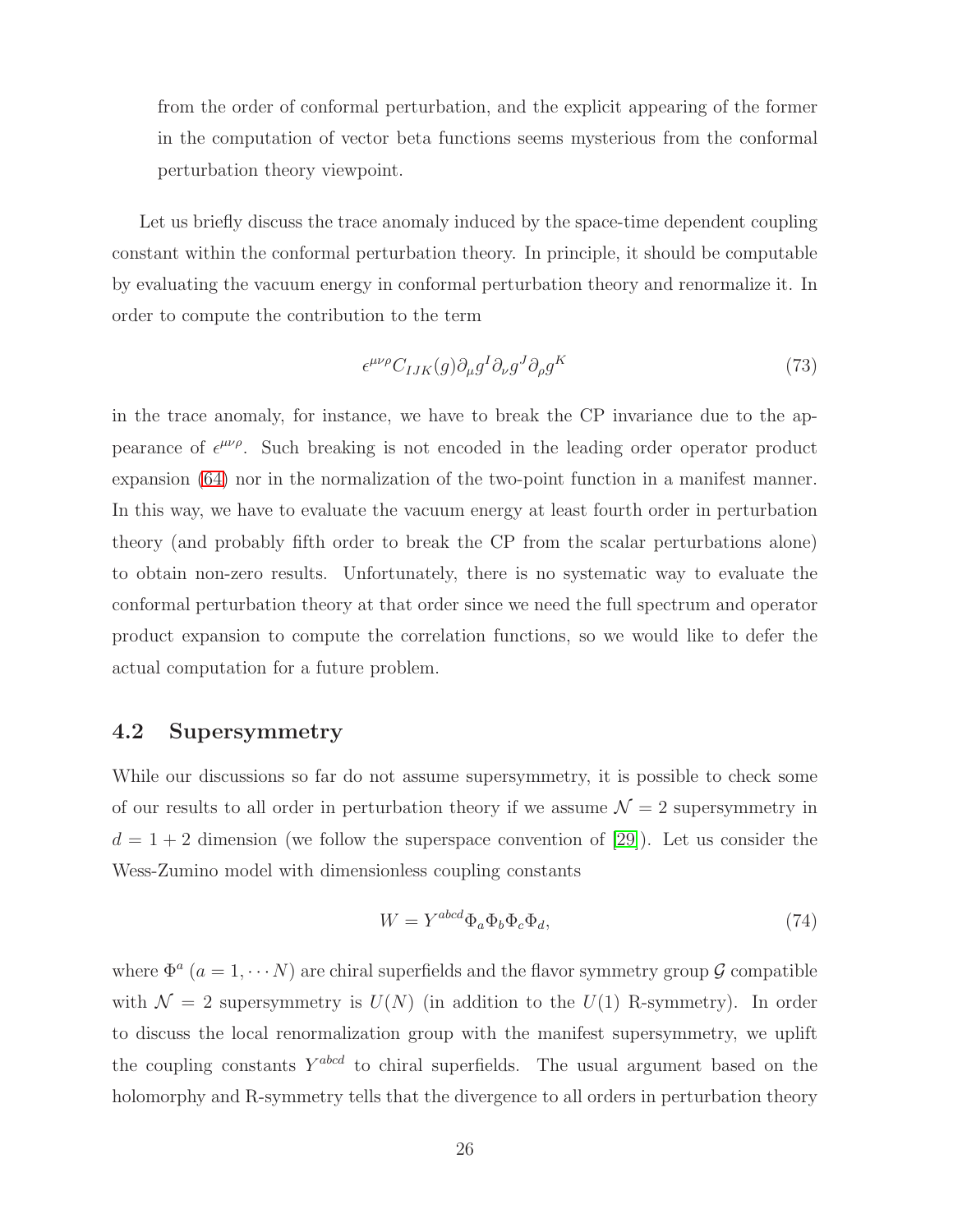can be removed by the counterterm in the Kähler potential

$$
\mathcal{L}_{\rm ct} = \int d^4\theta K^{a\bar{b}}(Y,\bar{Y}) \Phi_a \bar{\Phi}_{\bar{b}} . \qquad (75)
$$

One consequence of the supersymmetric non-renormalization theorem is that the beta function for  $Y_{abcd}$  is completely determined from the anomalous dimension matrix

$$
\beta_{Y^{abcd}} = \gamma^{a\bar{e}} Y^{ebcd} + \gamma^{b\bar{e}} Y^{aecd} + \gamma^{c\bar{e}} Y^{abed} + \gamma^{d\bar{e}} Y^{abce} . \tag{76}
$$

Here, the anomalous dimension matrix  $\gamma^{a\bar{b}}(Y,\bar{Y})$  is obtained from the renormalization of the Kähler potential counterterm as

<span id="page-27-0"></span>
$$
\gamma^{a\bar{b}} = \frac{dK^{a\bar{b}}}{d\log\mu} \tag{77}
$$

The unitarity demands that the Kähler potential  $K^{a\bar{b}}$  hence  $\gamma^{a\bar{b}}$  is Hermitian.

On the other hand, the same Kähler potential determines the vector beta functions for the  $U(N)$  rotations [\[5\]](#page-37-4)[\[30\]](#page-39-7)[\[2\]](#page-37-1):

$$
[\rho_{abcd}dY^{abcd} + \bar{\rho}_{\bar{a}\bar{b}\bar{c}\bar{d}}d\bar{Y}^{\bar{a}\bar{b}\bar{c}\bar{d}}]^{\bar{e}\bar{f}} = -(\partial_{Y^{abcd}}\gamma^{e\bar{f}})dY^{abcd} + (\partial_{\bar{Y}^{\bar{a}\bar{b}\bar{c}\bar{d}}}\gamma^{e\bar{f}})d\bar{Y}^{\bar{a}\bar{b}\bar{c}\bar{d}} \tag{78}
$$

from the  $\bar{\theta}\sigma^{\mu}\theta$  terms in  $K^{a\bar{b}}$ . Assuming that the computation is done in dimensional regularization (in order to avoid the complexity due to total derivatives), the counterterm also determines

$$
v^{e\bar{f}} = i\frac{\partial \gamma^{e\bar{f}}}{\partial Y^{abcd}} Y^{abcd} - i\frac{\partial \gamma^{e\bar{f}}}{\partial \bar{Y}^{\bar{a}\bar{b}\bar{c}\bar{d}}} \bar{Y}^{\bar{a}\bar{b}\bar{c}\bar{d}} = 0 \tag{79}
$$

in the holomorphic scheme we use here.

The anomalous dimension of the chiral operators that appear in the superpotential must be determined from  $\gamma^{a\bar{b}}$ . We can confirm that this is the case by using  $\gamma_I^J$  =  $\partial_I B^J + (\hat{\rho}_I g)^J$  with the above formula for the beta functions. Notice that the additional rotation by  $\hat{\rho}_I$  is important to cancel various unwanted mixing from  $\partial_I B^J$  alone.

In section [2.1,](#page-8-0) we have shown that Class 1 consistency condition demands that

<span id="page-27-1"></span>
$$
B^I \hat{\rho}_I = 0 \tag{80}
$$

which is equivalent to

$$
\frac{\partial \gamma^{e\bar{f}}}{\partial Y^{abcd}} \beta_{Y^{abcd}} - \frac{\partial \gamma^{e\bar{f}}}{\partial \bar{Y}^{\bar{a}\bar{b}\bar{c}\bar{d}}} \beta_{\bar{Y}^{\bar{a}\bar{b}\bar{c}\bar{d}} = 0 , \qquad (81)
$$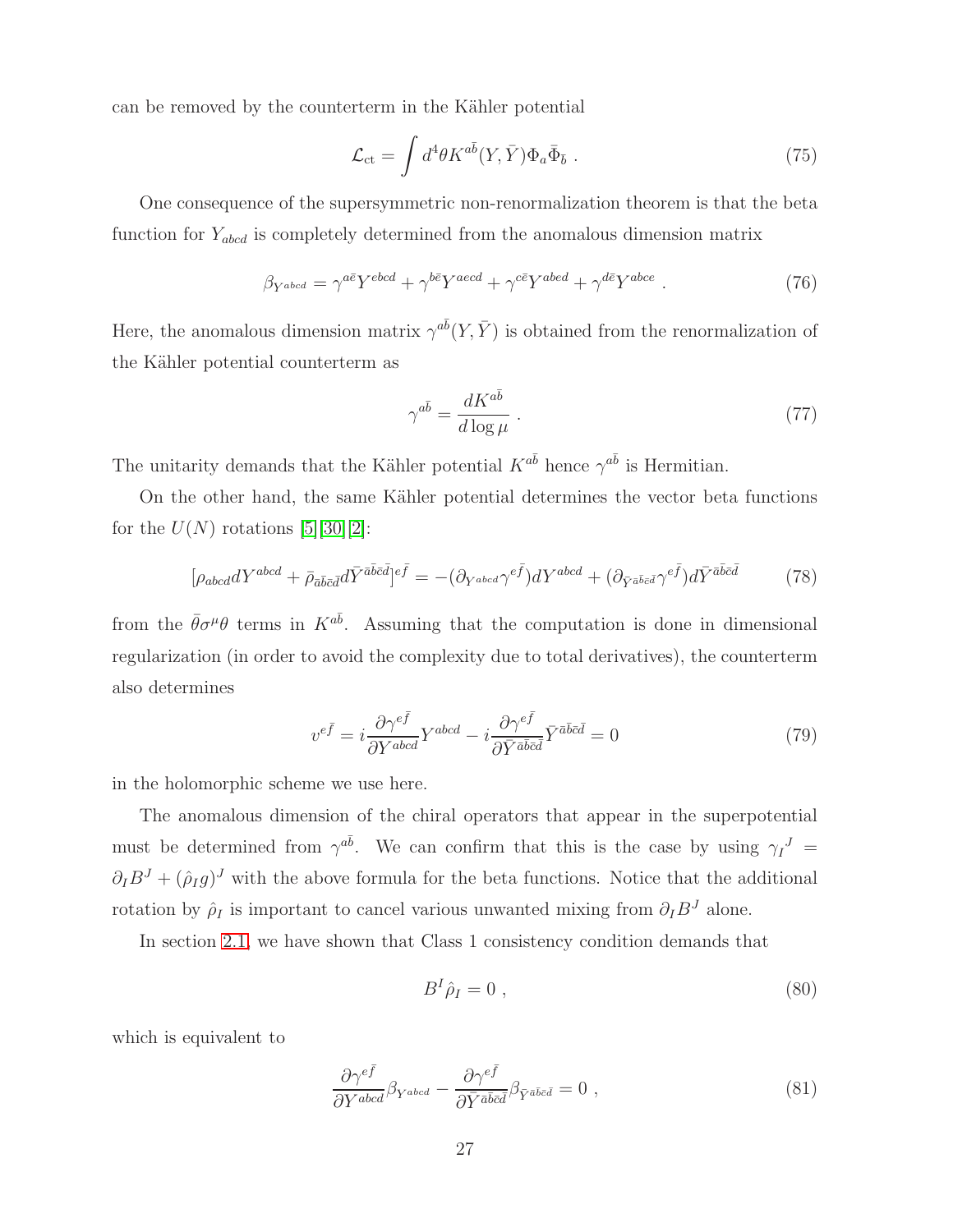where  $\beta_{Y^{abcd}}$  can be expressed by [\(76\)](#page-27-0) with the anomalous dimension matrix.

We can see that this condition is true at each order in supergraph computations of the anomalous dimensions [\[31\]](#page-39-8)[\[2\]](#page-37-1). Operationally, what  $\frac{\partial \gamma^{e\bar{f}}}{\partial Y^{abcd}} \beta_{Y^{abcd}}$  does is adding extra anomalous dimension factor to each  $\Phi_a \to \bar{\Phi}_{\bar{a}}$  lines in supergraph computation of the wavefunction renormalization. Since every propagator is oriented as  $\Phi_a \to \bar{\Phi}_{\bar{a}}$  in the computation for wavefunction renormalization (due to R-symmetry), the action of  $\frac{\partial \gamma^{e\bar{f}}}{\partial \bar{Y}^{\bar{a}\bar{b}\bar{c}\bar{d}}} \beta_{\bar{Y}^{\bar{a}\bar{b}\bar{c}\bar{d}}}$  does exactly the same thing and [\(81\)](#page-27-1) holds. It would be interesting to see if there is a more direct proof without relying on the supergraph.

In specific to  $d = 1 + 2$  dimension, let us discuss the possible  $\mathcal{N} = 2$  supersymmetric extension of the Weyl anomaly. The Weyl anomaly is replaced by super Weyl anomaly generated by a chiral superfiled  $\Sigma$ . We can easily construct the supersymmetric generalization of the Weyl anomaly terms. For instance, if the symmetry group  $\mathcal G$  is  $U(1)$ , the supersymmetric generalization of the first term in [\(13\)](#page-7-2) is

$$
\int d^4\theta (\Sigma + \bar{\Sigma}) C_{IJK}(Y, \bar{Y}) Y^I (D_\alpha Y^J) (\bar{D}^\alpha \bar{Y}^K) , \qquad (82)
$$

and the second term is

<span id="page-28-1"></span><span id="page-28-0"></span>
$$
\int d^4\theta (\Sigma + \bar{\Sigma}) C_I(Y, \bar{Y}) Y^I D_\alpha \bar{D}^\alpha V , \qquad (83)
$$

where  $V$  is a real vector superfield. Although we have not included it for simplicity, the R-anomaly proportional to  $i(\Sigma - \overline{\Sigma})$  is also possible.

We have discussed that local counterterms introduce an additional contribution to the Weyl anomaly. When the local counterterms are chosen arbitrarily, we argued that they give Class 3 ambiguities. In particular, replacing  $C_{IJK}(Y,\bar{Y})$  and  $C_I(Y,\bar{Y})$  with  $c_{IJK}(Y,\bar{Y})$  and  $c_I(Y,\bar{Y})$  in [\(82\)](#page-28-0) [\(83\)](#page-28-1) and computing the Weyl variation, we obtain the  $\mathcal{N} = 2$  supersymmetric version of Class 3 ambiguities discussed in section [2.2.](#page-10-0)

One more interesting contribution to the Weyl anomaly comes from the supersymmet-ric Chern-Simons counterterms discussed in [\[19\]](#page-38-13)[\[20\]](#page-38-14). Within R-symmetric  $\mathcal{N} = 2$  supergravity, they showed three-possible supersymmetric Chern-Simons counterterms. Among them, the gravitational Chern-Simons term is Weyl invariant by itself, so it does not lead to any Weyl anomaly, while Z-Z Chern-Simons term and Flavor-R Chern-Simons term do show the Weyl anomaly.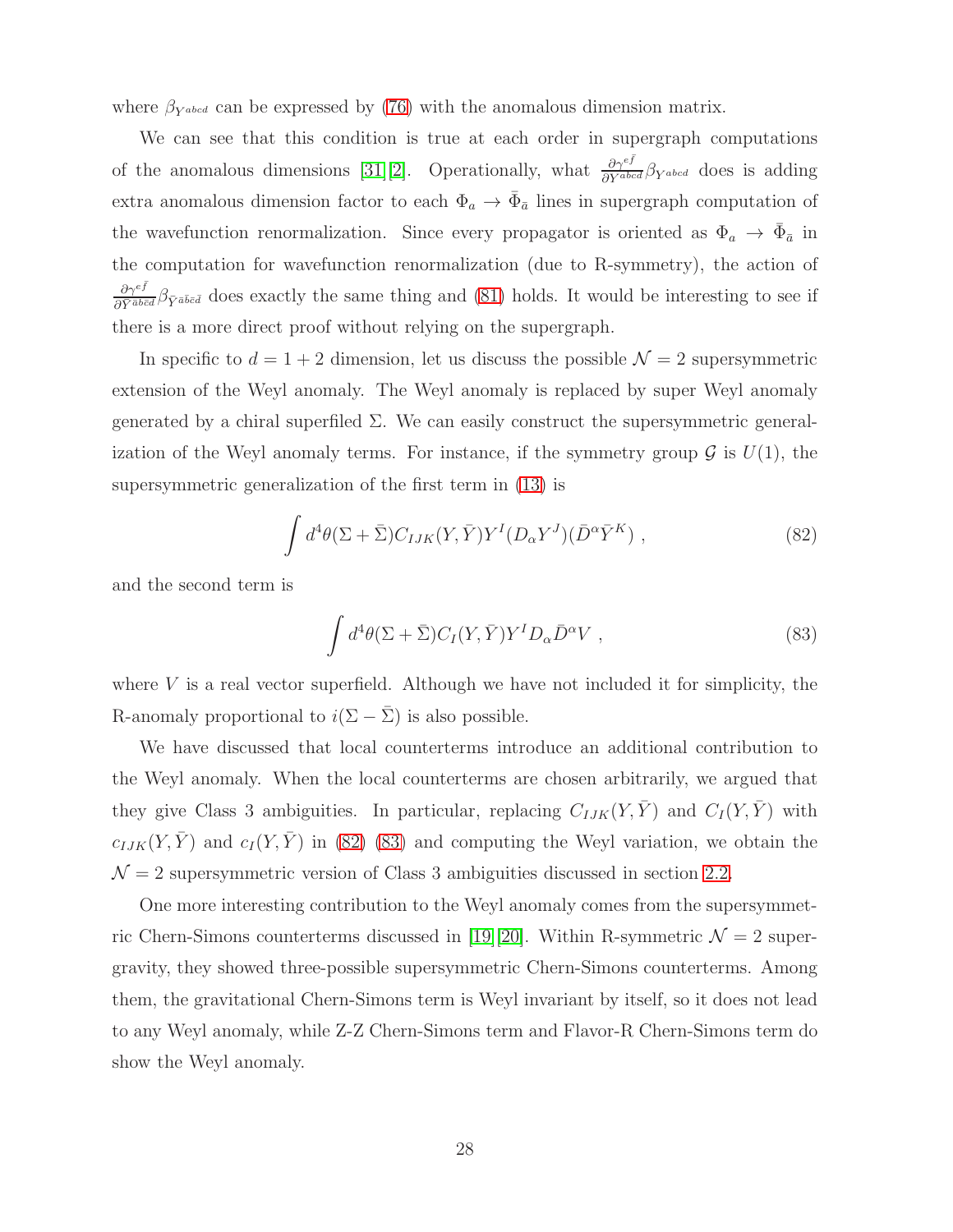The bosonic part of the Z-Z Chern-Simons counterterm in component is

$$
W_{ZZ} = -\frac{k_{ZZ}}{4\pi} \int d^3x \sqrt{|\gamma|} \left( \epsilon^{\mu\nu\rho} (a_\mu^R - \frac{1}{2} v_\mu) \partial_\nu (a_\rho^R - \frac{1}{2} v_\rho) + \frac{1}{2} HR + \cdots \right) \tag{84}
$$

Here,  $a_{\mu}^{R}$  is the vector source for the R-current, and  $v_{\mu}$  is the vector source for the central charge current. When they are conserved, they do not give any Weyl anomaly as a part of Class 3 ambiguities. On the other hand,  $H$  is the source for dimension 2 scalar operator (called  $J^{(Z)}$  in [\[19\]](#page-38-13)[\[20\]](#page-38-14)) in the central charge current multiplet, so this is nothing but  $\mathcal I$ term in [\(60\)](#page-21-1). The counterterm is not Weyl invariant, and it induces the extra contribution to the Weyl anomaly as in [\(61\)](#page-21-2), which may or may not be cancelled from the other terms such as  $k$  term in the Weyl anomaly that had existed before adding the Chern-Simons counterterm.

The bosonic part of the flavor-R Chern-Simons counterterm in component is

$$
W_{fr} = -\frac{k_{fr}}{2\pi} \int d^3x \sqrt{|\gamma|} \left( \epsilon^{\mu\nu\rho} a^f_{\mu} \partial_{\nu} (a^R_{\rho} - \frac{1}{2} v_{\rho}) + \frac{1}{4} \sigma R - DH \cdots \right) , \qquad (85)
$$

where  $a_{\mu}^{f}$  is the vector source for the flavor symmetry current, and D and  $\sigma$  are scalar sources for dimension 1 and 2 operators in the current supermultiplet [\[19\]](#page-38-13)[\[20\]](#page-38-14). When the flavor symmetry is conserved, the first Chern-Simons term do not contribute to the Weyl anomaly, but when it is not conserved, then non-zero vector beta functions will give terms similar to [\(35\)](#page-14-2) in the Weyl anomaly. Furthermore, the  $R\sigma$  term and  $DH$  term are  $\mathcal{B}_{Mm}$ and  $\mathcal I$  term in the Weyl anomaly, which give the extra contribution as in [\(61\)](#page-21-2). These terms may or may not be cancelled from the original Weyl anomaly terms such as  $k$  term before adding the Chern-Simons counterterm.

### 4.3 Holography

Our final example is the holographic computation of Schwinger vacuum functional. From the AdS/CFT correspondence, we identify Gubser-Klebanov-Polyakov-Witten free energy of the gravitational system in  $d+1$  dimension as the Schwinger vacuum functional of the dual d-dimensional quantum field theory [\[32\]](#page-39-9)[\[33\]](#page-39-10). In the definition of the Gubser-Klebanov-Polyakov-Witten free energy, the space-dependent sources in field theory direction are naturally encoded as the boundary conditions for the bulk fields at the AdS boundary.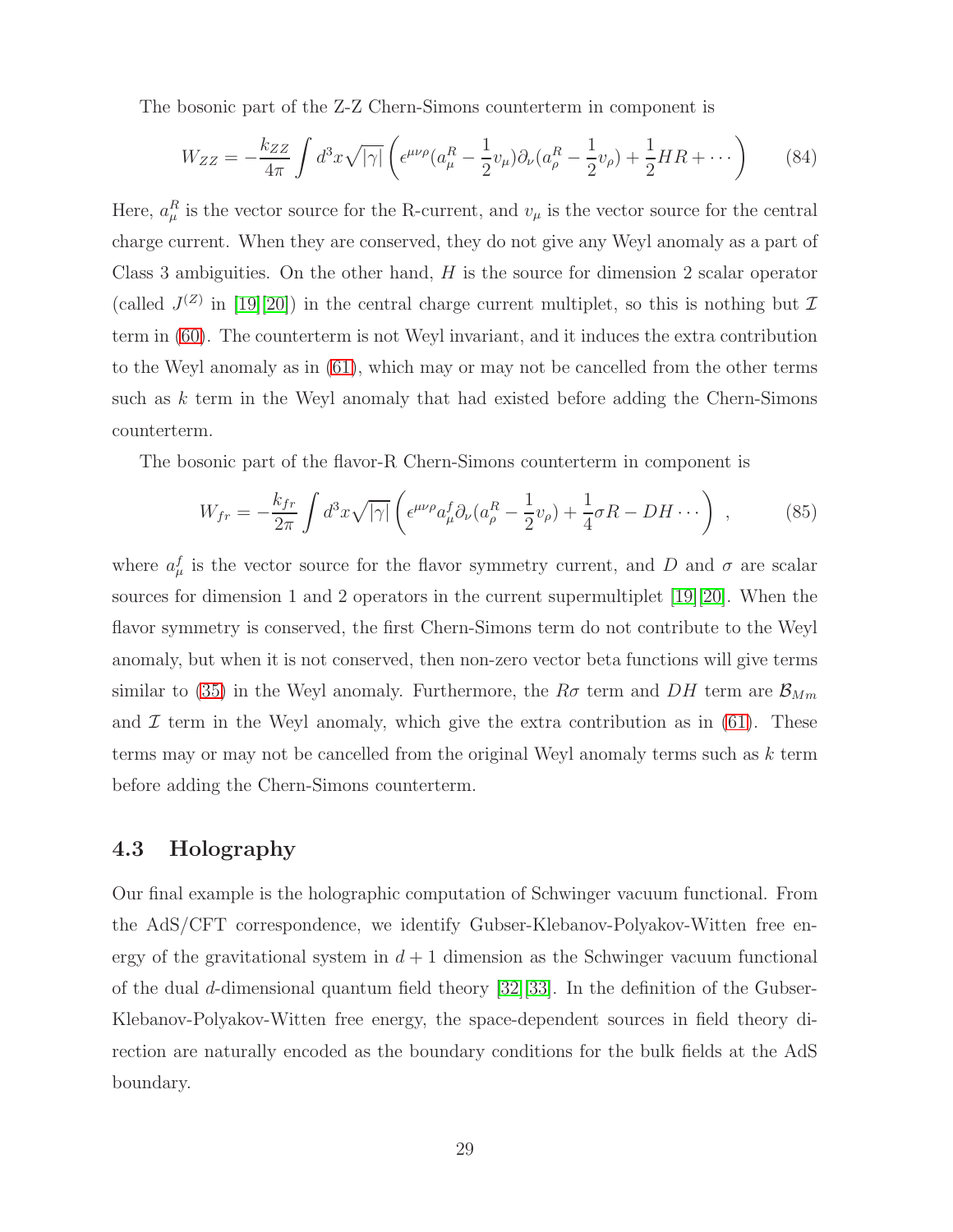In the AdS/CFT correspondence, the extra radial direction is understood as the renormalization group scale. The renormalization of the Schwinger functional is realized by the holographic renormalization of the Gubser-Klebanov-Polyakov-Witten free energy. The holographic renormalization group has been successful in deriving the holographic Weyl anomaly [\[34\]](#page-39-11), holographic c-theorem [\[35\]](#page-39-12)[\[36\]](#page-39-13)[\[37\]](#page-39-14)[\[38\]](#page-39-15)[\[39\]](#page-39-16)[\[40\]](#page-39-17) as well as the holographic equivalence between scale invariance and conformal invariance  $[41][42][43]$  $[41][42][43]$  $[41][42][43]$ .

In this section, we would like to understand how our general framework of local renormalization group analysis and Weyl anomaly in  $d = 1 + 2$  dimensional quantum field theories fit with the holographic computation in  $d = 1 + 3$  dimensional effective semiclassical gravity. We do not assume a particular string realization of the AdS/CFT correspondence, but we may apply the following argument to known holographic examples in string theory.

In order to obtain our new trace anomaly terms, we need to break the parity. The simplest parity violating terms in the  $d = 1 + 3$  dimensional bulk can be obtained by topological  $\theta$  terms for bulk gauge fields as well as by the gravitational  $\theta$ -term (Pontryagin-Hirzebruch term):

$$
S_f = \int d^4x \sqrt{|g|} \epsilon^{ABCD} \theta_f \text{Tr}(F_{AB} F_{CD}) \tag{86}
$$

$$
S_g = \int d^4x \sqrt{|g|} \epsilon^{ABCD} \theta_g R_{AB}^{EF} R_{CDEF} \tag{87}
$$

In this subsection earlier Latin indices  $AB \cdots$  denote  $d = 1+3$  dimensional tensor indices. These terms are equivalent to boundary Chern-Simons interaction after integration by part in the radial direction, and they give local contributions to the Gubser-Klebanov-Polyakov-Witten partition function [\[44\]](#page-40-2).

Thus we can easily obtain the contribution to the Weyl anomaly from these parity violating terms in the bulk action. First of all, the gravitational  $\theta$ -term (Pontryagin-Hirzebruch term) does not produce any Weyl anomaly. The only effect is that we introduce a parity violating conformal invariant contact term in the two-point function of the energy-momentum tensor [\[44\]](#page-40-2)[\[18\]](#page-38-12). On the other hand, the bulk gauge  $\theta$ -term does introduce the Weyl anomaly essentially by the same mechanism discussed in section [2.2.](#page-10-0) When there exist the vector beta functions  $\hat{\rho}_I D^{\mu} g^I$  for the operator dual to  $A_{\mu}$  appearing in the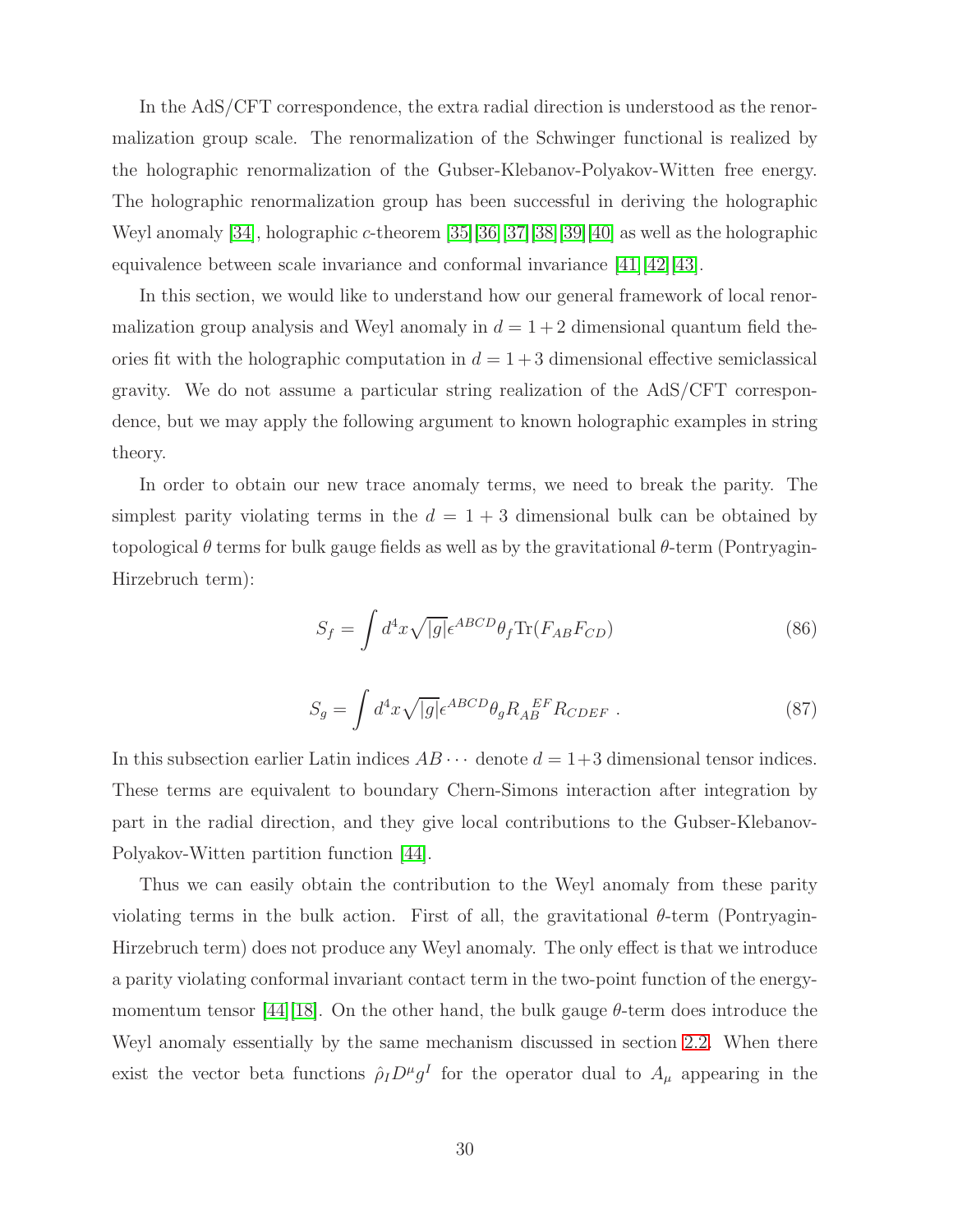Chern-Simons interaction, then the contribution to the Weyl anomaly is

$$
A_{\text{anomaly}} = \theta_f \epsilon^{\mu\nu\rho} \hat{\rho}_I f_{\mu\nu} D_\rho g^I \tag{88}
$$

Since  $\theta_f$  is physical up to  $2\pi$  integer shift, the effect cannot be removed by Class 3 ambiguity with a local counterterm, which must be integer shift of Chern-Simons term, and this essentially gives an existing proof of our Weyl anomaly terms in holography whenever  $\theta_f$  is non-zero up to  $2\pi$  integer shift.

In the bulk gravity, the vector beta functions near the conformal fixed point are understood as follows. We use the Poincaré coordinate near the AdS boundary with metric  $ds^2 = g_{AB}dx^A dx^B = \frac{dz^2 + dx_\mu dx^\mu}{z^2}$  $\frac{dx_\mu dx_\nu}{z^2}$ . The non-trivial vector beta function means that the vector field  $A_\mu$  is related to the scalar fields  $\Phi^I$  dual to the boundary operator  $O_I$  as

$$
A_{\mu}(z, x_{\mu}) = (\log z) \rho_I D_{\mu} \Phi^I(z, x_{\mu}), \qquad (89)
$$

where  $\Phi^{I}(z, x_{\mu})$  is slowly varying in the radial z direction. It is not so obvious that such a relation is compatible at the exact conformal fixed point with the AdS isometry. This is related to the question if we can have non-zero vector beta functions at the conformal fixed point, and it is not particular to AdS/CFT correspondence. One should notice, however, the bulk vector fields  $A_B$  must be Higgesed [\[13\]](#page-38-5)[\[8\]](#page-38-2) in order to obtain non-zero vector beta functions, breaking the conservation of the dual operator  $J_{\mu}$ . As discussed in section [4.1,](#page-23-2) generically the vector beta function is non-zero slightly away from the fixed point, and therefore the induced Weyl anomaly does not vanish.

We can also consider the parity violating terms which do not immediately give the local contribution to the Gubser-Klebanov-Polyakov-Witten functional. For instance, the bulk axion interaction

$$
S = \int d^4x \sqrt{|g|} \epsilon^{ABCD} \Theta_f(\Phi^I) \text{Tr}(F_{AB} F_{CD})
$$
\n(90)

will give non-zero contribution to the parity violating Weyl anomaly at the higher order in holographic computations (possibly with bulk loop factors).

It is possible to give holographic interpretations to various ambiguities discussed in previous sections. Class 1 ambiguity is given by the gauge transformation in the bulk. For simplicity, let us consider the  $U(1)$  gauge field  $A = A_B dx^B$  in the bulk. Let us also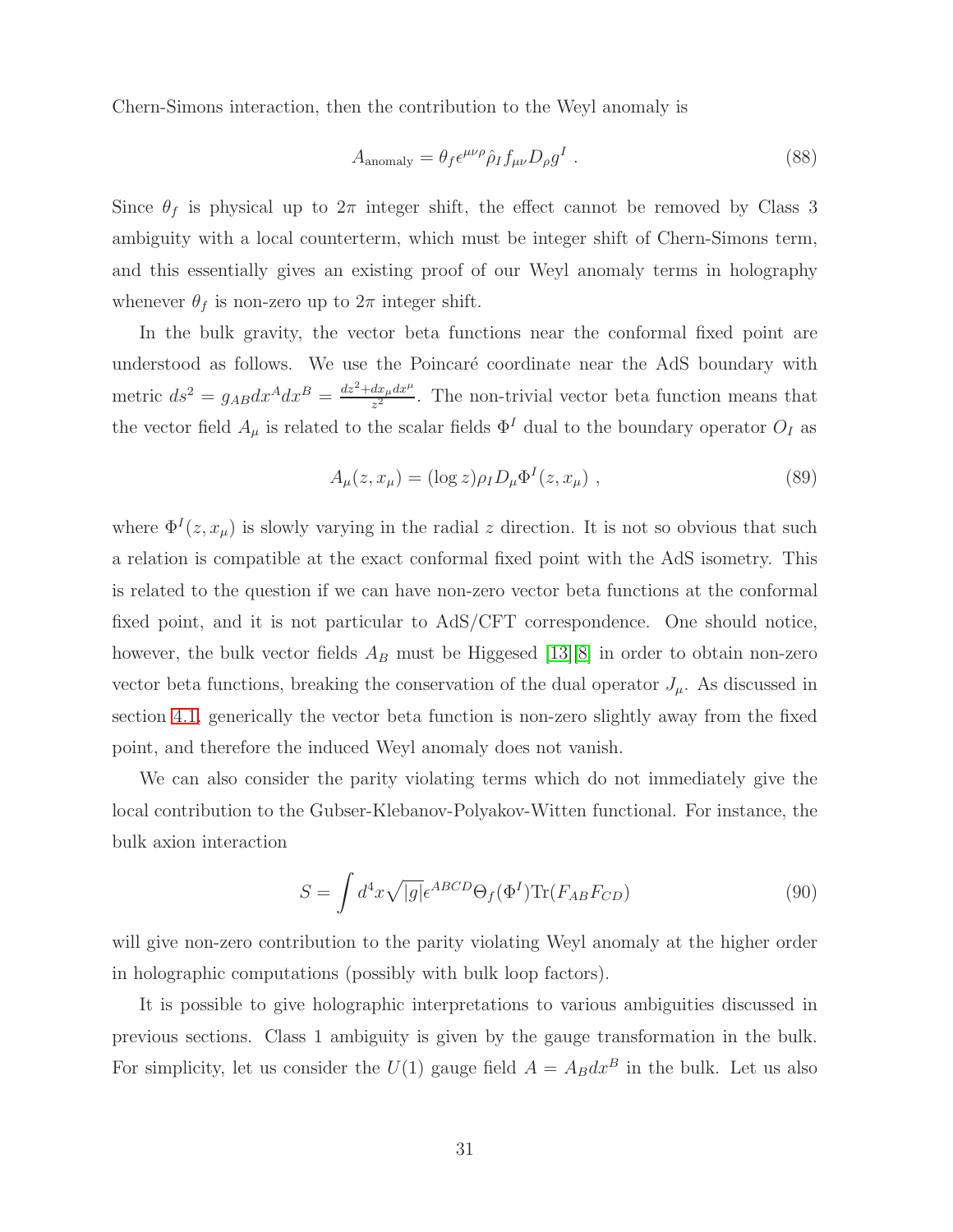assume we have a charged scalar field  $\Phi$  in the bulk so the gauge symmetry acts as

$$
\Phi \to e^{i\Lambda} \Phi
$$
  
\n
$$
A \to A + d\Lambda .
$$
\n(91)

As discussed in [\[13\]](#page-38-5)[\[8\]](#page-38-2), this gauge transformation gives the holographic realization of Class 1 ambiguity when Φ has a non-trivial vacuum expectation value. For example, the bulk field configuration

$$
\Phi = \gamma z^{i\alpha} \nA = 0
$$
\n(92)

which is interpreted as  $\beta^g = i\alpha \gamma g$  and  $v = 0$  in the dual field theory is gauge equivalent to

$$
\Phi = \gamma
$$
  
\n
$$
A = \frac{\alpha dz}{z},
$$
\n(93)

which is interpreted as  $\beta^g = 0$  but  $v = \alpha$  in the dual field theory. In both cases, the covariant derivative  $zD_z\Phi = i\alpha\Phi$  in the radial direction is interpreted as the gauge invariant  $B<sup>I</sup>$  function of the dual field theory.

Class 2 ambiguity in holography is the scheme change of the bulk-boundary correspondence. The simplest example is the target space diffeomorphism for bulk scalar fields  $\Phi^I \to \tilde{\Phi}^I(\Phi)$ . This is nothing but the scheme change of the scalar coupling constants [\(26\)](#page-12-3) discussed in section [2.2.](#page-10-0) Other more involved field redefinitions in the bulk are possible such as  $A_A \to A_A + r_I D_A \Phi^I$ , which must be comparable with [\(27\)](#page-12-4). In some cases, we may use these field redefinitions to make the gravitational action canonical such as the one in the Einstein frame, where energy-condition can be naturally applied, but the availability of such a choice may not be guaranteed in more complicated situations. Such ambiguities, in particular in relation to unitarity, are important issues begging for further studies in holography (see e.g. [\[40\]](#page-39-17)).

Finally the holographic realization of Class 3 ambiguity is given by adding boundary counterterms, which is also understood as the bulk total derivative terms. We have already mentioned the effect of the boundary Chern-Simons terms above. When the coefficient is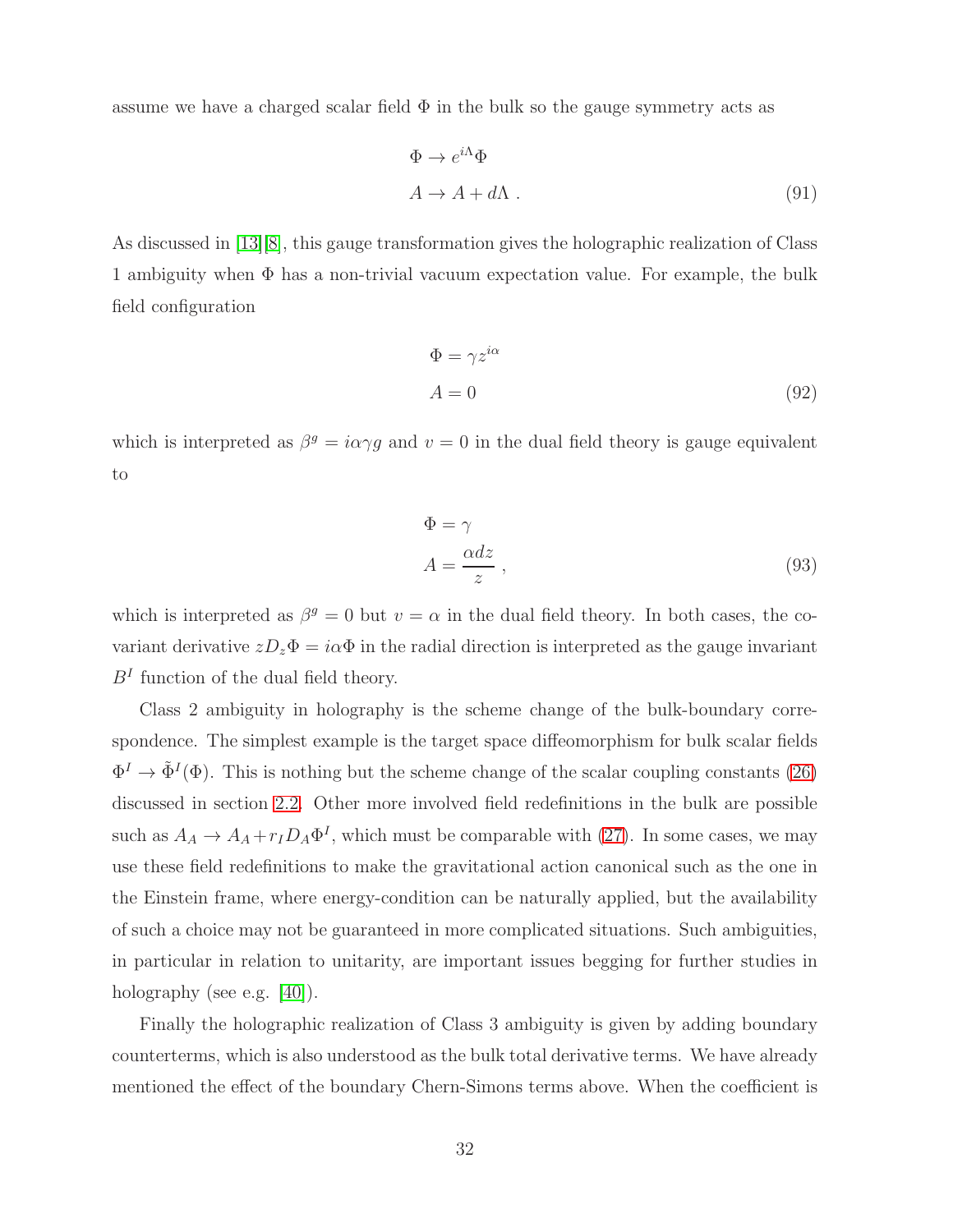suitably quantized, they can be removed by the counterterms. Another example would be the parity breaking interaction term

$$
\int d^4x \sqrt{|\gamma|} \epsilon^{ABCD} c_{IJKL} D_A \Phi^I D_B \Phi^J D_C \Phi^K D_D \Phi^L . \tag{94}
$$

When the scalar coupling constant has a non-zero beta functions

$$
zD_z\Phi^I \sim B^I \tag{95}
$$

near the boundary, it is easy to see that  $z$  integration gives rise to the logarithmic divergence near the boundary and we have the induced holographic Weyl anomaly

$$
\delta A_{\text{anomaly}} = B^L c_{IJKL} \epsilon^{\mu\nu\rho} D_{\mu} g^I D_{\nu} g^J D_{\rho} g^K , \qquad (96)
$$

<span id="page-33-0"></span>which is comparable with the field theory Class 3 ambiguity [\(33\)](#page-13-1).

# 5 Discussions

In this paper, we have discussed the consistency conditions and ambiguities in local renormalization group in most generic quantum field theories in  $1+2$  dimension within powercounting renormalization scheme. We have argued that the consistency conditions from the local renormalization group require various non-trivial transversality conditions on beta functions and various tensors that appear in the trace anomaly. We have performed modest checks of these conditions in examples including supersymmetric field theories and holography.

As is the case with the other anomalies in different dimensions, the anomaly we have discussed in this paper must remain the same under the duality transformation up to ambiguities we have thoroughly discussed. In addition, it must satisfy the matching condition under the renormalization group flow. Therefore we may be able to use our new Weyl anomaly in  $1 + 2$  dimensions for novel checks of the dualities proposed in the literature. For instance,  $S$  in [\(43\)](#page-16-2) is nothing but the operator product expansion coefficients of  $O^{(m)}$  at the conformal fixed point and they must agree between duality pairs.

With respect to the anomaly matching, it would be interesting to construct the Wess-Zumino action as the integrated form of the anomaly in contrast to the infinitesimal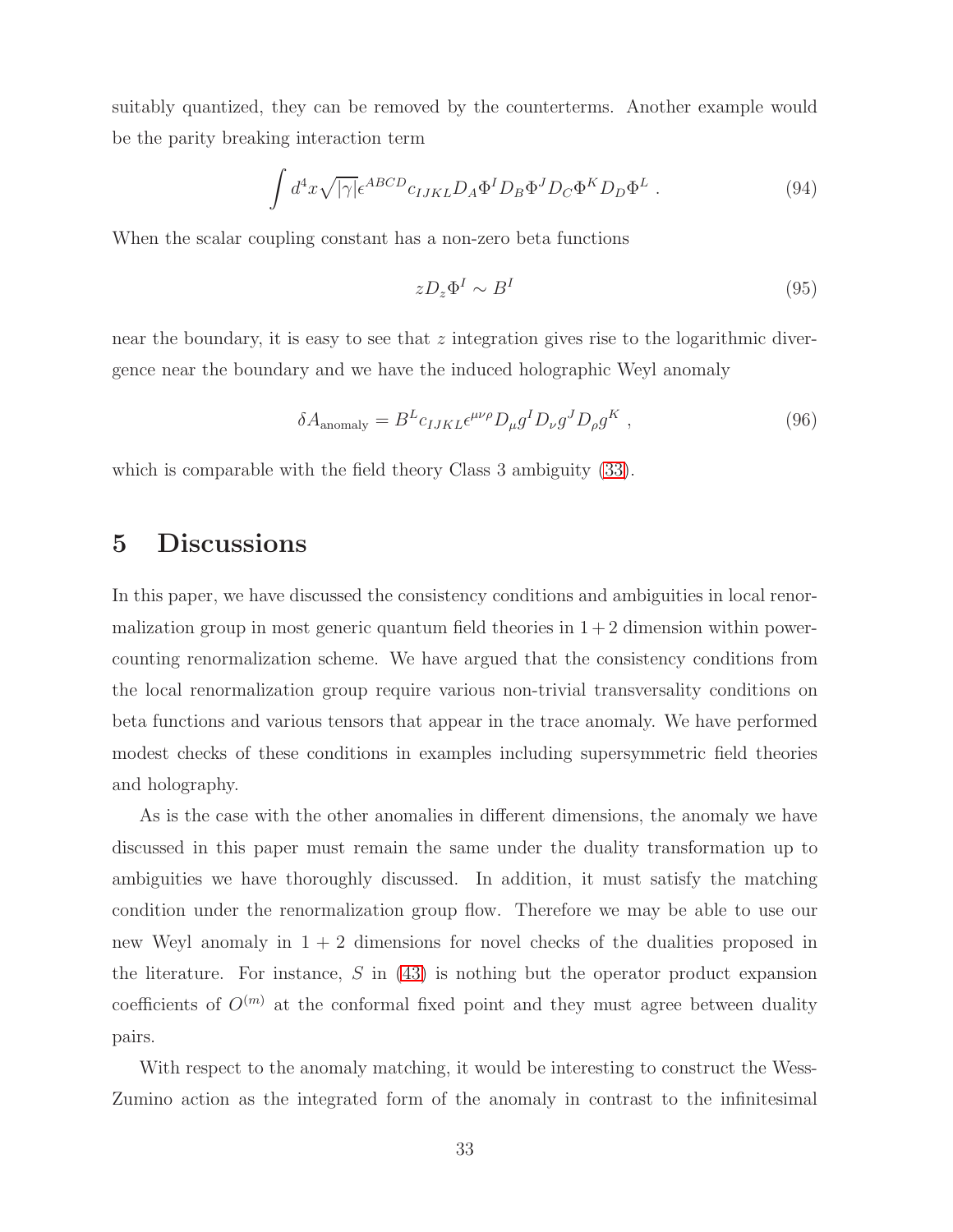variation we have discussed in this paper. After all, the Wess-Zumino conditions guarantee that the integration is possible. The integrated Weyl anomaly in even dimensions are studied as dilaton effective action in [\[45\]](#page-40-3)[\[3\]](#page-37-2) at the conformal fixed point in relation to proving the *a*-theorem in  $1 + 3$  dimension. The complete dilaton effective action off criticality incorporating the space-time dependent coupling constant contribution was obtained in  $\lfloor 2 \rfloor \lfloor 46 \rfloor$  (see  $\lfloor 7 \rfloor \lfloor 8 \rfloor$  for related computations). It is possible to apply the same technique here in  $1 + 2$  dimension. We only note, however, that the parity violating contribution to the on-shell dilaton scattering is trivial due to the Bose symmetry (see [\[8\]](#page-38-2) for a related remark in  $d = 1 + 3$  dimension).

In this paper, we have not addressed the question if the conjectured F-theorem  $[40][47]$  $[40][47]$ could be understood from the consistency conditions of the renormalization group (and probably with other assumptions such as unitarity). While our consistency conditions give various constraints on the renormalization group flow, we have not so far obtained the equation analogous to [\(22\)](#page-10-1) valid in even space-time dimensions. Probably, we should study the properties of the partition function itself by integrating the Weyl transformation explicitly.

## Acknowledgements

The author would like to thank H. Osborn for discussions and sharing his note. He would like to thank CERN theory division and APCTP for hospitality where the current research was developed. He in particular thanks organizers of the wonderful workshops there. This work is supported by Sherman Fairchild Senior Research Fellowship at California Institute of Technology and DOE grant DE-FG02-92ER40701.

# <span id="page-34-0"></span>A Inclusion of cosmological constant

The introduction of the cosmological constant in local renormalization group analysis is possible but does not lead to any new interesting results. Let us see this in  $d = 1 + 2$ dimension without any other mass parameters nor current operators. This is just for simplicity, and the similar results apply in most generalities with various dimensionful couplings even in other space-time dimensions.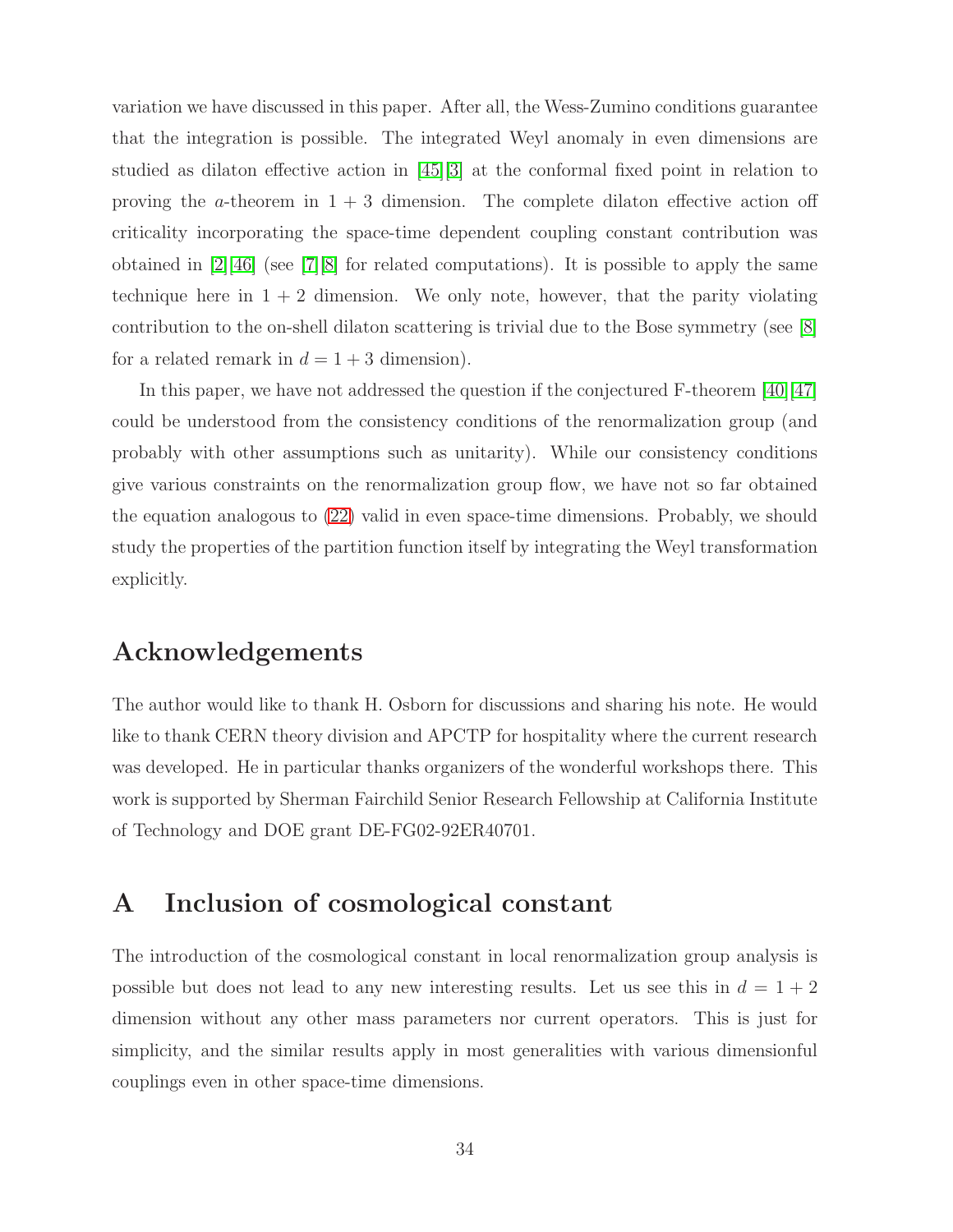The local renormalization group operator with the cosmological constant is given by

$$
\Delta_{\sigma} = \int d^{3}x \sqrt{|\gamma|} \left( 2\sigma \gamma_{\mu\nu} \frac{\delta}{\delta \gamma_{\mu\nu}} + \sigma \beta^{I} \frac{\delta}{\delta g^{I}} + \sigma (3 - \gamma_{\Lambda}) \Lambda \frac{\delta}{\delta \Lambda} - \sigma \epsilon^{\mu\nu\rho} \hat{c}_{IJK} \partial_{\mu} g^{I} \partial_{\nu} g^{J} \partial_{\rho} g^{K} \frac{\delta}{\delta \Lambda} + \epsilon^{\mu\nu\rho} \hat{k}_{IJ} \partial_{\mu} \sigma \partial_{\nu} g^{I} \partial_{\rho} g^{J} \frac{\delta}{\delta \Lambda} \right) , \quad (97)
$$

with totally antisymmetric  $\hat{c}_{IJK}$  and  $\hat{k}_{IJ}$ , and we assume that the renormalized Schwinger vacuum functional is annihilated by  $\Delta_{\sigma}$ . We do not need to address the "anomalous variation" of the vacuum functional with respect to the local renormalization group because the variation for the cosmological constant on the local functional gives the same effect. Indeed the trace identity from [\(97\)](#page-35-0) is

<span id="page-35-0"></span>
$$
T^{\mu}_{\ \mu} = \beta^{I}O_{I} - (\hat{c}_{IJK} + \partial_{I}\hat{k}_{JK})\epsilon^{\mu\nu\rho}\partial_{\mu}g^{I}\partial_{\nu}g^{J}\partial_{\rho}g^{K} + (3 - \gamma_{\Lambda})\Lambda , \qquad (98)
$$

which should be compared with  $(4)$  and  $(14)$ . In particular, the second term is what was called Aanomaly, but here it is obtained without the explicit anomalous variation.

Let us consider the additional Class 1 consistency conditions due to the cosmological constant from  $[\Delta_{\sigma}, \Delta_{\tilde{\sigma}}] = 0$ . They are given by

<span id="page-35-1"></span>
$$
3\hat{c}_{IJK}\beta^K + \mathcal{L}_{\beta}\hat{k}_{IJ} + \gamma_{\Delta}\hat{k}_{IJ} = 0
$$
  

$$
\hat{k}_{IJ}\beta^J = 0
$$
 (99)

These are equivalent to the equation [\(21\)](#page-9-2) by identifying

<span id="page-35-4"></span><span id="page-35-3"></span>
$$
C_{IJK} = \hat{c}_{IJK} + \partial_{[I}\hat{k}_{JK]}, \qquad (100)
$$

which is motivated by the trace identity [\(98\)](#page-35-1), if we assume that the anomalous dimension of the cosmological constant is zero:  $\gamma_{\Lambda} = 0$ . This vanishing of the anomalous dimension is a reasonable assumption in our situation because the dimension of the identity operator, which must be zero conventionally, after all determines what we mean by scaling transformation.[16](#page-35-2) Due to the absence of the anomalous variation, there is no Class 2 consistency condition. Instead it was encoded in Class 1 as shown above.

At first sight, we have more freedom than the discussion in section [2.2](#page-10-0) because of the additional term  $\hat{k}_{IJ}$ . The necessity of such additional terms can be seen, for example,

<span id="page-35-2"></span><sup>&</sup>lt;sup>16</sup>In contrast, if we allow other dimension zero operators as in non-compact conformal field theories, the situation can become more subtle. See [\[1\]](#page-37-0) for two-dimensional discussions for such a case.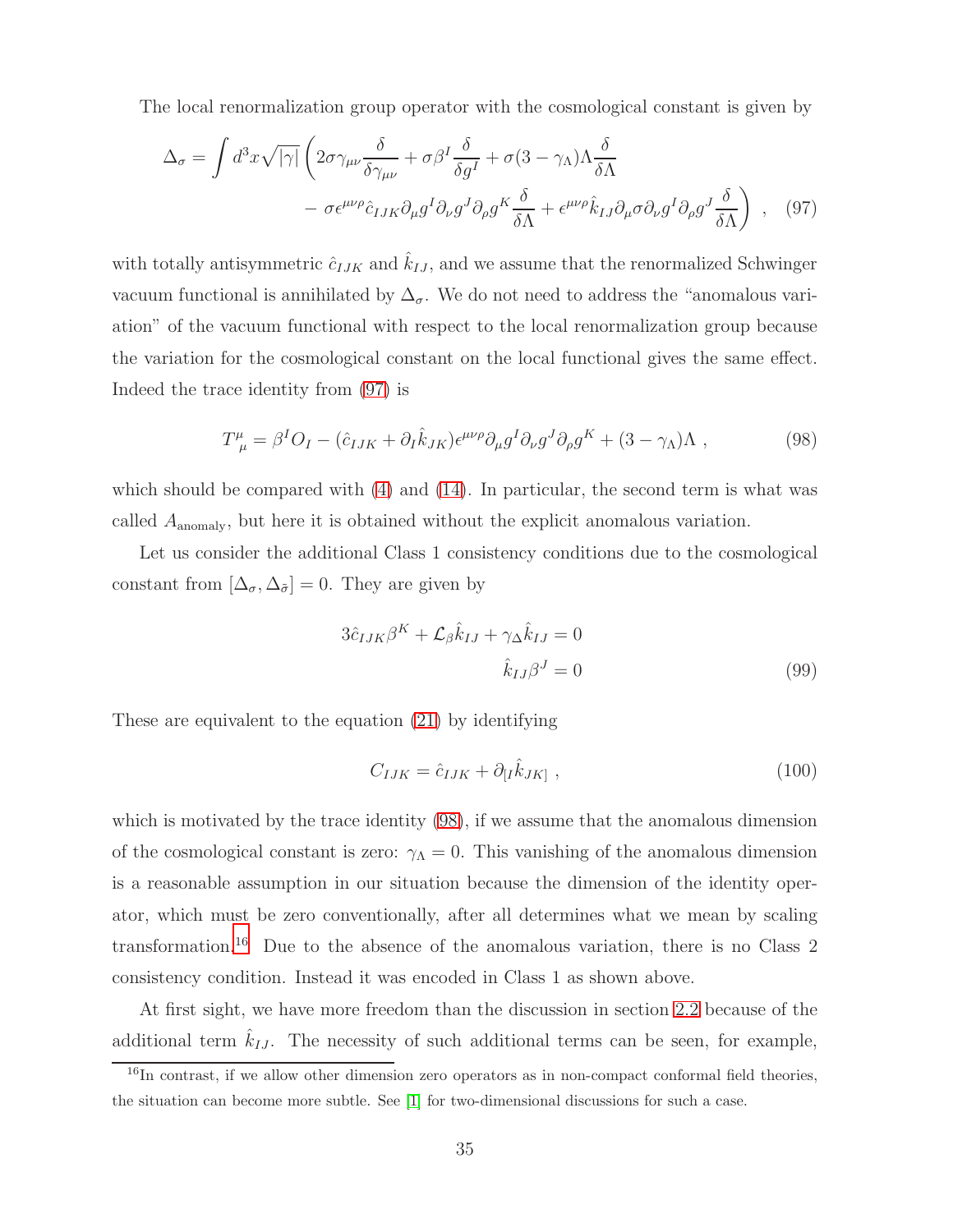from Class 2 ambiguity with  $\mathcal{D} = \int d^3x \sqrt{|\gamma|} c_{IJK} \epsilon^{\mu\nu\rho} \partial_\mu g^I \partial_\nu g^J \partial_\rho g^K \frac{\delta}{\delta I}$  $\frac{\delta}{\delta \Lambda}$ . From the variation  $\delta\Delta_{\sigma}=[\Delta_{\sigma},\mathcal{D}],$  we have to allow the scheme dependence

$$
\delta \hat{c}_{IJK} = \mathcal{L}_{\beta} c_{IJK}
$$
  

$$
\delta \hat{k}_{IJ} = c_{IJK} \beta^K ,
$$
 (101)

which satisfies the consistency conditions [\(99\)](#page-35-3). However, under the same scheme change, the invariant combination  $C_{IJK}$  defined in [\(100\)](#page-35-4) transforms as

$$
\delta C_{IJK} = \beta^L \partial_{[L} C_{IJK]}, \qquad (102)
$$

which is equivalent to the first line in [\(33\)](#page-13-1) obtained as Class 3 ambiguity there. In this way, we do not obtain any new physically interesting constraint or ambiguity in the local renormalization group analysis with the addition of the cosmological constant.

## <span id="page-36-0"></span>B Convention

We mostly follow the convention and notation used in [\[2\]](#page-37-1), which is slightly different from the ones used in [\[8\]](#page-38-2). We here list minor difference and the convention implicit in [\[2\]](#page-37-1).

Our definition of the functional differentiation is defined with respect to the explicit volume measure:

$$
\frac{\delta f(y)}{\delta f(x)} = \frac{1}{\sqrt{|\gamma|}} \delta^{(d)}(x - y) \tag{103}
$$

or

$$
\frac{\delta}{\delta f(x)} \int d^d x \sqrt{|\gamma|} f(x) g(x) = g(x) . \qquad (104)
$$

The definition differs from [\[2\]](#page-37-1) by the factor  $\sqrt{|\gamma|}$ , but it does not affect most of our formulae.

Our anti-symmetrization symbol  $[IJK\cdots]$  and symmetrization symbol  $(IJK\cdots)$  in tensor indices contain the combinatoric factor so that  $A_{[I J L \cdots]}$  and  $S_{(I J K \cdots)}$  represent the antisymmetric or symmetric component of the corresponding tensor  $A_{IJK\cdots}$  or  $S_{IJK\cdots}$ . For instance

$$
A_{[IJK]} = \frac{1}{6} (A_{IJK} - A_{IKJ} - A_{JIK} + A_{JKI} + A_{KIJ} - A_{KJI})
$$
  

$$
S_{(IJK)} = \frac{1}{6} (S_{IJK} + S_{IKJ} + S_{JIK} + S_{JKI} + S_{KIJ} + S_{KJI}).
$$
 (105)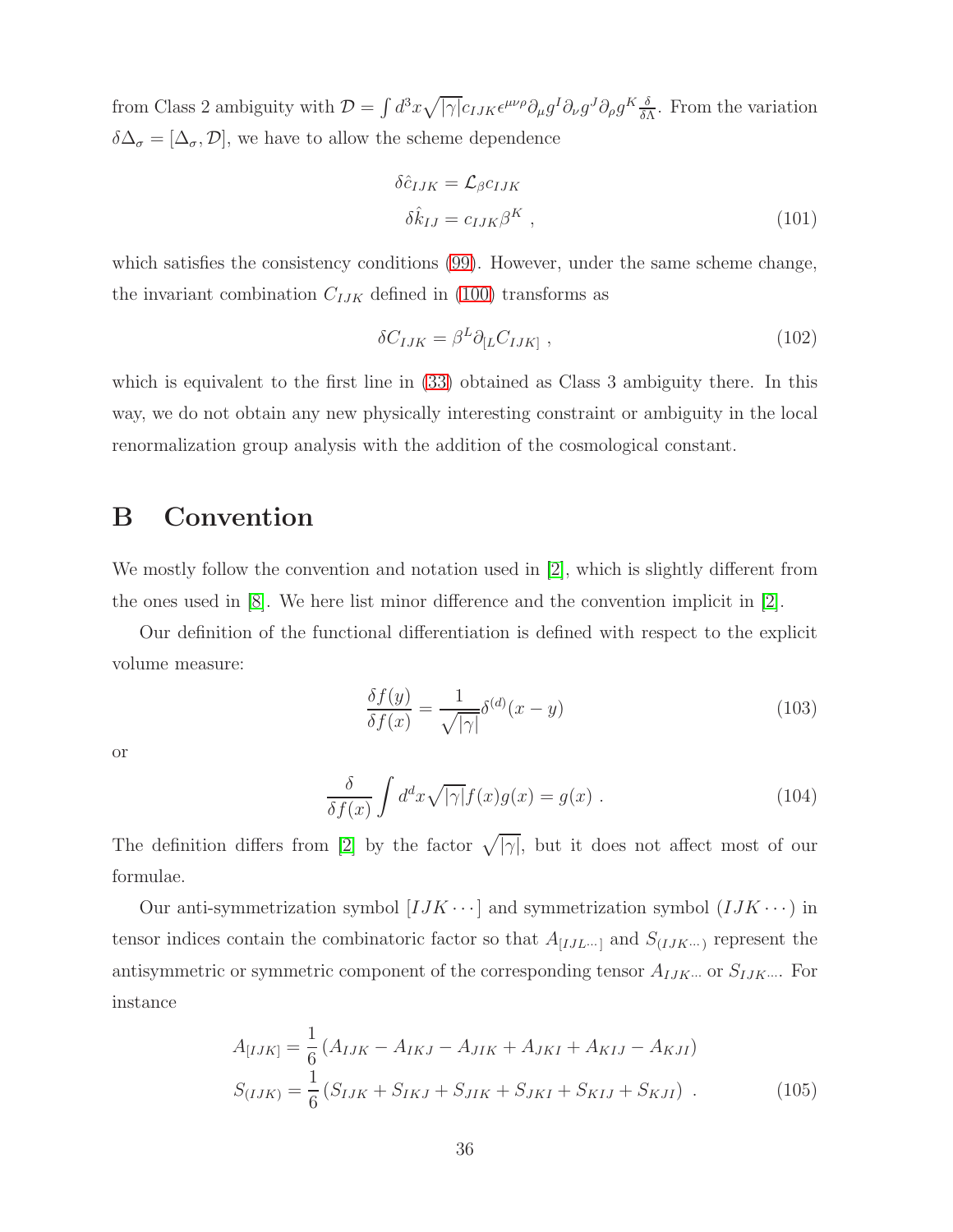Our convention of the Levi-Civita tensor is as follows. We first define the totally anti-symmetric Levi-Civita symbol  $\epsilon_{abc\cdots}$  in the Euclidean signature as the c-number

$$
\epsilon_{123\cdots d} = 1\tag{106}
$$

and  $\pm 1$  depending on odd or even under permutations. With the vielbein  $\gamma_{\mu\nu} = e^a_\mu e^b_\nu \delta_{ab}$ for the Riemannian metric, we define the Levi-Civita tensor as

$$
\epsilon_{\mu\nu\rho\cdots} = i\epsilon_{abc\cdots}e^a_\mu e^b_\nu e^c_\rho \cdots \,. \tag{107}
$$

Note that the imaginary unit  $i = \sqrt{-1}$  here can be attributed to the Wick rotation so that the Levi-Civita tensor in the Lorentzian signature is real, which guarantees the reality of the effective action in the Lorentzian space-time.

Our curvature convention is the same as the one used in [\[8\]](#page-38-2), or  $s_1 = s_2 = s_3 = +$  in the Misner-Thorne-Wheeler convention. Under the infinitesimal Weyl transformation

$$
\delta_{\sigma} \gamma_{\mu\nu} = 2\sigma \gamma_{\mu\nu} \tag{108}
$$

we have

$$
\delta_{\sigma} R = -2\sigma R - 2(d - 1)D^2 \sigma
$$
  

$$
\delta_{\sigma} D^2 = -2\sigma D^2 + (d - 2)(\partial_{\mu} \sigma)D^{\mu} .
$$
 (109)

Here we assume  $D^2=D^\mu\partial_\mu$  acts on scalar fields.

## <span id="page-37-0"></span>References

- <span id="page-37-1"></span>[1] H. Osborn, Nucl. Phys. B 363, 486 (1991).
- <span id="page-37-2"></span>[2] I. Jack and H. Osborn. To appear.
- <span id="page-37-3"></span>[3] Z. Komargodski and A. Schwimmer, JHEP 1112, 099 (2011) [\[arXiv:1107.3987](http://arxiv.org/abs/1107.3987) [hepth]].
- <span id="page-37-4"></span>[4] Z. Komargodski, JHEP 1207, 069 (2012) [\[arXiv:1112.4538](http://arxiv.org/abs/1112.4538) [hep-th]].
- [5] Y. Nakayama, [arXiv:1208.4726](http://arxiv.org/abs/1208.4726) [hep-th].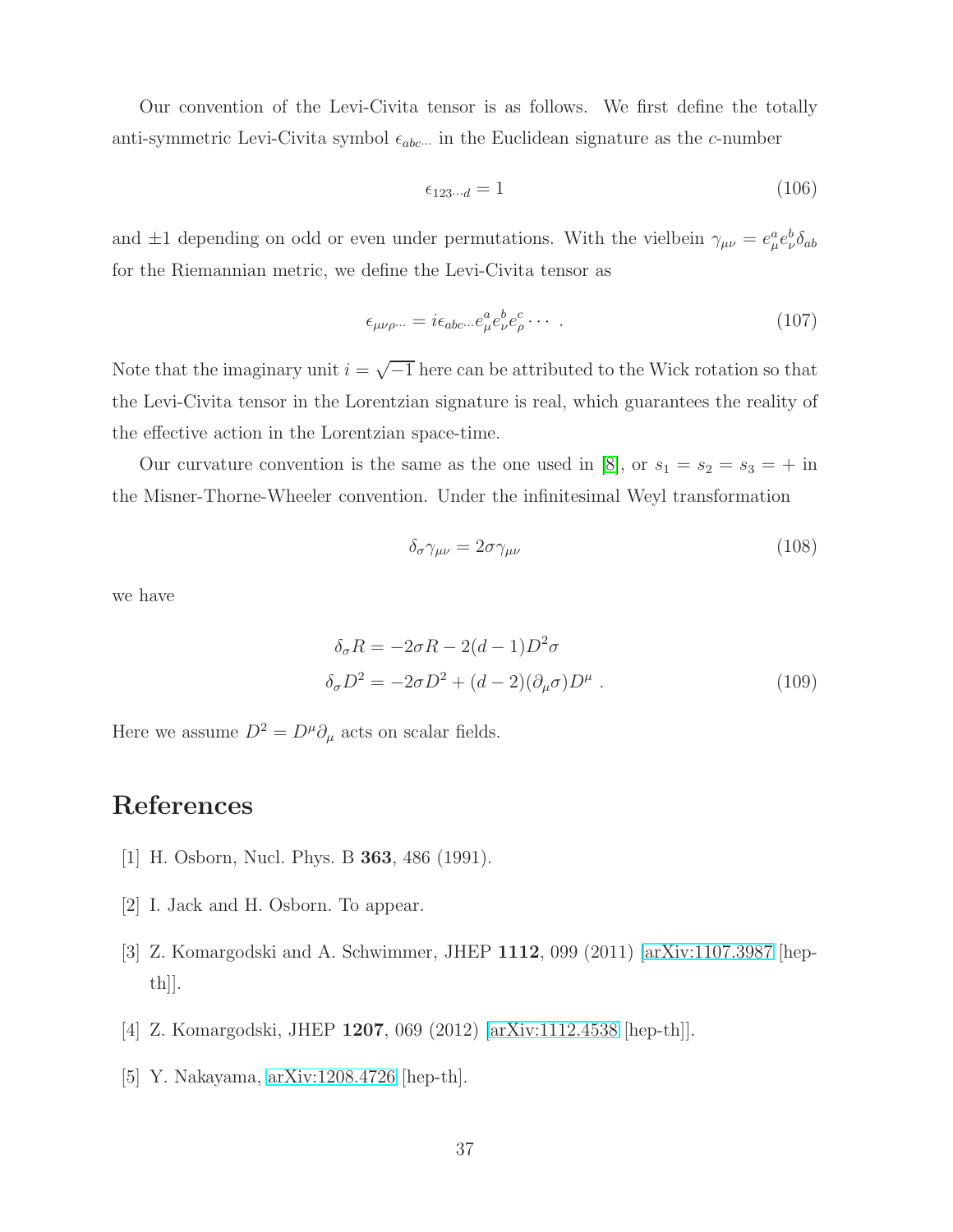- <span id="page-38-1"></span><span id="page-38-0"></span>[6] M. A. Luty, J. Polchinski and R. Rattazzi, JHEP 1301, 152 (2013) [\[arXiv:1204.5221](http://arxiv.org/abs/1204.5221)  $\vert \text{hep-th} \vert$ .
- <span id="page-38-2"></span>[7] J. -F. Fortin, B. Grinstein and A. Stergiou, JHEP 1301, 184 (2013) [JHEP 1301, 184 (2013)] [\[arXiv:1208.3674](http://arxiv.org/abs/1208.3674) [hep-th]].
- <span id="page-38-7"></span>[8] Y. Nakayama, [arXiv:1302.0884](http://arxiv.org/abs/1302.0884) [hep-th].
- <span id="page-38-8"></span>[9] D. Dorigoni and V. S. Rychkov, [arXiv:0910.1087](http://arxiv.org/abs/0910.1087) [hep-th].
- <span id="page-38-3"></span>[10] S. El-Showk, Y. Nakayama and S. Rychkov, Nucl. Phys. B 848, 578 (2011)  $\arXiv:1101.5385$  [hep-th].
- <span id="page-38-4"></span>[11] S. -S. Lee, JHEP 1210, 160 (2012) [\[arXiv:1204.1780](http://arxiv.org/abs/1204.1780) [hep-th]].
- <span id="page-38-5"></span>[12] S. -S. Lee, [arXiv:1305.3908](http://arxiv.org/abs/1305.3908) [hep-th].
- <span id="page-38-6"></span>[13] Y. Nakayama, Gen. Rel. Grav. 44, 2873 (2012) [\[arXiv:1203.1068](http://arxiv.org/abs/1203.1068) [hep-th]].
- <span id="page-38-9"></span>[14] M. J. Duff, Class. Quant. Grav. 11, 1387 (1994) [\[hep-th/9308075\]](http://arxiv.org/abs/hep-th/9308075).
- <span id="page-38-10"></span>[15] J. S. Schwinger, Phys. Rev. **82**, 914 (1951).
- <span id="page-38-11"></span>[16] A. B. Zamolodchikov, JETP Lett. 43 (1986) 730 [Pisma Zh. Eksp. Teor. Fiz. 43 (1986) 565].
- <span id="page-38-12"></span>[17] J. L. Cardy, Phys. Lett. B **215**, 749 (1988).
- <span id="page-38-13"></span>[18] J. M. Maldacena and G. L. Pimentel, JHEP 1109, 045 (2011) [\[arXiv:1104.2846](http://arxiv.org/abs/1104.2846) [hepth]].
- <span id="page-38-14"></span>[19] C. Closset, T. T. Dumitrescu, G. Festuccia, Z. Komargodski and N. Seiberg, JHEP 1210, 053 (2012) [\[arXiv:1205.4142](http://arxiv.org/abs/1205.4142) [hep-th]].
- <span id="page-38-15"></span>[20] C. Closset, T. T. Dumitrescu, G. Festuccia, Z. Komargodski and N. Seiberg, JHEP 1209, 091 (2012) [\[arXiv:1206.5218](http://arxiv.org/abs/1206.5218) [hep-th]].
- <span id="page-38-16"></span>[21] A. Bzowski, P. McFadden and K. Skenderis, [arXiv:1304.7760](http://arxiv.org/abs/1304.7760) [hep-th].
- [22] J. Polchinski, Nucl. Phys. B 303, 226 (1988).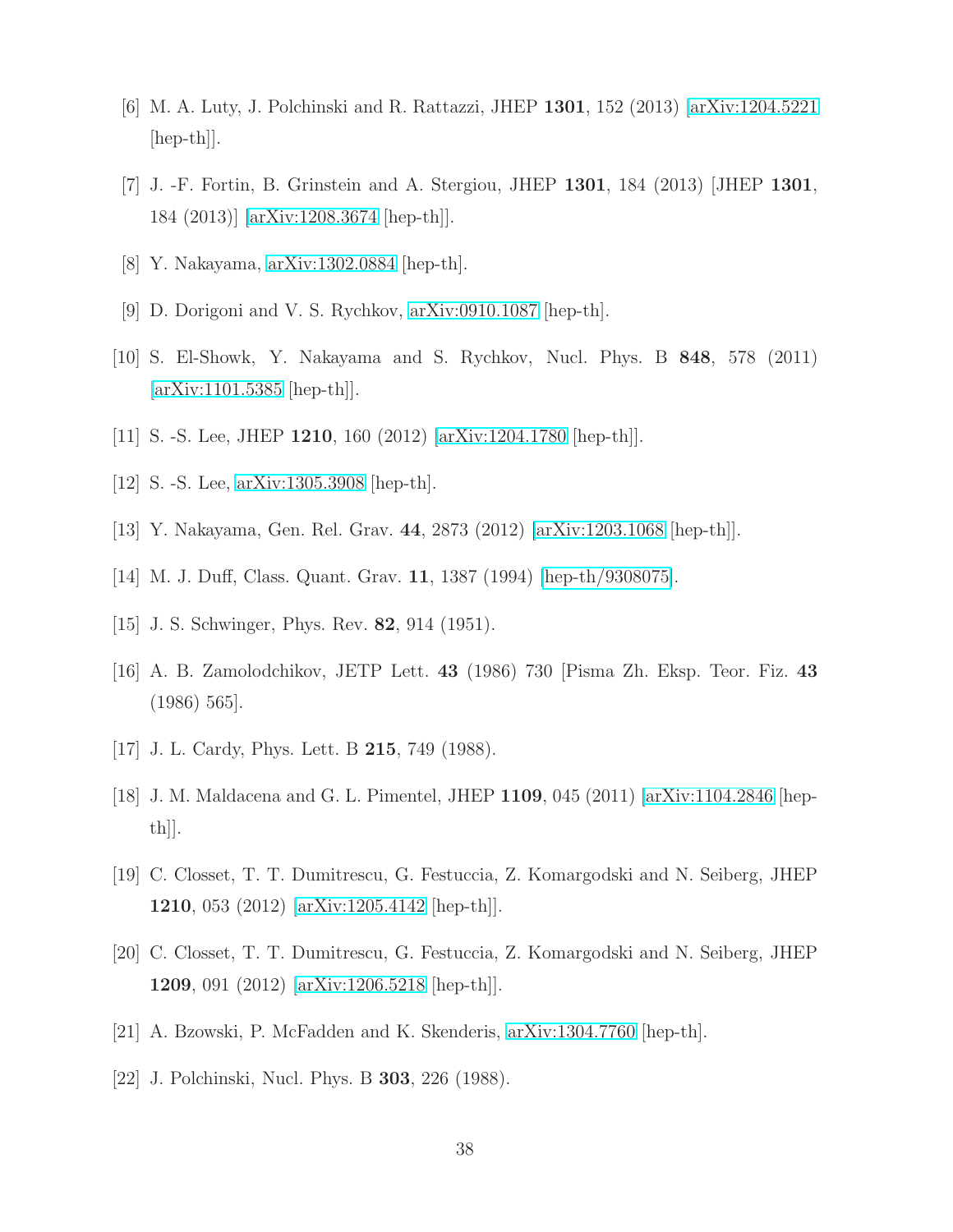- <span id="page-39-1"></span><span id="page-39-0"></span>[23] C. G. Callan, Jr., S. R. Coleman and R. Jackiw, Annals Phys. 59, 42 (1970).
- <span id="page-39-2"></span>[24] K. Yonekura, JHEP 1304, 011 (2013) [\[arXiv:1212.3028](http://arxiv.org/abs/1212.3028) [hep-th]].
- <span id="page-39-3"></span>[25] A. B. Zamolodchikov, Sov. J. Nucl. Phys. 46, 1090 (1987) [Yad. Fiz. 46, 1819 (1987)].
- <span id="page-39-4"></span>[26] D. Friedan and A. Konechny, JHEP 1209, 113 (2012) [\[arXiv:1206.1749](http://arxiv.org/abs/1206.1749) [hep-th]].
- <span id="page-39-5"></span>[27] A. M. Polyakov, Phys. Lett. B 103, 211 (1981).
- <span id="page-39-6"></span>[28] I. Jack and H. Osborn, Nucl. Phys. B 343, 647 (1990).
- <span id="page-39-7"></span>[29] T. T. Dumitrescu and N. Seiberg, JHEP 1107, 095 (2011) [\[arXiv:1106.0031](http://arxiv.org/abs/1106.0031) [hep-th]].
- <span id="page-39-8"></span>[30] J. -F. Fortin, B. Grinstein, C. W. Murphy and A. Stergiou, Phys. Lett. B 719, 170 (2013) [\[arXiv:1210.2718](http://arxiv.org/abs/1210.2718) [hep-th]].
- <span id="page-39-9"></span>[31] I. Jack and D. R. T. Jones, Phys. Lett. B 465, 148 (1999) [\[hep-ph/9907255\]](http://arxiv.org/abs/hep-ph/9907255).
- <span id="page-39-10"></span>[32] S. S. Gubser, I. R. Klebanov and A. M. Polyakov, Phys. Lett. B 428, 105 (1998) [\[hep-th/9802109\]](http://arxiv.org/abs/hep-th/9802109).
- <span id="page-39-11"></span>[33] E. Witten, Adv. Theor. Math. Phys. 2, 253 (1998) [\[hep-th/9802150\]](http://arxiv.org/abs/hep-th/9802150).
- <span id="page-39-12"></span>[34] M. Henningson and K. Skenderis, JHEP 9807, 023 (1998) [\[hep-th/9806087\]](http://arxiv.org/abs/hep-th/9806087).
- <span id="page-39-13"></span>[35] E. T. Akhmedov, Phys. Lett. B 442, 152 (1998) [\[hep-th/9806217\]](http://arxiv.org/abs/hep-th/9806217).
- <span id="page-39-14"></span>[36] E. Alvarez and C. Gomez, Nucl. Phys. B 541, 441 (1999) [\[hep-th/9807226\]](http://arxiv.org/abs/hep-th/9807226).
- <span id="page-39-15"></span>[37] L. Girardello, M. Petrini, M. Porrati and A. Zaffaroni, JHEP 9812, 022 (1998) [\[hep-th/9810126\]](http://arxiv.org/abs/hep-th/9810126).
- <span id="page-39-16"></span>[38] D. Z. Freedman, S. S. Gubser, K. Pilch and N. P. Warner, Adv. Theor. Math. Phys. 3, 363 (1999) [\[hep-th/9904017\]](http://arxiv.org/abs/hep-th/9904017).
- <span id="page-39-17"></span>[39] V. Sahakian, Phys. Rev. D 62, 126011 (2000) [\[hep-th/9910099\]](http://arxiv.org/abs/hep-th/9910099).
- <span id="page-39-18"></span>[40] R. C. Myers and A. Sinha, JHEP 1101, 125 (2011) [\[arXiv:1011.5819](http://arxiv.org/abs/1011.5819) [hep-th]].
- [41] Y. Nakayama, JHEP 1001, 030 (2010) [\[arXiv:0909.4297](http://arxiv.org/abs/0909.4297) [hep-th]].